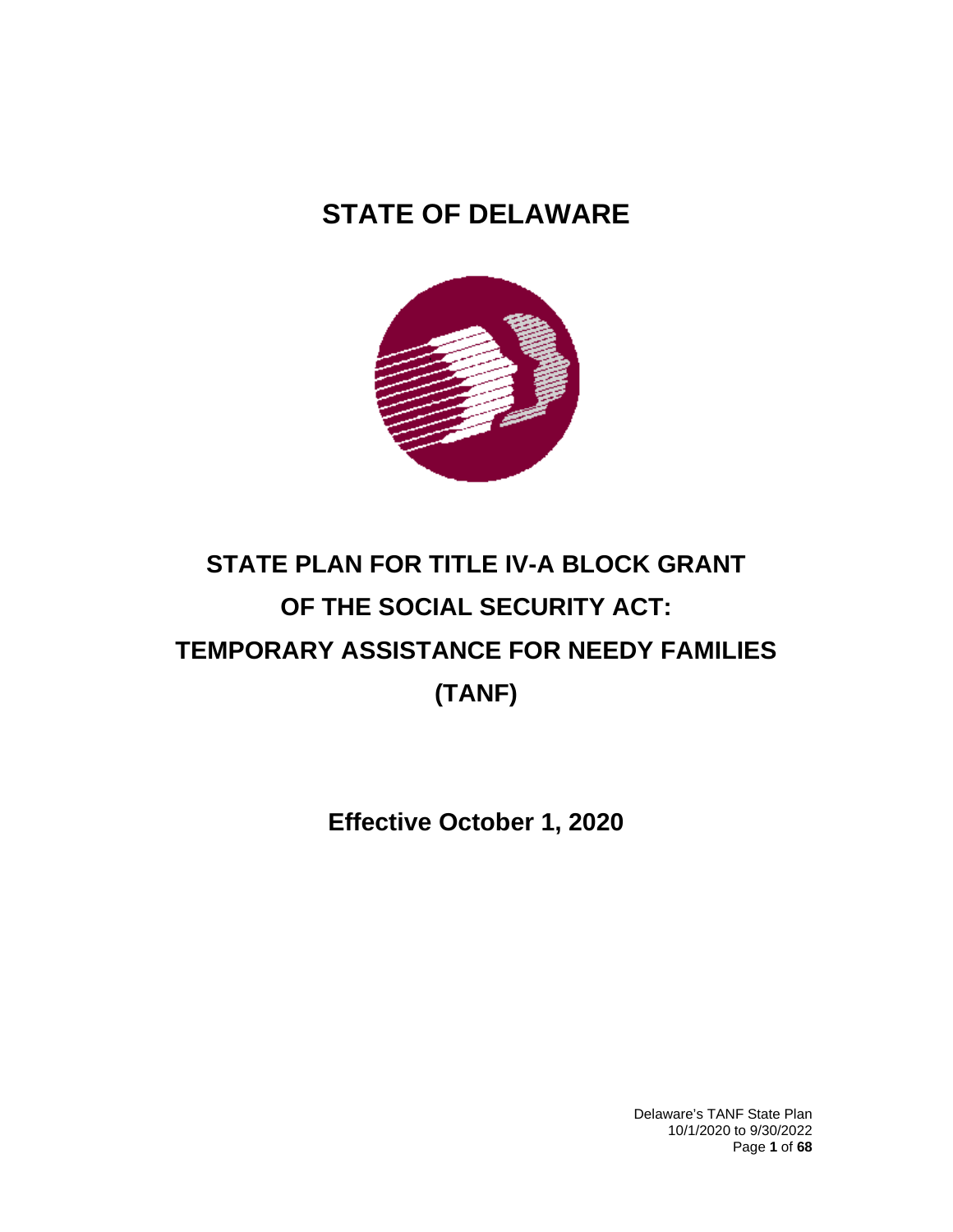## **TABLE OF CONTENTS**

- **1. Introduction & Outline of Family Assistance Program**
	- **A. General Provisions**
	- **B. Special Provisions**
- **2. Child Support Program**
- **3. Foster Care And Adoption Assistance Program**
- **4. Administration of the Program**
- **5. Access to Indian Tribes**
- **6. Program Fraud and Abuse**
- **7. Domestic Violence Screening**

Delaware's TANF State Plan 10/1/2020 to 9/30/2022 Page **2** of **68**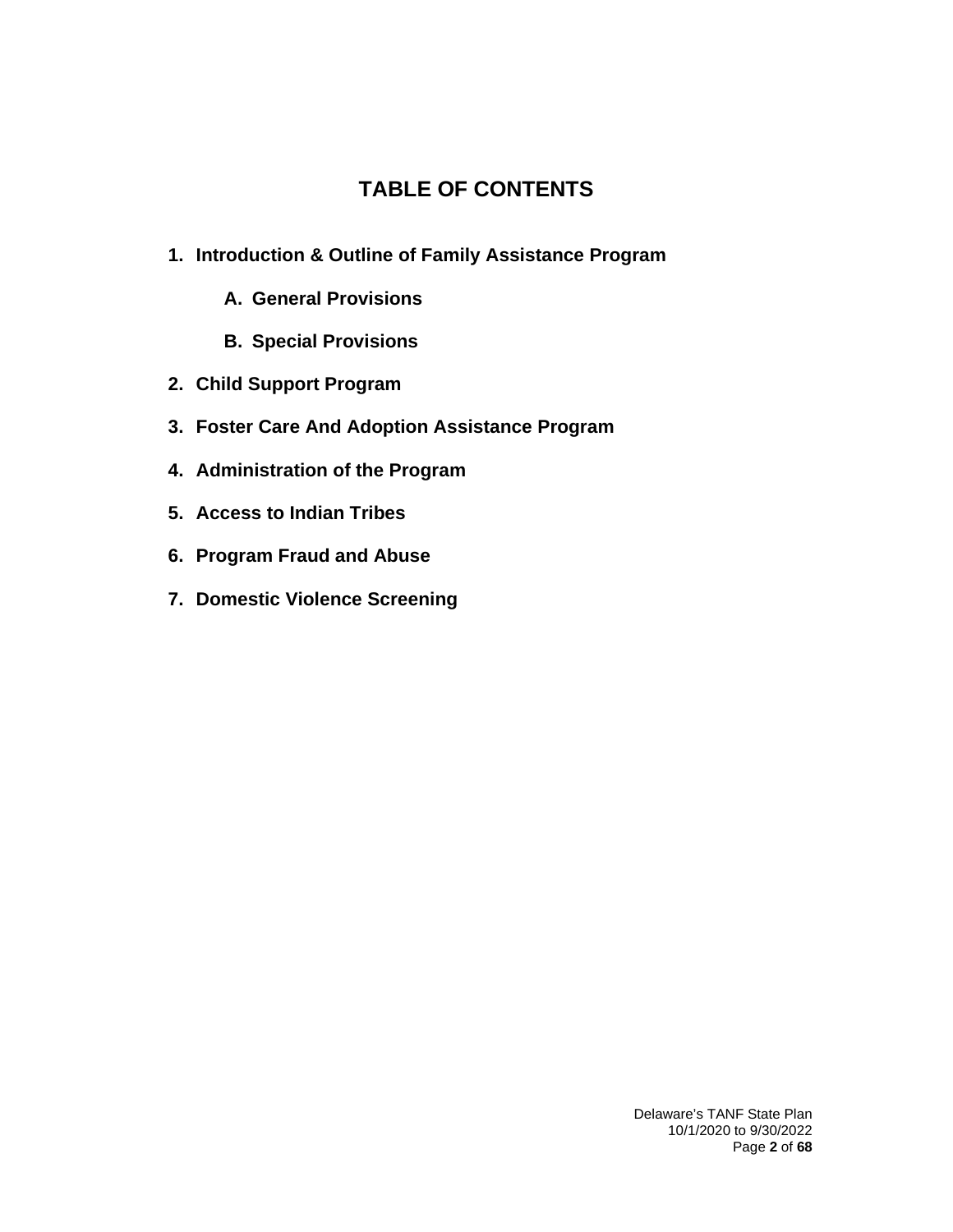## **DELAWARE'S TANF STATE PLAN Effective October 1, 2020**

## **1. Introduction & Outline of Family Assistance Program**

In fulfillment of the TANF State Plan requirements of §402(a) of the Social Security Act, Delaware submits this State Plan to renew its status as an eligible state. This renewal is submitted to the Secretary of the Department of Health and Human Services, through the Assistant Secretary of the Office of Family Assistance.

Delaware's approved amended Work Verification Plan, dated April 20, 2009 describes in detail how TANF work activities are defined, verified, and documented.

The policy changes reflected in this State Plan are the result of a process that included development of proposed regulations, distribution of the draft regulations to Delaware stakeholders and the public, and the review and incorporation of appropriate comments in the plan.

Delaware's TANF program requires immediate work activity from caretakers in families who have time-limited eligibility. Those who cannot secure unsubsidized employment immediately are required to participate in other work activities that foster the development of the skills necessary to secure unsubsidized employment and achieve long-term self-sufficiency.

#### Public Availability, Review, and Comment

The requirement for a public comment period was accomplished by making the plan available for public review and comment through the following means:

- The State Plan was posted for public comment on the Delaware web site at http://www.dhss.delaware.gov/dhss/dss/ during September 2020
- Stakeholder groups as represented through the Committee on Employment and Social Services and TANF program contractors were provided with individual copies of the State Plan and asked for feedback.
- The State Plan was also published in the Delaware Register of Regulations during September 2020.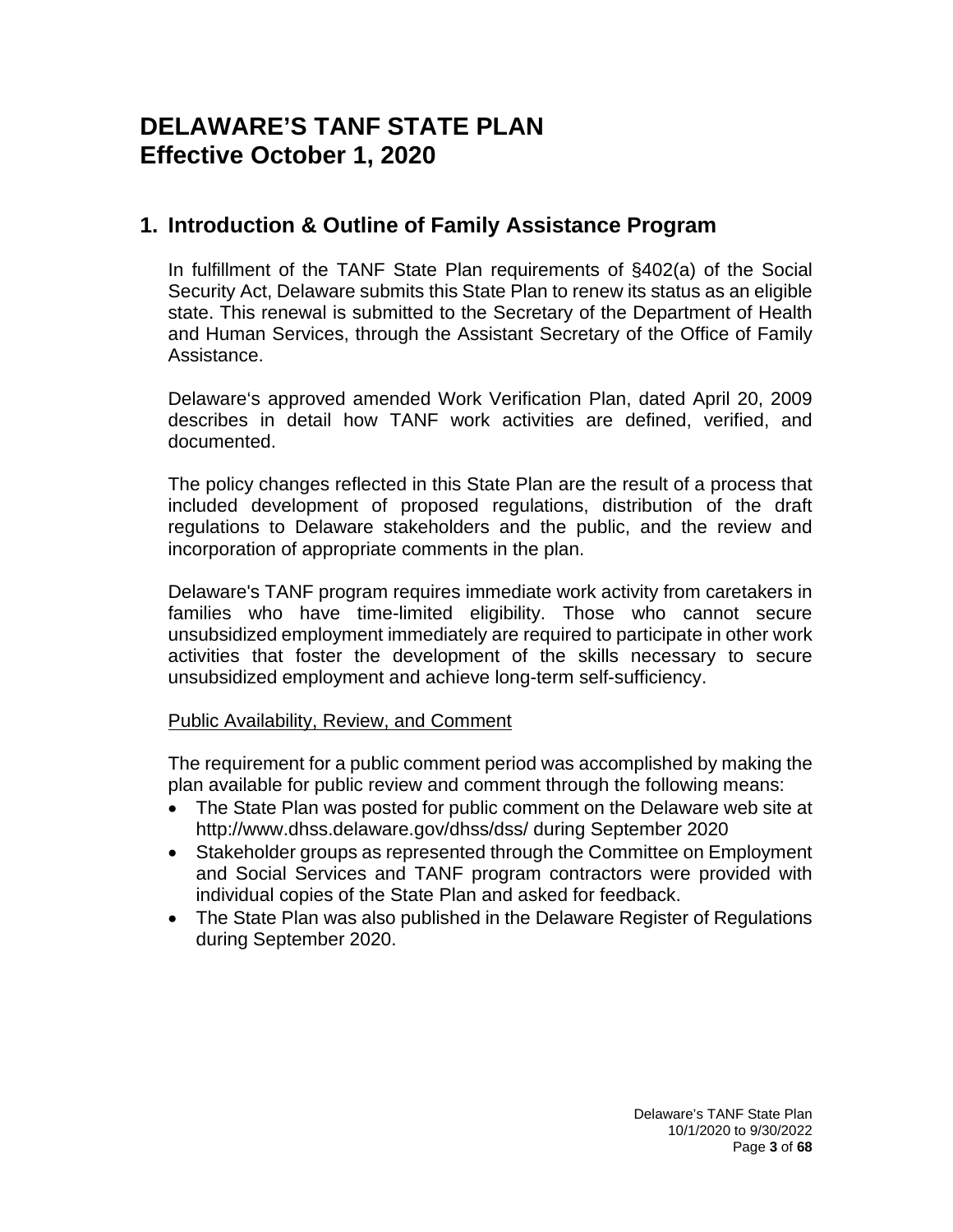## **A. General Provisions**

*i. Conduct a program, designed to serve all political subdivisions in the State (not necessarily in a uniform manner), that provides assistance to needy families with (or expecting) children and provides parents with job preparation, work and support services to enable them to leave the program and become selfsufficient.*

The goal of Delaware's TANF program is to provide a welfare system based on a philosophy of mutual responsibility. In working toward that goal, the State will strive to place individuals in private or public sector unsubsidized employment that enables them to enter and maintain family sustaining employment. To that end, the TANF program provides individualized supports and programming to assist families to become employed and expects families to accept responsibility to become self-supporting.

Five key principles form the foundation of TANF:

- 1. Work should pay more than welfare.
- 2. Welfare recipients must exercise personal responsibility in exchange for benefits.
- 3. Welfare should be transitional, not a way of life.
- 4. Both parents are responsible for supporting their children.
- 5. The formation and maintenance of two-parent families should be encouraged; and teenage pregnancy and unwed motherhood should be discouraged.

Welfare Reform in Delaware has a long history of active involvement and partnership between and among the State and local governments and the private sector. Delaware has engaged government agencies as well as the public and private sectors in dialogue about the welfare system and ways to enhance it. Since its introduction in January of 1995, in the form of a waiver request, all sectors have had the opportunity to influence Delaware's welfare reform program in a series of public meetings and forums.

A collaborative partnership among the Delaware Department of Health and Social Services (DHSS), and the Delaware Department of Labor (DOL), worked to develop Delaware's TANF program. The Delaware Transit Corporation (DTC) is also a planning partner. The Social Services Advisory Council, consisting of educators, health professionals, religious leaders, representatives of communitybased organizations, advocates, and government leaders, all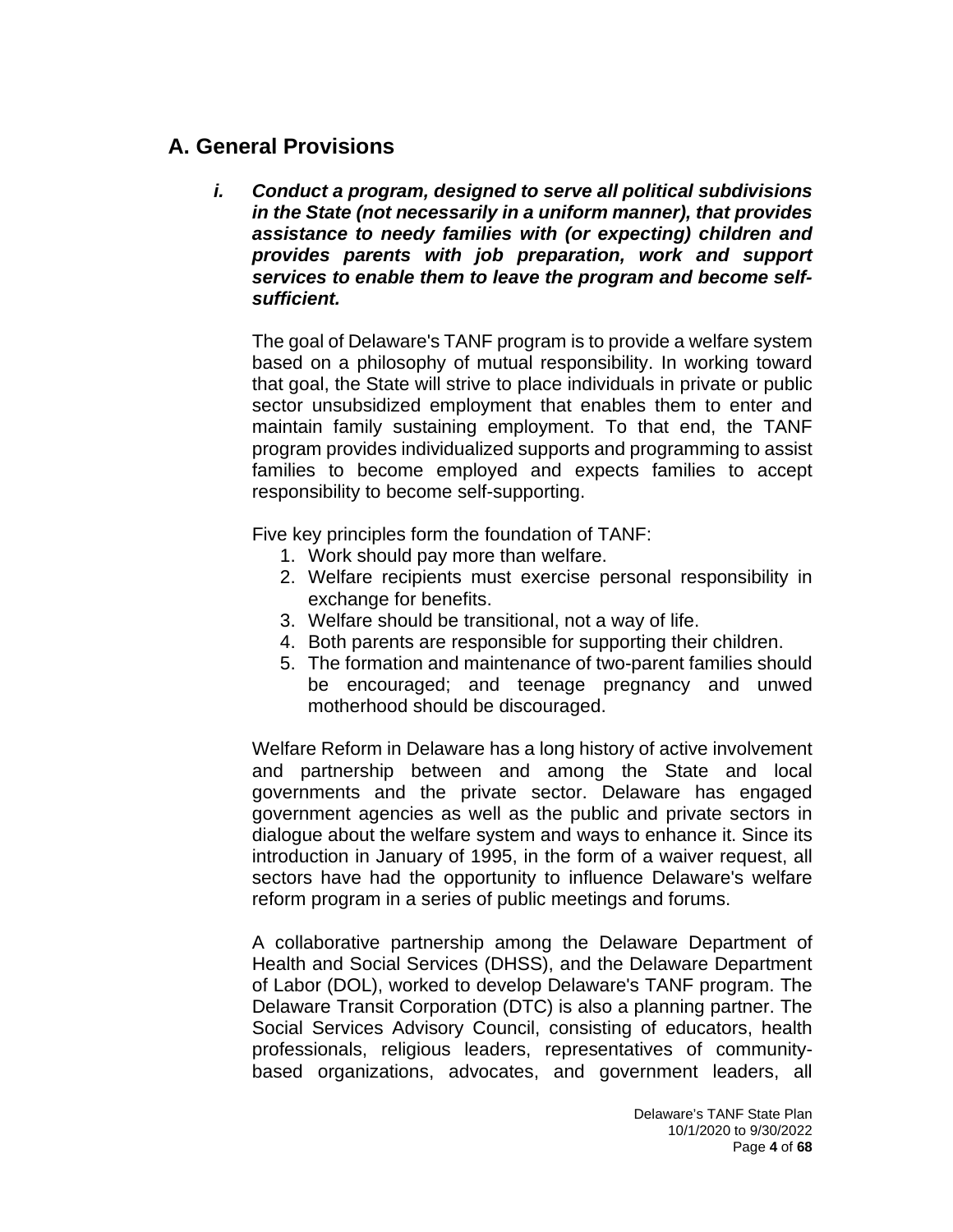appointed by the Governor, continues to provide advice on improving the delivery of Delaware's social programs including TANF.

#### Definition of Needy Families

For cash assistance program purposes, needy families are a child and or children living in the home of a parent, guardian, custodian, or specified relative whose combined income and financial resources are less than the standards established by the State.

TANF–like families are included in the definition of needy families. TANF-like families are families with minor children who are eligible to receive DSS benefits or up to 200% of the federal poverty limit, which can include non-custodial low-income parents.

The following sections describe these standards and how they are applied to applicants and recipients.

#### Income and Resource Rules for Determining Need

For purposes of determining need, Delaware will continue to utilize the established income and resource rules of the TANF program.

The following specific features of Delaware's TANF program continue to apply:

- The equity value of real and personal property owned by a family budget group cannot exceed \$10,000.00.
- The values of automobiles owned by members of a TANF household are disregarded. An automobile is defined as any motorized vehicle used for transportation via public roadways or to produce income.
- The cash value of a life insurance policy is excluded.
- In addition to the current resource limit, families are allowed to establish special Education and Business Investment Accounts (EBIA) of up to \$5,000.00, including interest.
	- o Families will contribute directly to their EBIAs. Funds in such accounts will not be considered as a resource. Withdrawals from such accounts must be for approved purposes, as defined in TANF regulations. If funds are withdrawn for non-approved purposes, the money will be counted as a resource in the month received. Approved reasons for withdrawal of funds for self-sufficiency needs include, but are not limited to: dependent care expenses, security deposit for an apartment or house, or vehicle repair costs.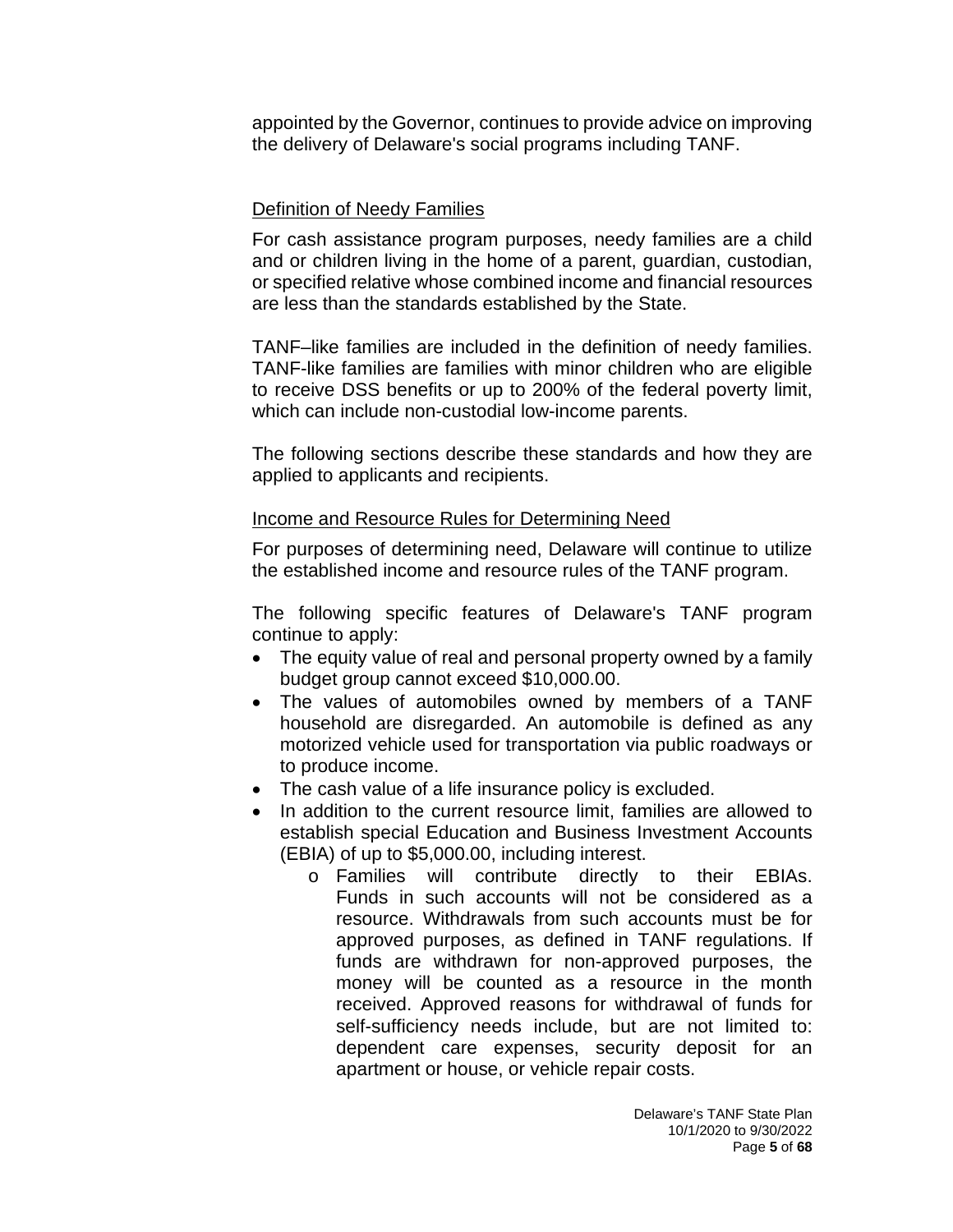- Financial assistance received from school grants, scholarships, vocational rehabilitation payments, JTPA payments, educational loans, and other loans that are expected to be repaid will not be counted as income for TANF program purposes. Also, other financial assistance received that is intended for books, tuition, or other self-sufficiency expenses will be excluded.
- Earnings of dependent children, regardless of student status, will be disregarded in determining the family's eligibility and the amount of TANF benefits.
- A one-time bonus payment of \$350.00 will be paid from TANF funds to eligible teens who graduate from high school by age 19. This bonus, which will be paid directly to the high school graduate, will be disregarded as income.

### **Income Tests to Determine Eligibility**

There are two income tests to determine financial eligibility. The first test is a gross income test, and the second is a net income test.

- Gross income test: Compares the family's income to 185% of the applicable standard of need. Both applicants and recipients must pass this income test.
- Net income test: Compares a family's income, after applying certain disregards, to the applicable standard.
- For applicants, defined as families who have not received assistance in at least one of the four months immediately preceding the application, the net income is compared to the payment standard.
- For recipients, defined as families who have received assistance in at least one of the four months preceding the application or are current recipients, the net income is compared to the standard of need.
- A family's income must be less than the gross and net income limits for the family to be financially eligible for TANF. Once eligibility is established, the grant amount is determined.
- Gross income is the total of the earned and unearned income.
- Wages and self-employment income are examples of earned income.
- Social Security benefits, child support, and stepparent income are examples of unearned income. Stepparent income is included if the child's natural parent lives in the home.

Exhibit 1 contains the calculation steps for TANF **applicants**.

*Exhibit 1: Determining Applicant Eligibility for TANF Benefits*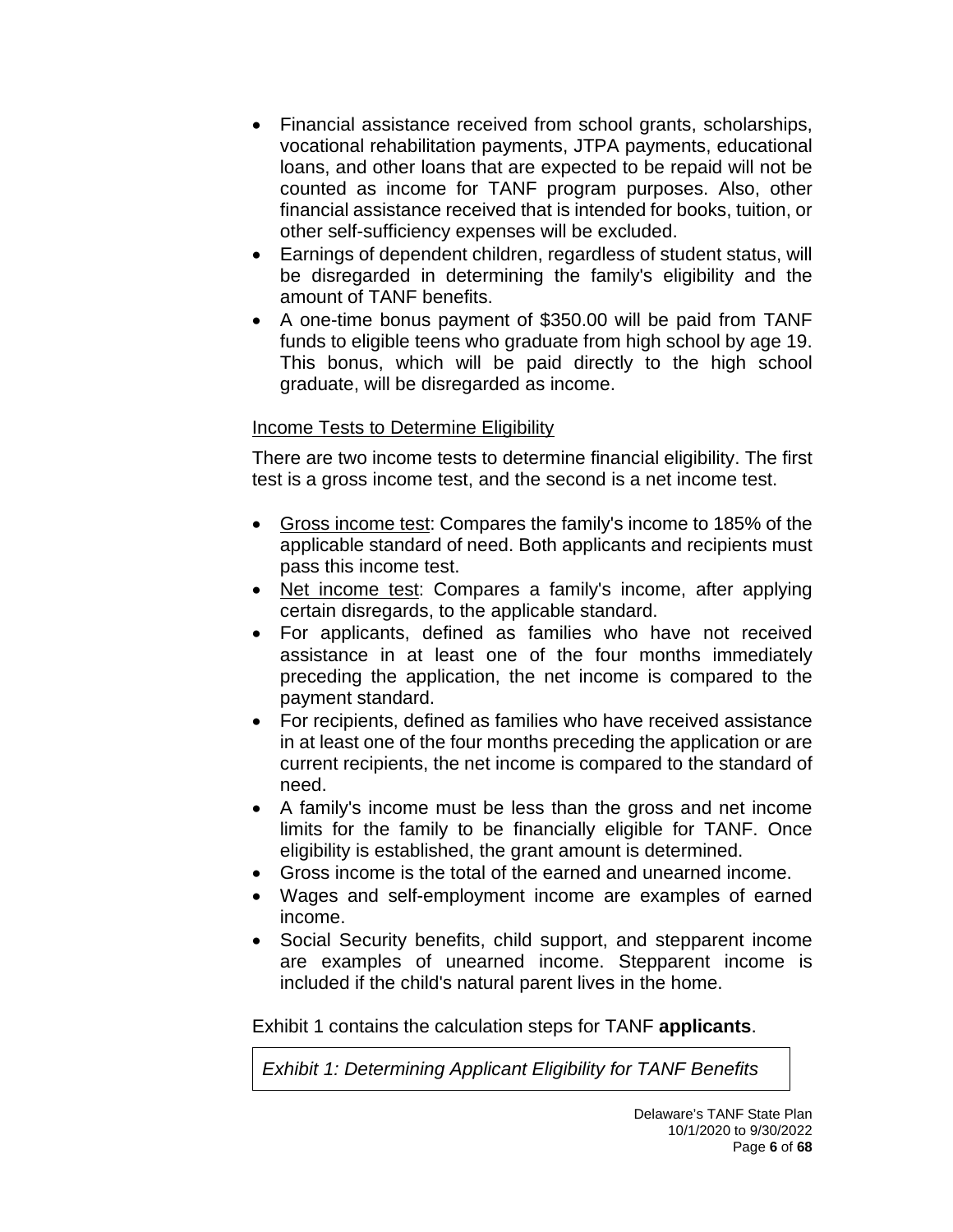- *1)* The gross monthly income is compared to 185% of the applicable TANF standard of need. Assistance is denied if the income exceeds 185% of the applicable TANF standard of need.
- *2)* The standard monthly work deduction (\$90.00) and child care expenses are subtracted from each wage earner's earnings. The applicant's net earned income is added to the unearned income to determine the net family income. The net income is compared to the monthly payment standard. Assistance is denied if the income exceeds the payment standard.
- *3)* If the income is less than the payment standard, the standard work deduction (\$90.00), child care, and the \$30 plus 1/3 disregard (if applicable) are subtracted from each earner's earned income. This net earned income is added to the unearned income to calculate the family's net income. The net income is subtracted from the applicable standard of need to obtain the deficit. The deficit is multiplied by 50%; the number calculated is the remainder. The grant is either the remainder or the payment standard, whichever is less.

Exhibit 2 provides the calculations for TANF **recipients**.

*Exhibit 2: Determining Recipient Eligibility for TANF Benefits*

- *1)* The gross income is compared to 185% of the applicable TANF standard of need. Assistance is denied if the income exceeds 185% of the applicable TANF standard of need.
- *2)* The standard work deduction (\$90.00), child care, and the \$30 plus 1/3 disregard (if applicable) are subtracted from each earner's monthly earned income. The net earned income is added to the unearned income to calculate the family's net income. Assistance is denied if the income exceeds the standard of need.
- *3)* If the income is less than the standard of need, the net income is subtracted from the applicable standard of need; the number calculated is the deficit. The deficit is multiplied by 50%; the number calculated is the remainder. The grant is either the remainder or the payment standard, whichever is less.

The TANF standards apply to all benefits and services provided to needy families except for those listed below, for which Delaware has established separate need standards.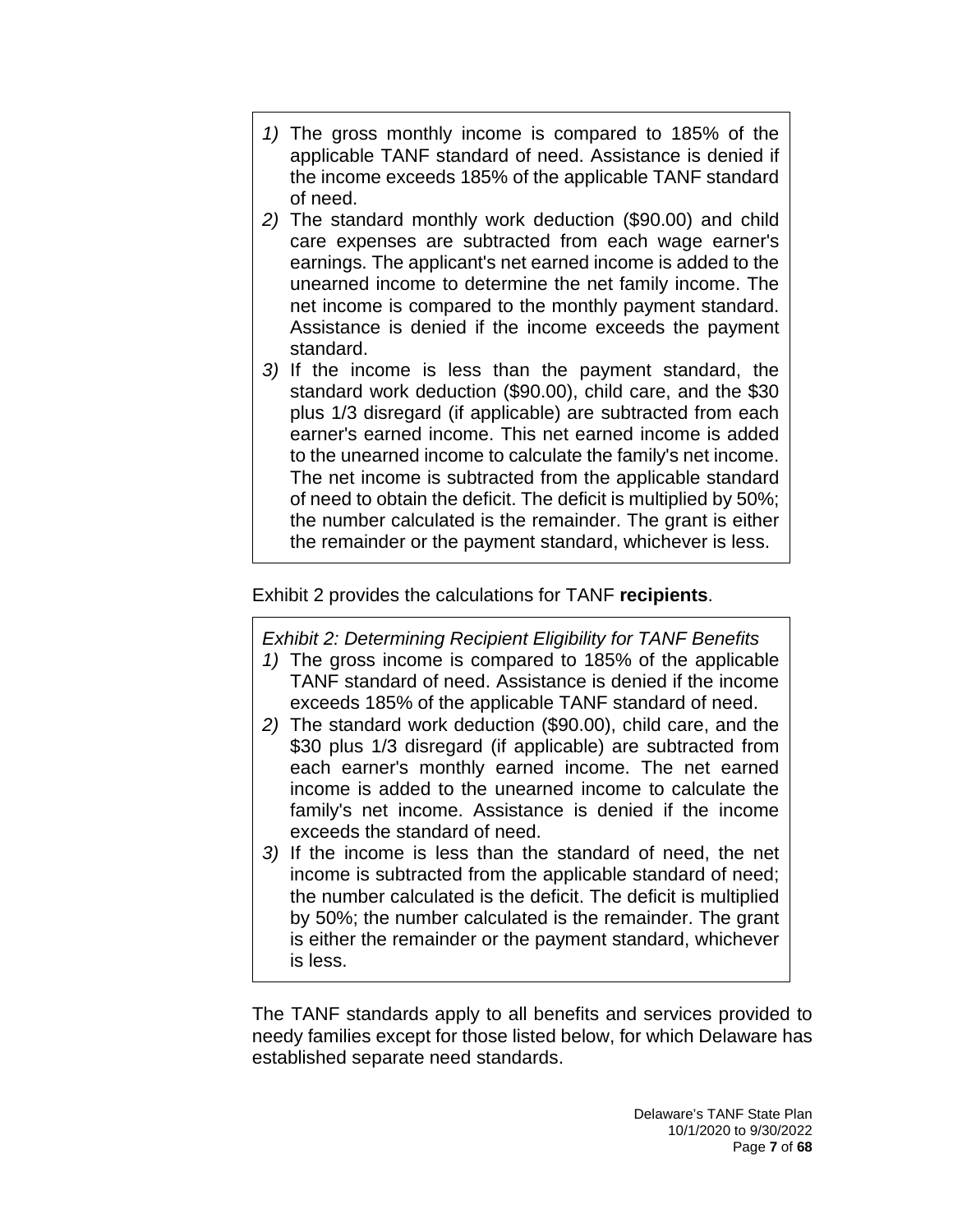- Emergency Assistance, discussed in the section on the Diversion Assistance Program and Appendix A;
- Services for Working Families in Financial Crisis described in the additional targeted support section;
- Child care, described in the Involvement of Local Governments, the Public, and Private Sector Organizations section, the Eligibility for Assistance under the TANF Program section, and the Supportive Services section; and
- Child Welfare Services.

#### Fill-the-Gap Budgeting

Fill-the-Gap Budgeting will be used for recipient families to determine continued eligibility and the amount of TANF benefits so that families can retain more of their income. By having a standard of need which is greater than the payment standard, a "gap" is created. The difference between the family's income and the need standard is called the deficit. The state pays a percentage of the deficit up to a maximum benefit level or payment standard.

- Three standards are used in financial eligibility calculations:
	- o 185% of the standard of need,
	- o the need standard, and
	- o the payment standard.

185% of the standard of need will be used in the gross income test. The standard of need used is 75% of the federal poverty level. This includes allowances for food, clothes, utilities, personal items, and household supplies.

| Family                                | Payment  |
|---------------------------------------|----------|
| <b>Size</b>                           | Standard |
|                                       | \$201    |
| 2                                     | \$270    |
| 3                                     | \$338    |
| 4                                     | \$407    |
| 5                                     | \$475    |
| 6                                     | \$544    |
| 7                                     | \$612    |
| 8                                     | \$681    |
| For each<br>additional<br>person add: | \$69     |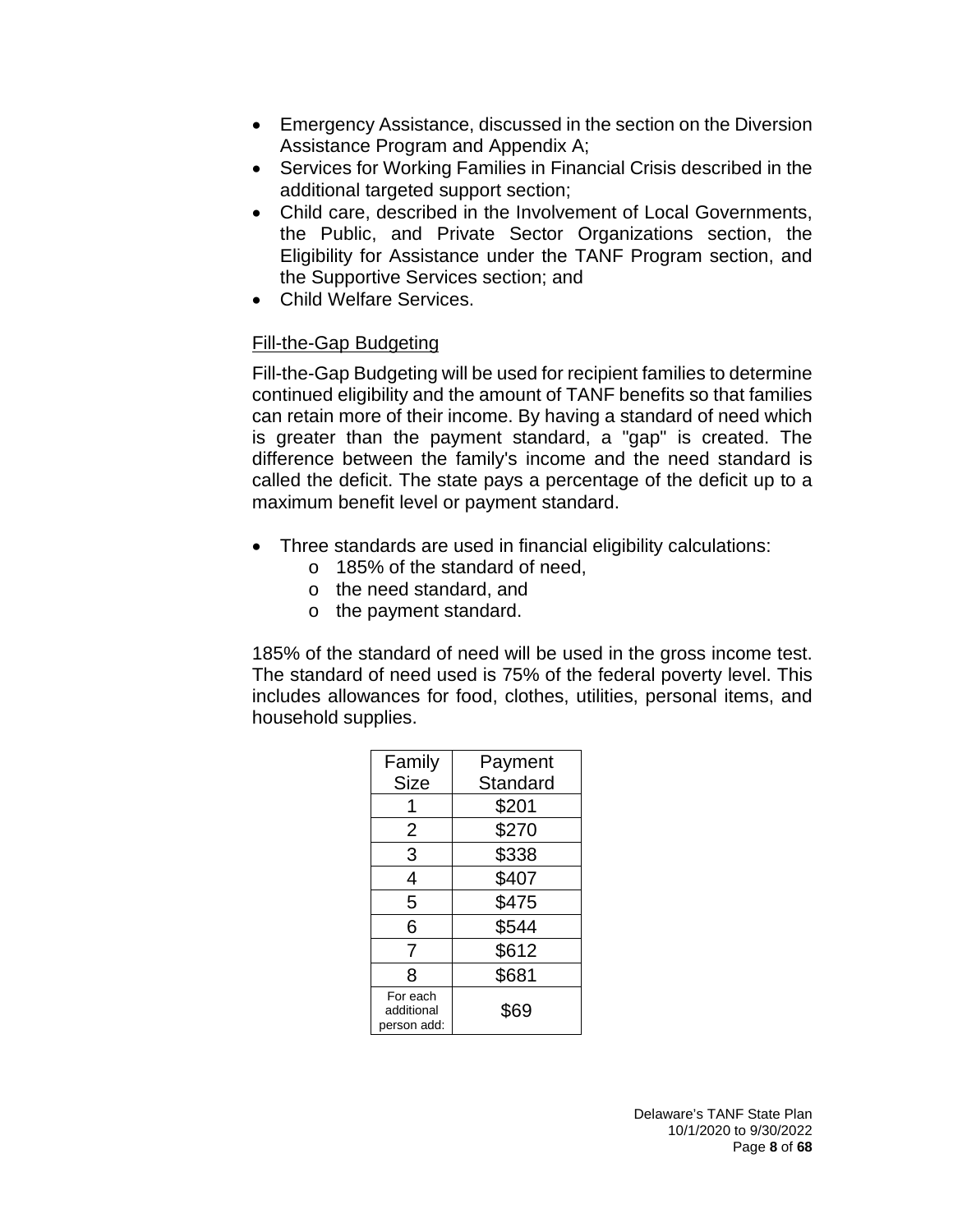#### Conditions of Eligibility

If the income tests described above are met, a family is eligible to receive TANF assistance subject to the following conditions.

#### Relationship and Living Arrangements

Children must be living in the home of a parent, guardian, custodian, adult acting *in loco parentis*, or a specified relative.

During 2013, the Delaware legislature passed the Civil Marriage Equality and Religious Freedom Act of 2013. The law was effective July 1, 2013. The TANF program affords partners in a same gender marriage the same program rights, benefits, responsibilities, obligations, and duties as afforded different gendered married partners. Married partners of the same gender are treated in the same manner as different gendered married partners for all components of the TANF program including, but not limited to: technical eligibility, child support cooperation, financial eligibility, case composition, grant determination, and work requirements.

The caretaker of a teen parent must demonstrate valid circumstances why the teen is not living with a parent and must agree to be a party to the Contract of Mutual Responsibility and fulfill the same responsibilities as a parent.

#### Family Cap Provision

No additional cash benefits will be issued due to the birth of a child, if the birth occurs more than ten (10) calendar months after the date of application for benefits under TANF. Children born to teen parents included in TANF grants are also subject to the family cap rules.

The family cap will not apply to:

- An additional child who was conceived as a result of incest or sexual assault;
- Children who do not reside with their parents;
- Children born prior to the period identified above who return or enter the household; and
- A child that was conceived in a month the assistance unit (i.e., the entire family) was not receiving TANF, but this does not apply in cases that close due to being sanctioned.

The additional child is included in the standard of need for purposes of determining eligibility. The income and resources of the child, including child support, are included in determining the family's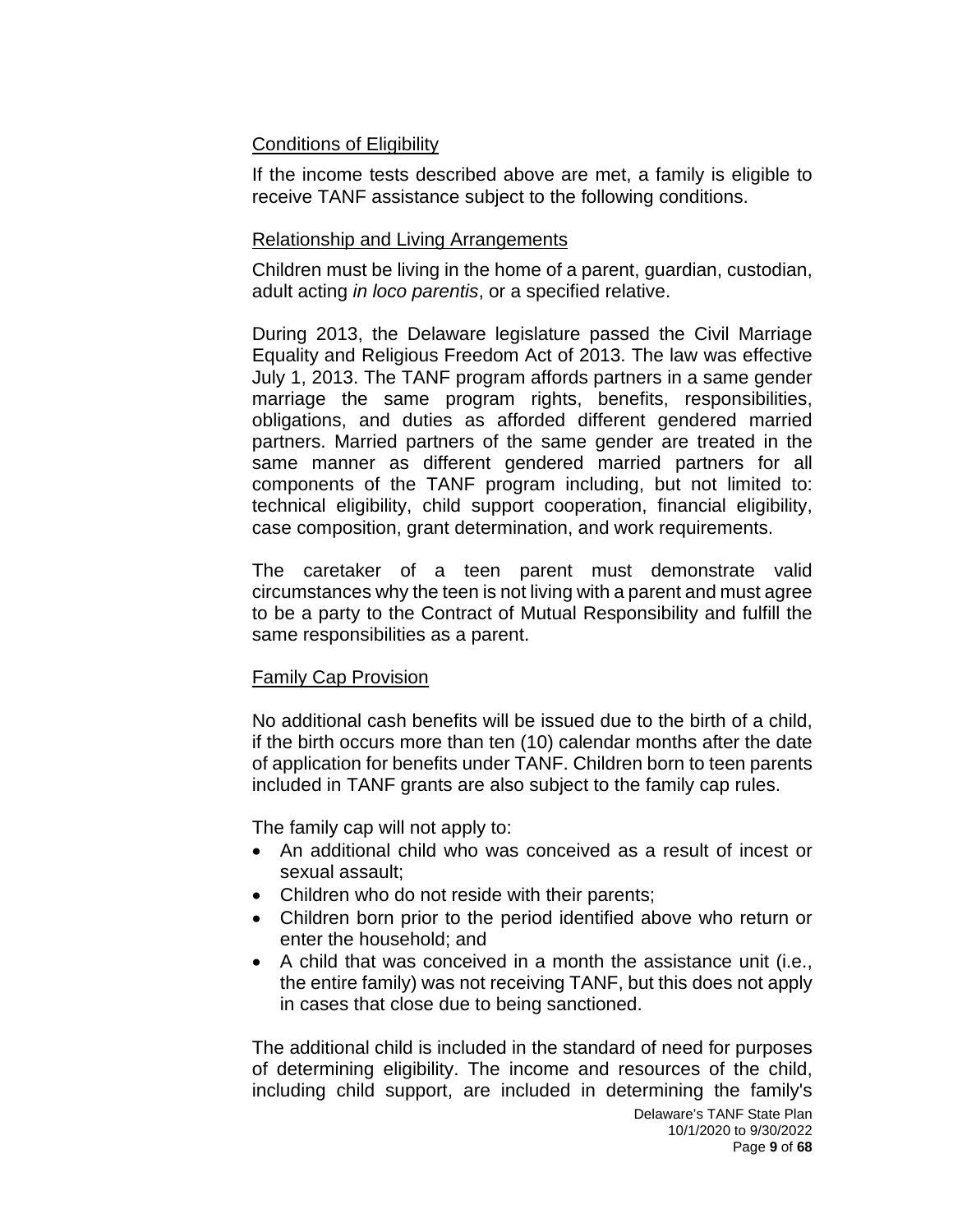income and resources; however, the child is not included in determining the payment standard for the family.

- The additional child is considered a recipient for all other purposes, including categorical Medicaid coverage, TANF childcare, and Food Supplement benefits.
- Child support received for a capped child is passed directly through to the family.

### Denial of Benefits to Babies Born to and Residing with Unmarried Teen Parents

Cash assistance is not provided to babies born on and after January 1, 1999 to unmarried minor teens. This applies to both applicants and recipients. For all other purposes, these babies will be considered TANF recipients. They may also be eligible to receive food benefits, Medicaid, childcare, and vouchers for the baby's needs. This provision applies as long as the teen parent resides in the home with the baby, is unmarried, or less than eighteen (18) years of age.

#### Fugitive Felons, Individuals Convicted of Drug Related Felonies

Effective July 28, 2017 convicted drug felons are eligible for TANF.

#### Individuals from Another State

All families meeting the status eligibility requirements are eligible for TANF benefits using Delaware rules, regardless of how long they have been residents of the State.

#### Computing the Benefit

Eligibility will be determined prospectively. After establishing eligibility, benefits will be computed prospectively. Income per time period will be converted to a monthly income figure by utilizing the following conversion factors:

- $\bullet$  Weekly 4.33
- Bi-weekly 2.16
- Semi-monthly 2.00

*Example:* Given a weekly income of \$85, multiply the weekly figure by 4.33 to arrive at a monthly income of \$368.05.

Delaware's TANF State Plan 10/1/2020 to 9/30/2022 Page **10** of **68** The benefit amount is determined by using prospective budgeting and the best estimate of earned and unearned income for the assistance unit. The payment will not be changed until the next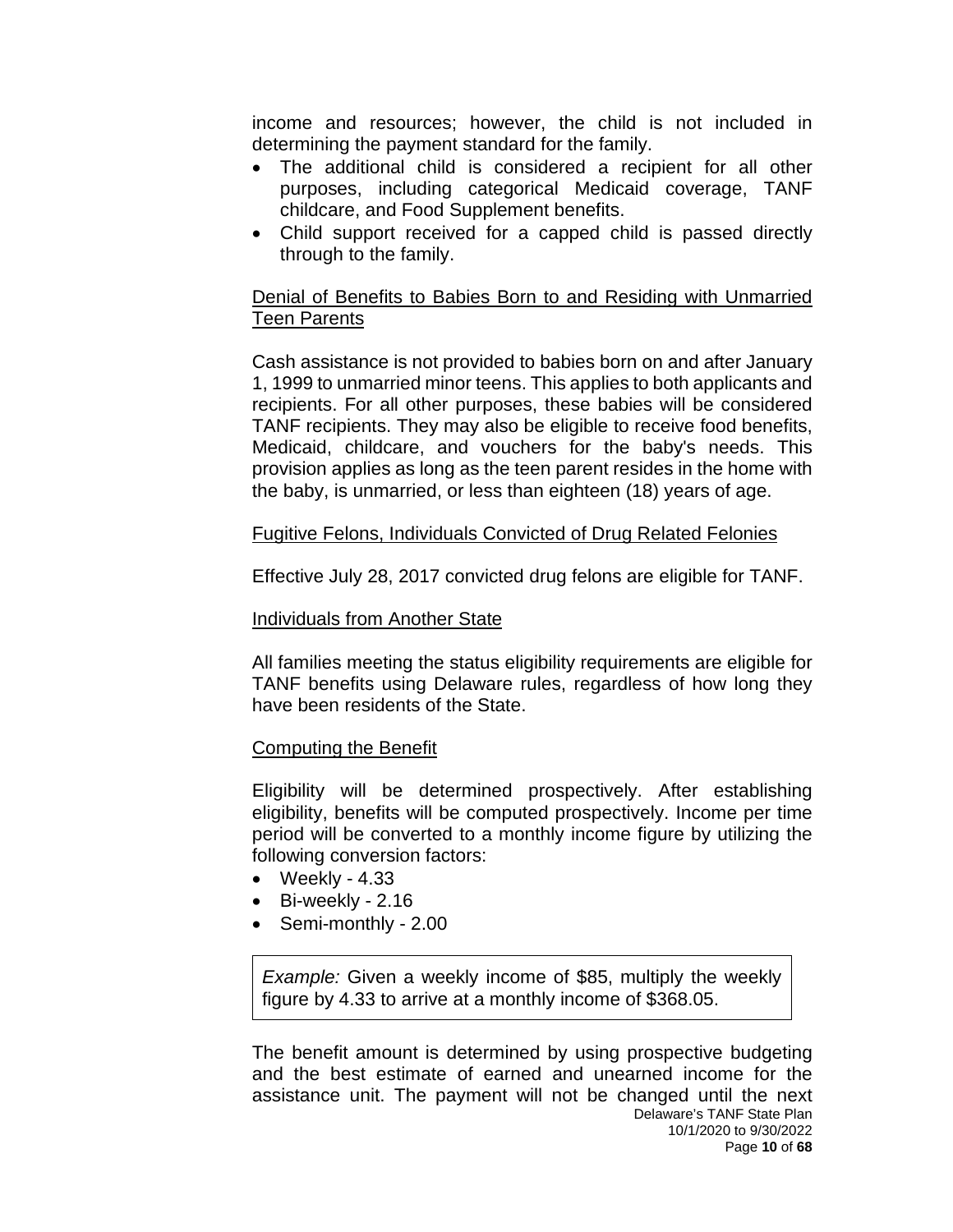eligibility determination, unless the recipient reports a change that would result in an increase in the benefit or there is a significant change in circumstances as defined below.

A significant change is defined as any of the following:

- Change in household size.
- New source of employment.
- Loss of unsubsidized employment or a change in employment status from full-time to part-time which was beyond the recipient's control.
- An increase of forty (40) hours or more in unsubsidized employment per month.
- Receipt from a new source of unearned income.
- Increases or decreases in existing sources of unearned income totaling \$50.00 or more per month.

The recipient needs to verify all changes in circumstances.

*Example:* An applicant applies in May. The applicant is employed. The applicant is working 20 hours per week and earns \$8.25 per hour. The best estimate of wages is calculated by multiplying 20 hours by  $$8.25 (= $165.00$  per week), then multiplying the weekly figure by 4.33 to determine the monthly income of \$714.45.

#### Delivery of Services Across the State

Delivery of services will be consistent across the State.

#### Redeterminations

At least one redetermination is required every twelve (12) months. TANF emphasizes work and work-related activity. Mandating faceto-face redeterminations might undermine that goal. Therefore, mailin redeterminations with a telephone interview are used as an option to encourage recipients to continue participating in employment and training activities or to keep working.

When a redetermination is due, the recipient must complete a new DSS application form or a DSS renewal form. The redetermination could be completing a paper form or participating in an automated interactive interview. A redetermination is complete when all eligibility factors are examined and a decision regarding continuing eligibility is reached.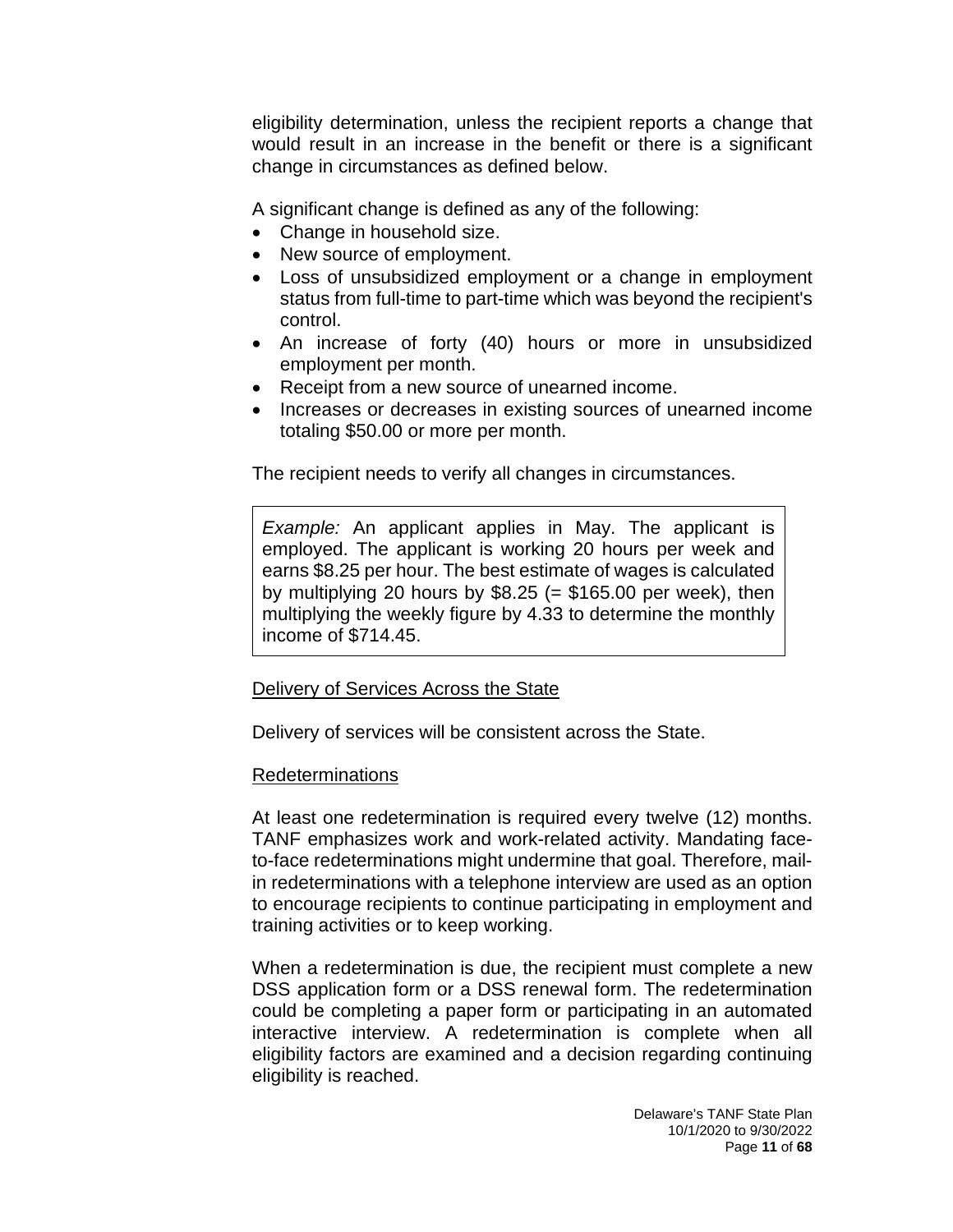The assistance case will be closed if a recipient fails, without good cause, to complete the redetermination review. Likewise, the assistance case of a recipient who fails, without good cause, to provide any requested information necessary to establish continued eligibility will be closed.

As part of the verification process for continuing eligibility, the person will provide verification that (s)he has carried out the elements of the individual Contract of Mutual Responsibility.

#### Benefit Delivery: Direct Payments and Vouchers

Currently, Delaware uses check issuance as the payment method for TANF. Delaware is exploring other options including direct deposit, debit cards, and electronic benefit transfer. Any or all of these methods will be utilized for the issuance of TANF benefits if they become fiscally and technically viable.

Delaware directly pays for center-based childcare authorized for TANF participants, when the center agrees to accept the Delaware childcare reimbursement rate. Some caretakers, however, receive vouchers to self-arrange and pay for their childcare. Delaware will reimburse these caretakers, up to the rates published in the Child Care and Development Fund (CCDF) plan, for the cost of childcare provided by licensed and license-exempt childcare providers

#### **Statewideness**

All definitions and determinations of need are applied on a statewide basis.

#### Program Type

Depending on circumstances, families are placed in either the timelimited TANF program or the non-time-limited TANF program.

Delaware's time-limited TANF program has an employment focus. Participants are expected to meet immediate work requirements in order to receive benefits.

Delaware uses State non-maintenance of effort funds to provide benefits to recipients in a solely state funded two-parent program.

TANF eligible families that include a parent or head-of-household who has presented approved documentation that they are unable to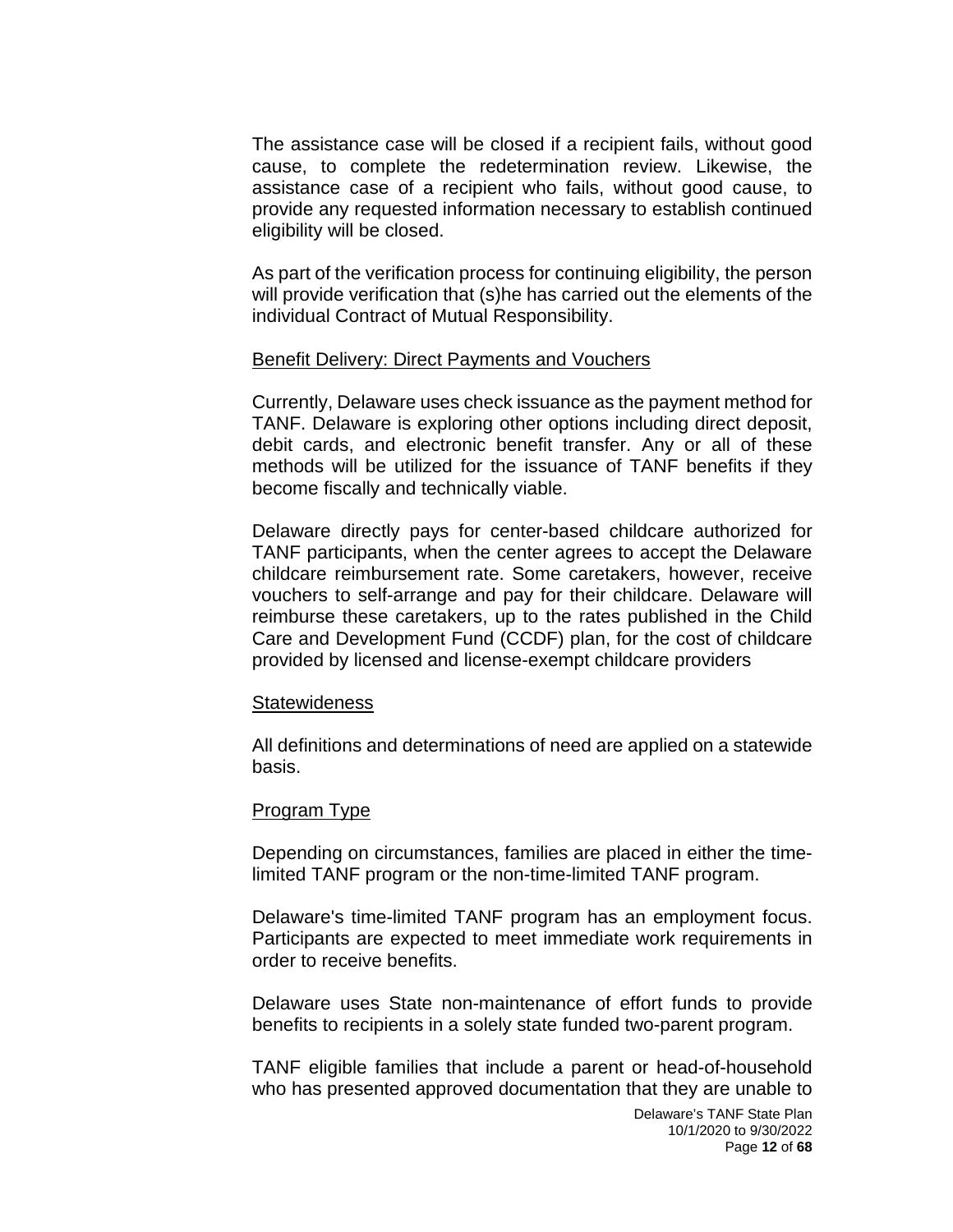work because of a medical disability will be enrolled in the non-time limited program. These clients may receive benefits through either a solely state funded program or the TANF program. Delaware will use State non-maintenance of effort funds to provide benefits to recipients in the solely state funded medical disability program.

Families with the following status will receive benefits in the nontime-limited TANF program:

- Families that the agency has determined includes adults who are unemployable, either because a parent is too physically or mentally disabled to work in an unsubsidized work setting or because the parent is needed in the home to care for a child or a spouse who is disabled.
- Families headed by a non-needy, non-parent caretaker.
- Families headed by a non-citizen parent who is not eligible to receive TANF benefits.
- Families where the agency has determined that the adult caretaker is temporarily unemployable.
- Families in which the adult files a claim or has a claim being adjudicated for SSI or disability insurance under OASDI. In this case, the family must sign an agreement to repay cash benefits received under the non-time-limited TANF program from their SSI/DI benefits

Contract of Mutual Responsibility requirements and sanctions for noncompliance apply to families in the non-time-limited TANF program. Delaware will provide benefits utilizing solely state funding (SSF) to families that include a head of household or a spouse of a head of household who have exceeded 60 cumulative months of federally funded TANF assistance and represent more than 20 percent of the TANF caseload.

#### Time Limits

Under TANF, cash benefits are time-limited for households headed by employable adults age 18 or older who are included in the grant. Prior to January 1, 2000, Delaware limited receipt of TANF, for families in the time-limited program, to forty-eight (48) cumulative months. During the time-limited period, employable adults received full benefits if they met the requirements of their Contract of Mutual Responsibility, including employment-related activities.

Effective January 1, 2000, the time limit for receipt of TANF cash benefits is thirty-six (36) cumulative months.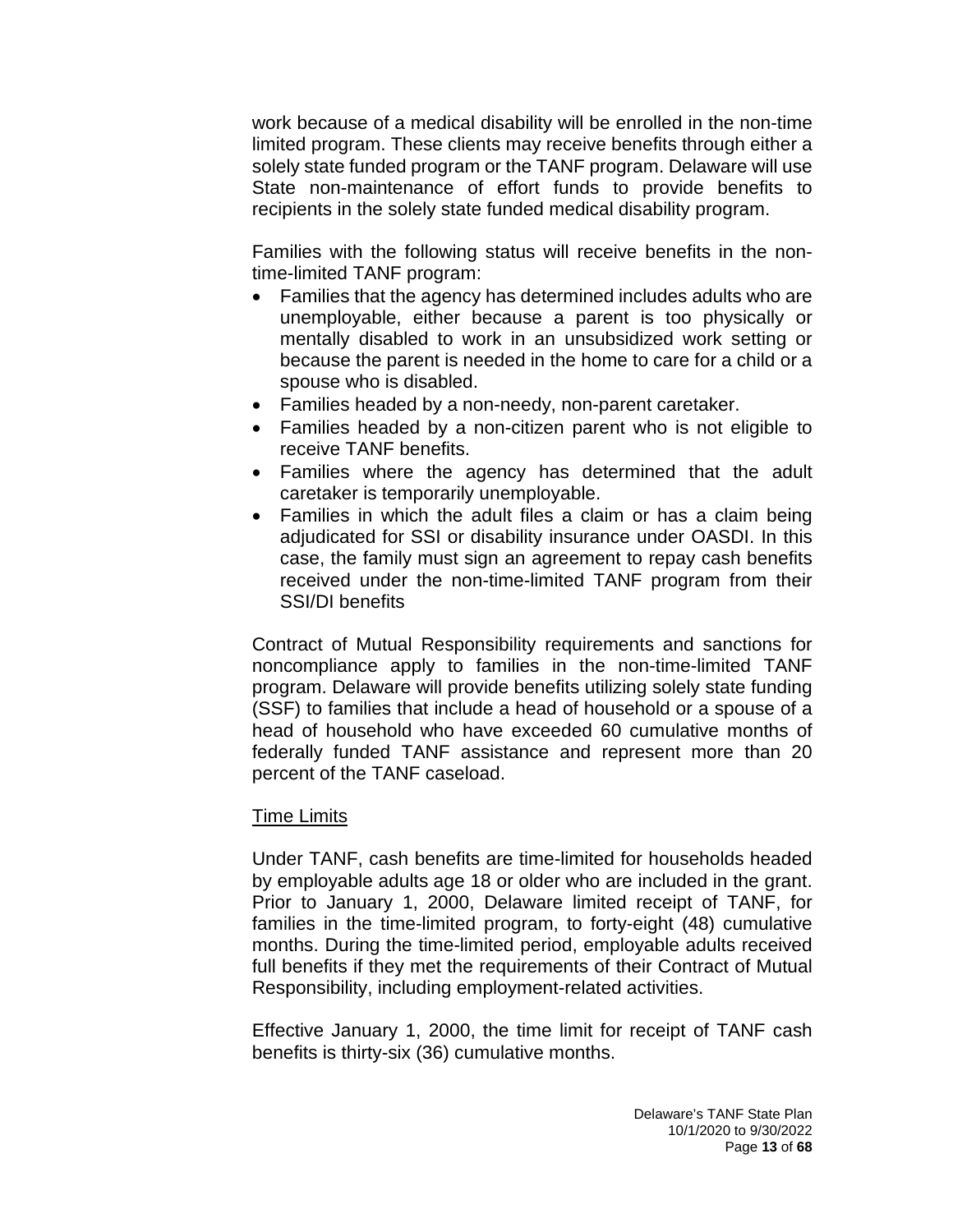During the time-limited period, employable adult recipients receive full cash benefits only as long as they meet the requirements of their Contract of Mutual Responsibility, including participation in employment-related activities detailed in their Individual Service Strategy (ISS). The ultimate goal of this time-limited period is to support the employable adult's search for, and placement in an unsubsidized job.

Individuals found eligible for TANF prior to January 1, 2000 will still have a forty-eight (48) month time limit even if they reapply for benefits on or after January 1, 2000.

DSS will track the time remaining before a family's time limit expires and notify families on a quarterly basis of the time they have remaining before the time limit expires. At least two (2) months prior to the end of the 36 or 48 cumulative months in which a family has received assistance, DSS will remind the family that assistance will end and notify the family of the right to apply for an extension.

Extensions are provided only to those families who can demonstrate that:

- The agency substantially failed to provide the services specified in the individual's Contract of Mutual Responsibility; the related extension will correspond to the time period for which services were not provided; or
- Despite their best efforts to find and keep employment, no suitable unsubsidized employment was available in the local economy to the employable adult caretaker; the maximum extension under such circumstances will be 12 months.

Extensions may also be granted where other unique circumstances exist. Extensions will not be granted if the adult caretaker received and rejected offers of employment, quit a job without good cause, was fired for cause, or if the adult caretaker did not make a good faith effort to comply with the terms of the Contract of Mutual Responsibility and the ISS.

After the time limit has been reached, benefits will be provided to families that have been granted an extension only for a maximum period of 12 months. Thus, for time-limited families, the maximum period for receipt of benefits to families enrolled in the time-limited TANF program will be 60 cumulative months for families with a cumulative 48-month time limit and 48-months for families with a 36 month time limit. Delaware will comply with federal regulations regarding families receiving assistance in excess of 60 months of TANF paid through the federal TANF block grant.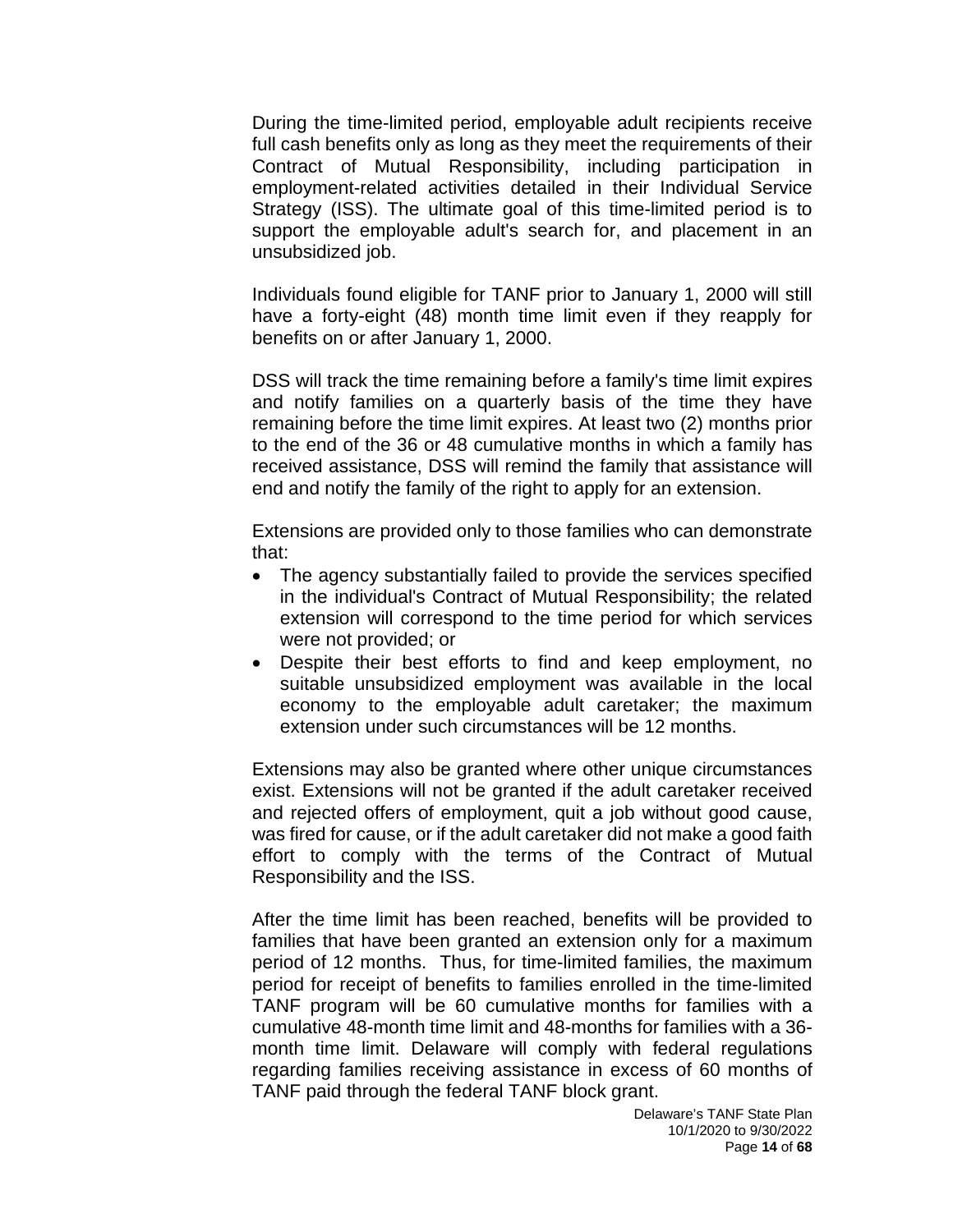#### Contract of Mutual Responsibility and Individual Service Strategy

The caretaker of children in the TANF program enters into a Contract of Mutual Responsibility with the Division of Social Services (DSS). Applicants and recipients have a face-to-face intake interview. During this interview, the DSS worker explains the Contract of Mutual Responsibility (CMR) and those elements specific to the client.

The CMR lists the responsibilities of the family and the supports the State will provide. The family's responsibilities include but are not limited to: employment-related activities, school attendance and immunization requirements for children, family planning, parenting education classes, and substance abuse treatment requirements. The State provides supports to families including, but not limited to: employment-related activities, training activities, child care, Medicaid, and other services identified during the development of the CMR by DSS workers and the Individual Services Strategy (ISS) developed by TANF WORKS contractors providing self-sufficiency services to work mandatory clients.

The CMR is designed to be individualized to the specific needs and situation of each family. Therefore, the exact requirements within the contract may vary from family to family. This document can be revised as the needs and the situation of the family evolve.

Services related to these CMR requirements will be available to the participant. If the services specified in the CMR are not reasonably available to the individual, the participant will not be sanctioned for failure to comply and the CMR will be modified to reflect that the service is currently unavailable.

It is mandatory that all caretakers enter into a CMR. Contracts are completed for families in the time-limited TANF program and the nontime-limited TANF program, as well as for teen parents. Both caretakers in an assistance unit and non-needy caretaker payees are required to develop and comply with CMR's. Other family members within the assistance unit may be required to comply with provisions of the contract and are subject to sanction for noncompliance.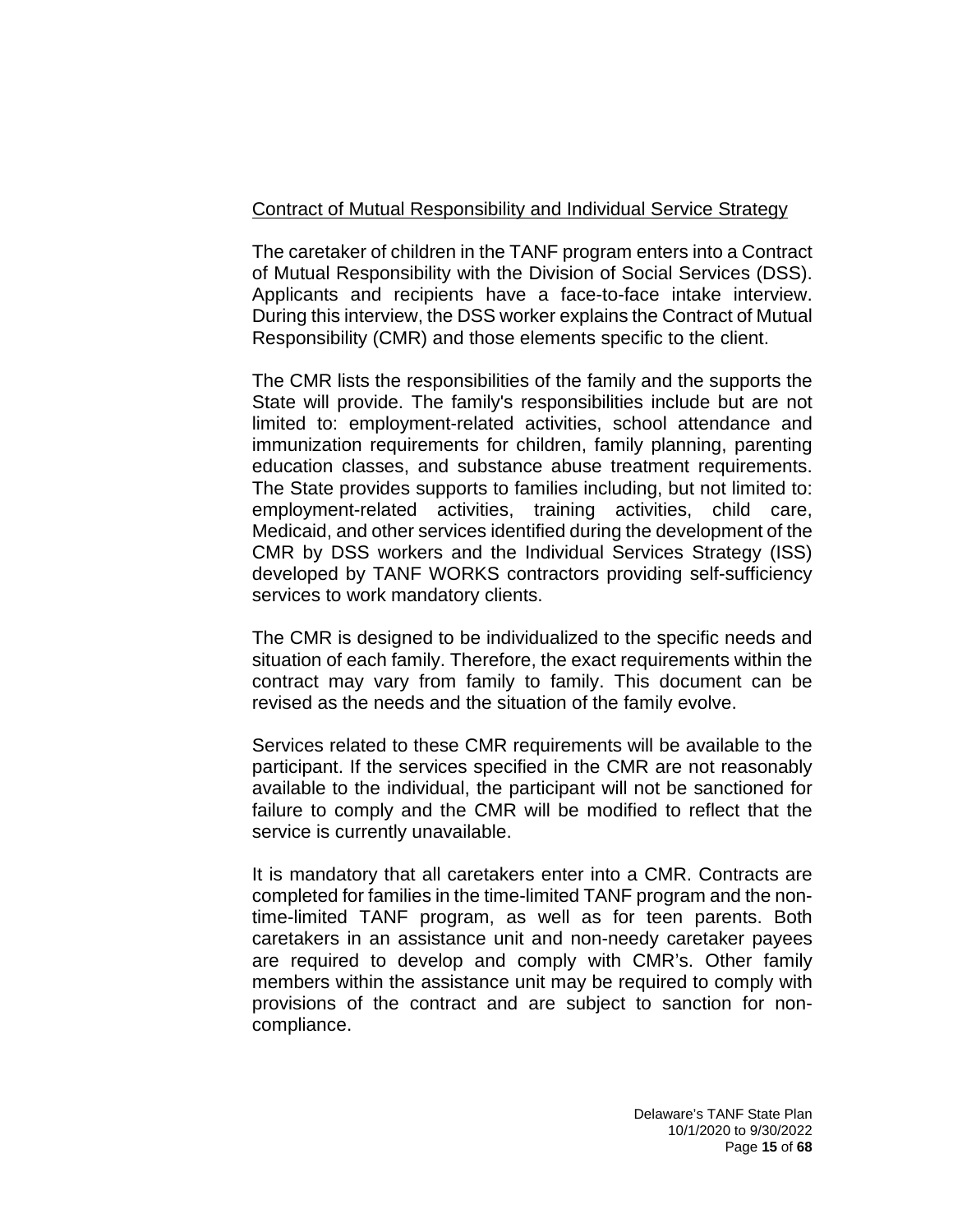If the caretaker is a non-needy caretaker, the individual would not be required to participate in employment-related activities but will be required to participate in other contract activities.

If a caretaker objects to certain aspects of the CMR, the caretaker needs to present these objections up front, at the time of the initial CMR. If good cause can be demonstrated, the CMR can be amended to rectify the objections.

When staff have reason to believe that the family needs other services to become employed or to increase work hours and wages, these services will be identified and specified in the CMR. Needed services will also be identified on the caretaker's ISS developed by the TANF WORKS contractors.

The fiscal sanction for not cooperating, without good cause, in development of the CMR will be an initial \$50.00 reduction in benefits. This reduction will increase each month by \$50.00, either until there is compliance or the case is closed. The sanction will end with demonstrated compliance. Sanctions for failure to participate in CMR and Individual Service Strategy (ISS) activities are described in subsequent sections.

#### Parental Responsibility

Adults and minor parent(s) are required to comply with parenting expectations outlined in the Contract of Mutual Responsibility.

#### Failure to Comply with the Contract of Mutual Responsibility and the Imposition of Sanctions

The Contract of Mutual Responsibility (CMR) encompasses three broad categories of requirements: 1) enhanced family functioning; 2) self-sufficiency; and 3) teen responsibility requirements. In addition, caretakers required to participate in work activities create an Individual Service Strategy (ISS) with their employment and training program that details their expected weekly work activities.

1. Enhanced family functioning requirements of the CMR include but are not limited to: acquiring family planning information, attending parenting education sessions, ensuring that children are immunized, and cooperation with specialized programming designed to assist parents with documented disabilities that impede or prevent employment. The sanction for non-compliance with these requirements is an initial \$50, which will increase by \$50 every month until there is compliance with the requirement.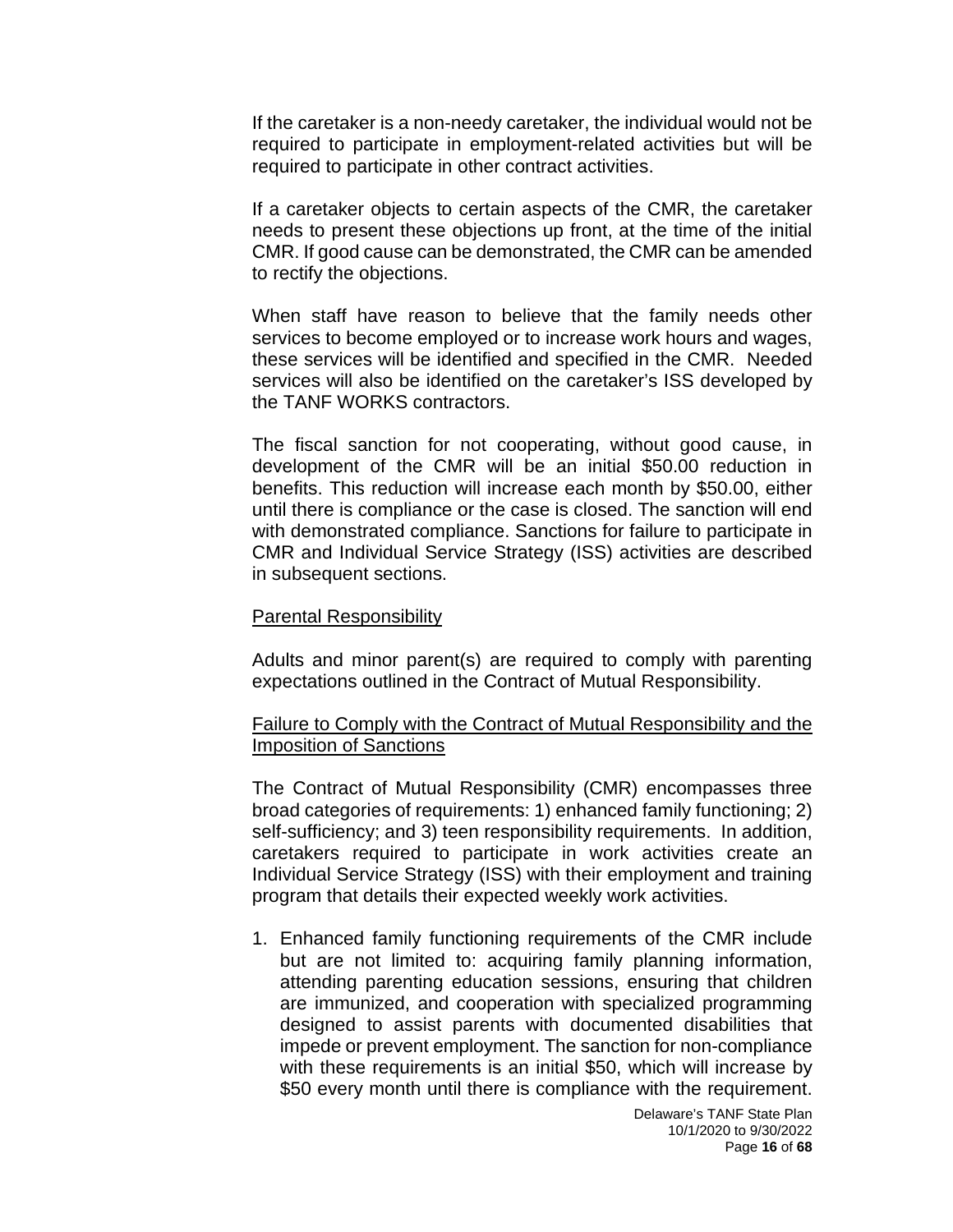The initial \$50 reduction is imposed whether the family fails to comply with one, or more than one requirement. Clients must comply with all requirements before the sanction can end.

- 2. Self-sufficiency requirements of the CMR are employment and training, work-related activities, and ensuring school attendance requirements for dependent children under age 16.
	- a. The sanction for non-compliance with work-related activity requirements is, subject to adequate and timely notice, closure of the case due to imposition of an immediate fullfamily sanction.
	- b. Recipients, whose cases closed for failure to participate, must participate in work related activities for four (4) consecutive weeks at the required hours per week for their case to be reopened. Payments are retroactive.
	- c. The penalty for individuals who quit their jobs without good cause is an immediate full family sanction. The sanction will last at least one (1) month. Recipients must participate in work related activities for four (4) consecutive weeks at the required number of hours per week for their grant to be re-opened. Payments are retroactive.
	- d. For dependent children under the age of 16: if the child does not maintain satisfactory school attendance, an initial \$50 sanction is imposed. The sanction will increase by \$50 every month until there is compliance. The sanction is not imposed if the parent of the child is working with school officials or other agencies to remediate the situation.
- 3. Teen responsibility requirements for dependent teens 16 and older include maintaining satisfactory school attendance or participation in alternative activities, such as training or employment. The sanction for non-compliance with these requirements is the removal of the teen from the TANF grant. The teen is removed from the TANF grant for at least one (1) month. To cure the sanction, the teen must participate in employment and training activities under the supervision of a TANF WORKS program for four (4) consecutive weeks, return to school, or work full-time.

Failing to comply with both the enhanced family functioning and selfsufficiency requirements will result in combined penalties. For example, both a \$50 reduction and a full family sanction could be assessed for failures to comply in two areas. Demonstrated compliance will not excuse penalties for the period of noncompliance. Sanctions will be imposed for the full period of noncompliance.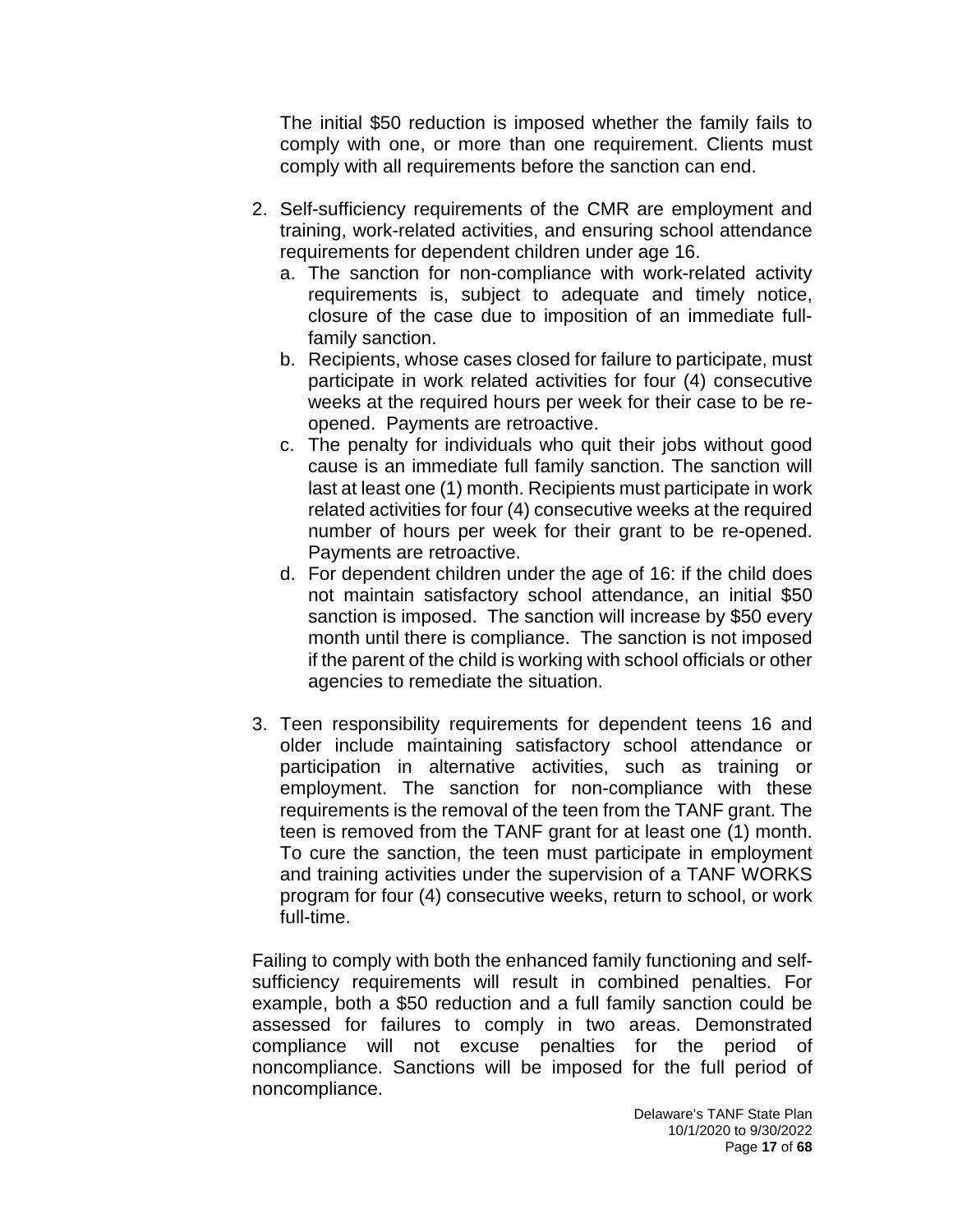#### Non-Citizen Households

Families that include legal documented aliens participate in Delaware's TANF program. While these qualified aliens do not receive federal funded assistance, Delaware supports these families in attaining self-sufficiency thus enabling the family to no longer require assistance. Delaware provides State funded medical assistance for these families as well as employment and training assistance. These interventions, in addition to supporting selfsufficiency, have additionally been found to reduce the likelihood of out-of-wedlock and teen pregnancies.

#### Low Income Households

Eligible families who owe Delaware state income taxes may claim the state Earned Income Credit. Eligible tax-payers may be forgiven up to an amount that equals 20 percent of the federal EITC. The state credit, unlike the federal credit, is non-refundable meaning the credit can only be applied to the extent of the state taxes due.

#### Solely State Funded Programming

Delaware places select groups of TANF eligible families in solely state funded programs. Funding the services these families receive in this way allows the State to provide services that are individualized to the needs of these families and does not subject the family to limitations imposed by federal TANF funding. For example, families in which the parent is unable to work due to a disabling condition are placed in a solely state funded program. This allows the state to waive the TANF time limit requirements and place the parent in employment and training activities which are determined based solely on the needs and abilities of the parent as opposed to federally mandated activities which may be inappropriate for the parent. Delaware will continue to explore the opportunities afforded through solely state funded programs and may move all or sub-populations of families with a work eligible adult into solely state funded programs.

• A pandemic is a disease outbreak that spreads across countries or continents. Delaware may medically exempt TANF clients and place them in a solely state funded program.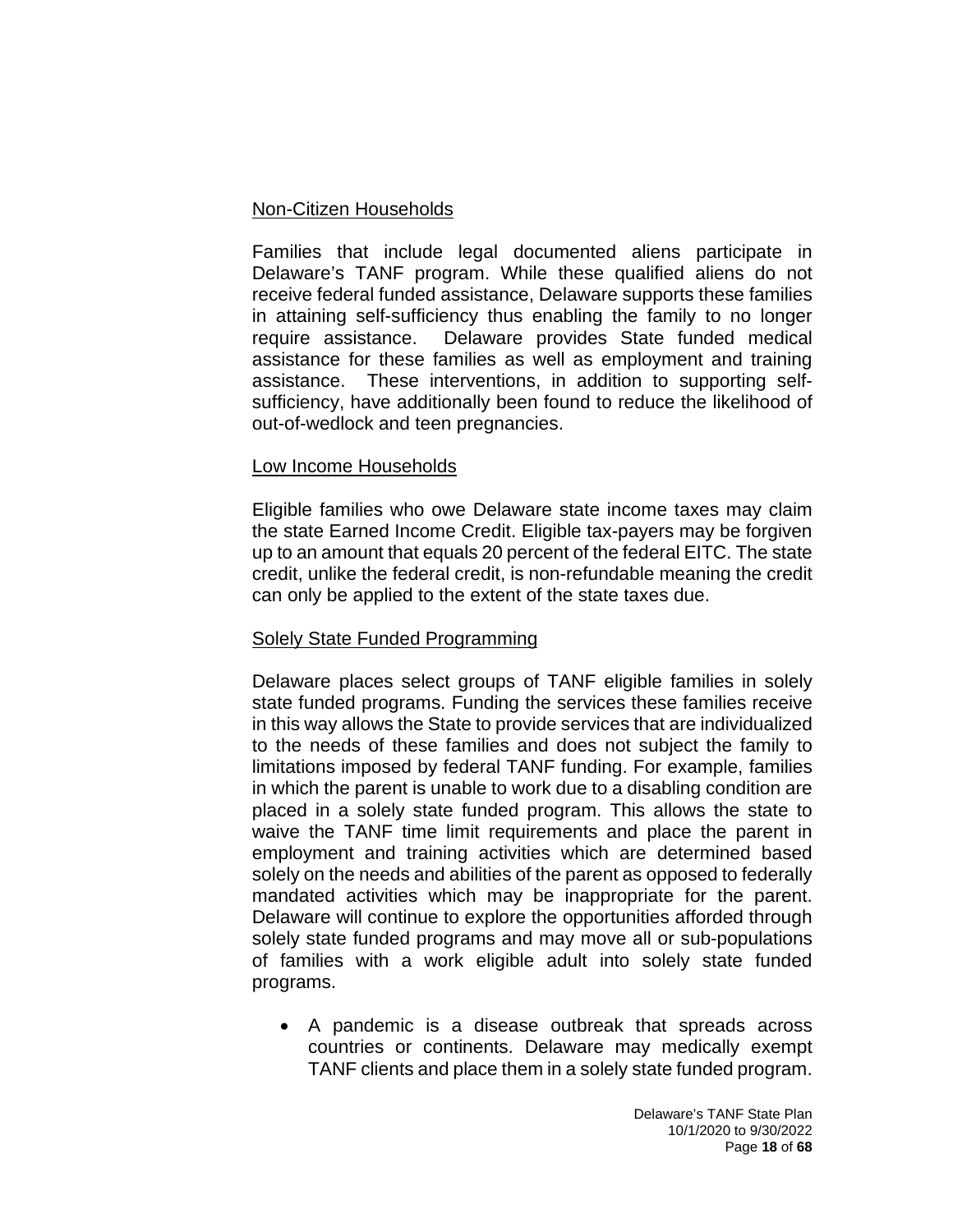During a pandemic state of emergency Delaware may instate the following initiatives:

- o A 6-month renewal extension may be implemented. Households are not required to return a TANF renewal form or complete a renewal interview during the extension.
- o Households with open TANF cases may receive an emergency cash benefit. The emergency benefit will increase a household's current TANF benefit amount up to the maximum benefit amount for their TANF household size. The emergency benefit will be issued as a check to TANF households on the last day of the month. If a client owes an overpayment, the monthly overpayment recoupment will continue to come out of the client's regular cash benefit.
- o Work mandatory TANF clients may be temporarily exempt from TANF Employment and Training (E&T) requirements until the pandemic state of emergency has ended. DSS considers all TANF clients unable to work due to the medical pandemic outbreak.
- o TANF time-limit rules may be temporarily suspended. TANF benefits may not expire and TANF months may not count until the pandemic state of emergency has ended.
- o All TANF clocks may be stopped from ticking during the pandemic state of emergency.
- o TANF interviews may be completed by telephone<br>whenever possible until Delaware's State of whenever possible until Delaware's State Emergency is lifted.
- o TANF sanction rules may be temporarily suspended until the pandemic state of emergency has ended.
- o Case workers may not apply Contract of Mutual Responsibility (CMR) or E&T sanctions during the pandemic state of emergency.
- o TANF clients must continue to cooperate with Child Support during the State of Emergency period.

#### Assessment of Barriers Related to Mental Health, Substance Use, and Domestic Violence

A standardized screening tool is used by Delaware to identify possible issues related to mental health, substance abuse, and domestic violence. Participants who complete the screening answer questions designed to reveal potential issues related to domestic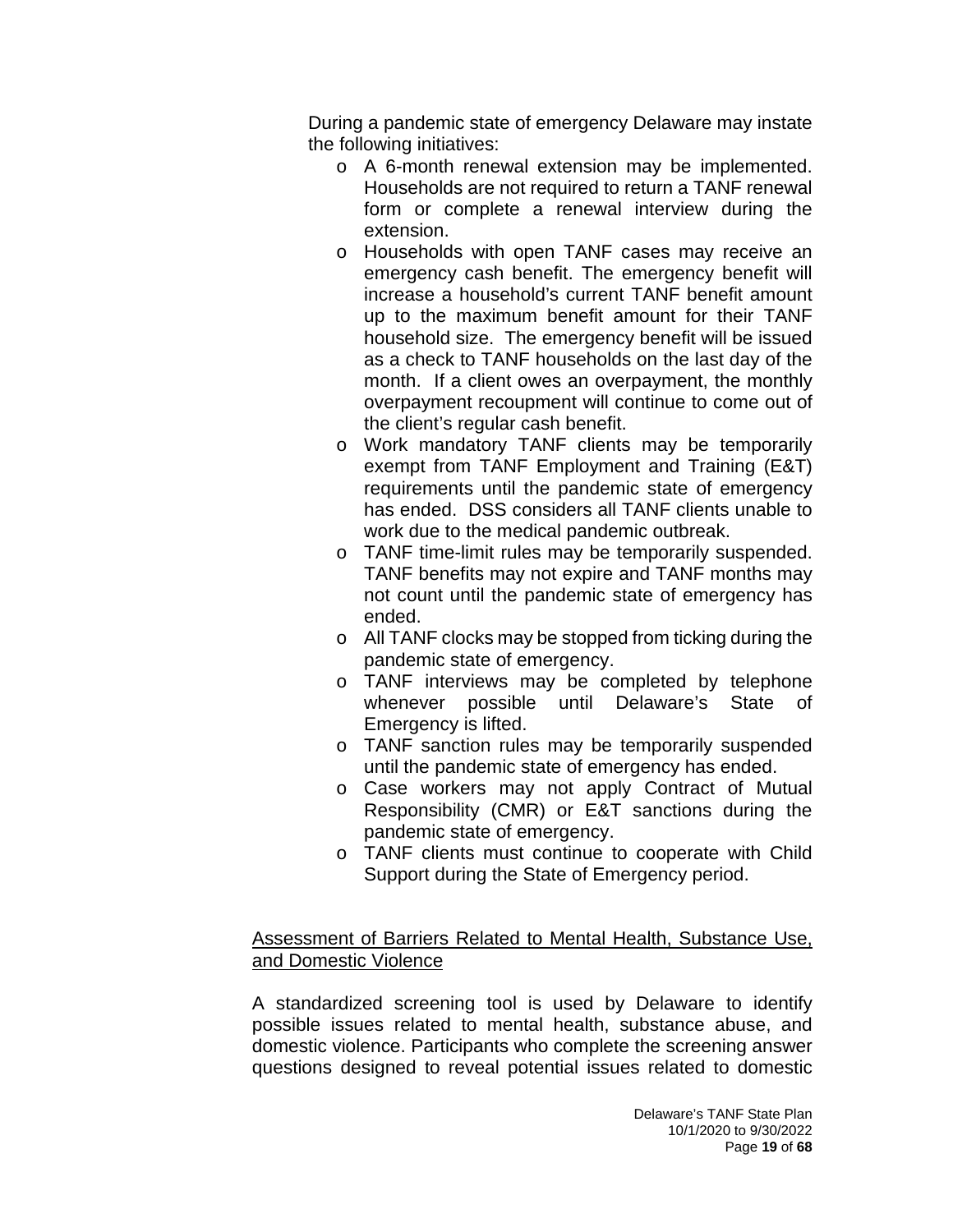violence, behavioral health issues, anxiety, substance use disorders, PTSD, and thoughts of self-harm.

Screening occurs during the TANF intake and at redetermination. Additional screening occurs once a client begins participating with the employment and training programs. This process of multiple screenings allows clients the opportunity to reveal difficulties when they are most ready to do so.

DSS workers report that the screening frequently reveals significant domestic issues that participants are encouraged to resolve. By utilizing the screening tools, workers are able to refer participants for assistance. Further efforts to assist individuals to resolve abuse situations are described in the section, Statutory Rape Prevention.

#### Protecting Current Workers from Displacement

DSS conforms to Section (a)(5) of the Federal Unemployment Tax Act which requires that a job offered cannot be available as a result of a strike or labor dispute, that the job cannot require the employee to join or prohibit the employee from joining a labor organization, and that program participants are not used to displace regular workers.

In addition, DSS ensures that no participants, including but not limited to those placed in a work experience placement, displace regular paid employees of any of the organizations providing the work experience placement. Such assurance complies with State law contained in 31 Delaware Code, Chapter 9, Section 905(b). This assurance also complies with Section 407(f) of the Personal Responsibility and Work Opportunity Reconciliation Act of 1996 (PRWORA), which requires that DSS will not use federal funds under TANF to place individuals in a work activity when:

- Any individual is on a layoff from the same or an equivalent job; or
- The employer has terminated any regular employee or otherwise caused an involuntary reduction of its workforce in order to fill the vacancy created with an adult receiving TANF benefits.

In addition, DSS has established a grievance procedure, in conformance with Section 407(f)(3) of PRWORA, for resolving complaints for any alleged violation of non-displacement requirements. Employees or their representatives who believe that their jobs are being displaced or infringed upon shall present their complaint to the employment contractor with authority over the placement. If the contractor is unable to resolve the problem within 15 days, the employee or representative may file a formal grievance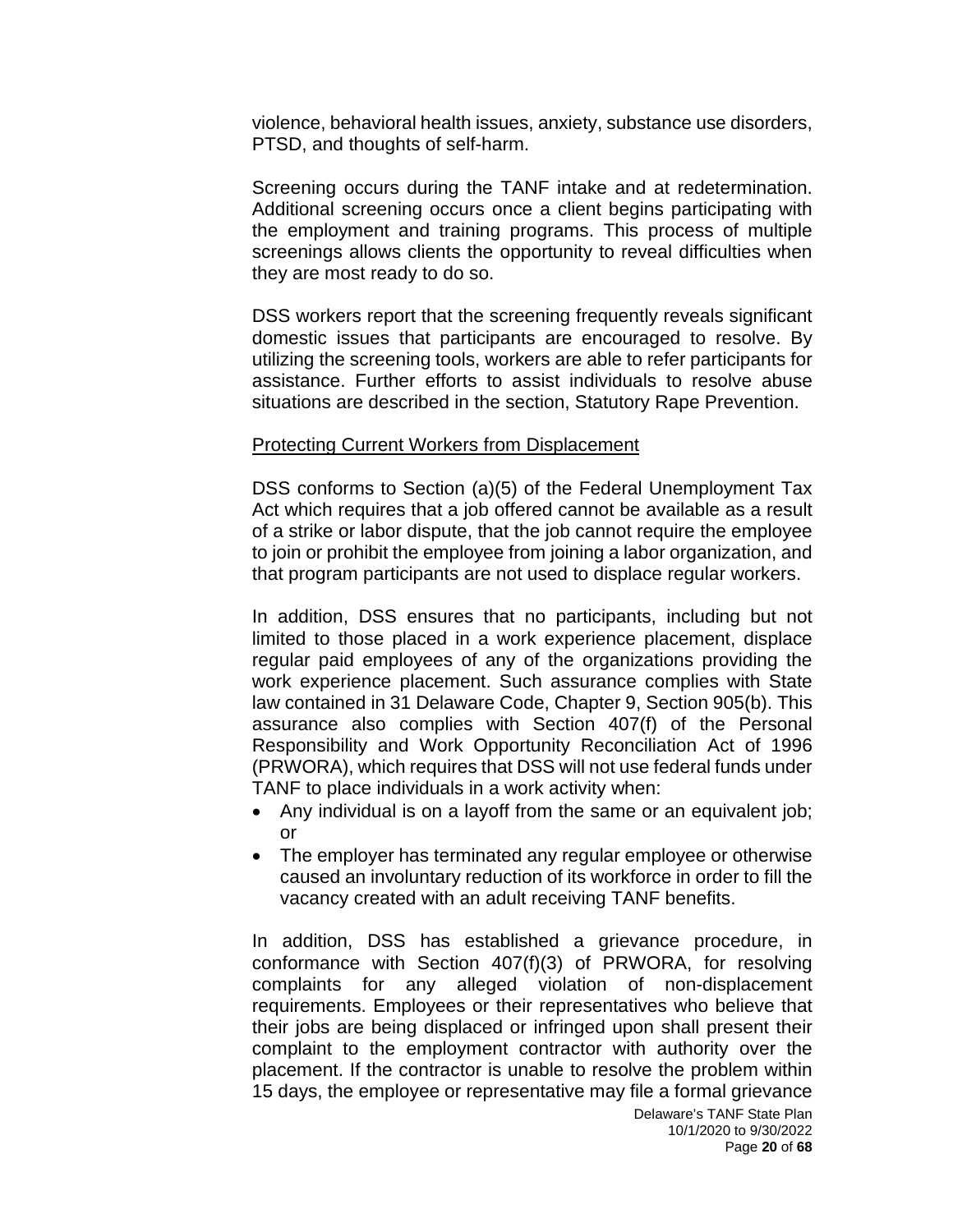in writing to the DSS Director's Office, who will hear a formal grievance. The employee will have an opportunity to: present his or her grievance on the record; present evidence; bring witnesses and cross-examine witnesses; be represented by counsel; and receive a written decision.

Grievance hearings will be scheduled within 30 calendar days of receipt of the formal grievance, and a written decision will be issued within 30 days of the hearing. If either party is dissatisfied with the State's written decision, they may appeal the decision to the U.S. Department of Labor within 20 days of receipt of the written decision. The procedures for appeal, which must be sent to the Office of Administrative Law Judges, in the U.S. Department of Labor, will be provided in writing with the decision.

*ii. Require a parent or caretaker receiving assistance under the program to engage in work (as defined by the State) once the State determines the parent or caretaker is ready to engage in work, or once the parent or caretaker has received assistance under the program for 24 months (whether or not consecutive), whichever is earlier, consistent with section 407(e)(2).*

#### Goals for Work

Delaware's TANF program is based on the belief that assistance provided is transitional and should not become a way of life. The State maintains that the way for persons to avoid dependency on welfare is to find and maintain employment. The primary goal of TANF is to help recipients find meaningful work and to help them keep such work by providing them with necessary supports.

To assist families in obtaining and maintaining employment, the State will engage the efforts of the Delaware Departments of Health and Social Services, Labor, and Economic Development and Delaware's private sector to provide job readiness and placement opportunities, health care, child care, and family services. In turn, TANF recipients who have the capacity to work will be required to accept work, to keep their children in school, to cooperate with child support, to bear the costs of additional children they conceive while on welfare, and to leave the welfare rolls after a defined time period.

#### State Agencies Involved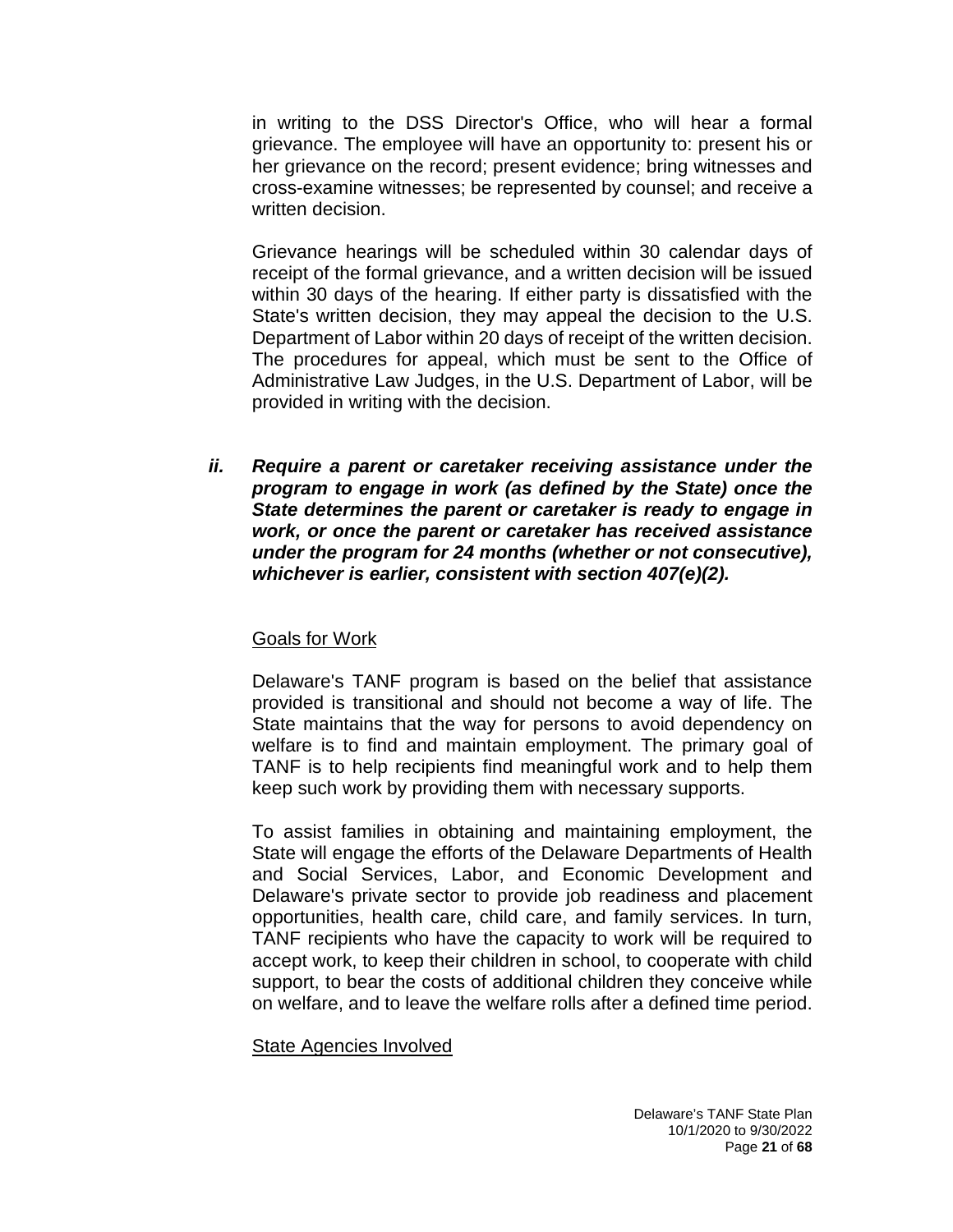Delaware Departments of Health and Social Services and Labor have a unique partnership. The two agencies are responsible for moving welfare clients to work. These two agencies have collaborated in developing and implementing Delaware's TANF program and continue to collaborate in managing the initiative.

The Delaware Transit Corporation (DTC) in the Department of Transportation has joined the TANF collaborative team and has assisted to develop a statewide transportation system plan for TANF, using vans and other vehicle sources.

#### Involvement of Community, Education, Business, Religious, Local Government, and Non-Profit Organizations to Provide Work

As noted in the Introduction section, each sector has been actively involved in the development of Delaware's TANF program and continues to be involved.

The Welfare Employment Committee, consisting of representatives from both the public and private sector, assists in placing welfare recipients in unsubsidized jobs and provides advice on direction, policy, and implementation of welfare-to-work efforts. This committee was established through HB 251. The Social Services Advisory Council was established by Executive Order. The Governor appointed council members to advise the directors of both the Division of Social Services (DSS) and the Division of Child Support Services (DCSS) on matters related to public assistance and child support. Council members represented the community, advocates, non-profit providers, educators, and interested citizens.

The Committee on Employment and Social Services was established in Title 31 of the Delaware Code through legislative action, signed by the Honorable John C. Carney on August 10, 2018. This legislative action consolidated both the Social Services Advisory Council and the Welfare Employment Committee, effectively merging the two into the Committee on Employment and Social Services. "The mission of the Committee on Employment and Social Services is to facilitate the process through which Delaware's citizens gain and maintain employment at a livable wage. This includes advising and recommending to relevant state agencies strategies on matters affecting employment, training, and program service delivery. The committee also examines program effectiveness in state government with an emphasis on reducing poverty and encouraging selfsufficiency."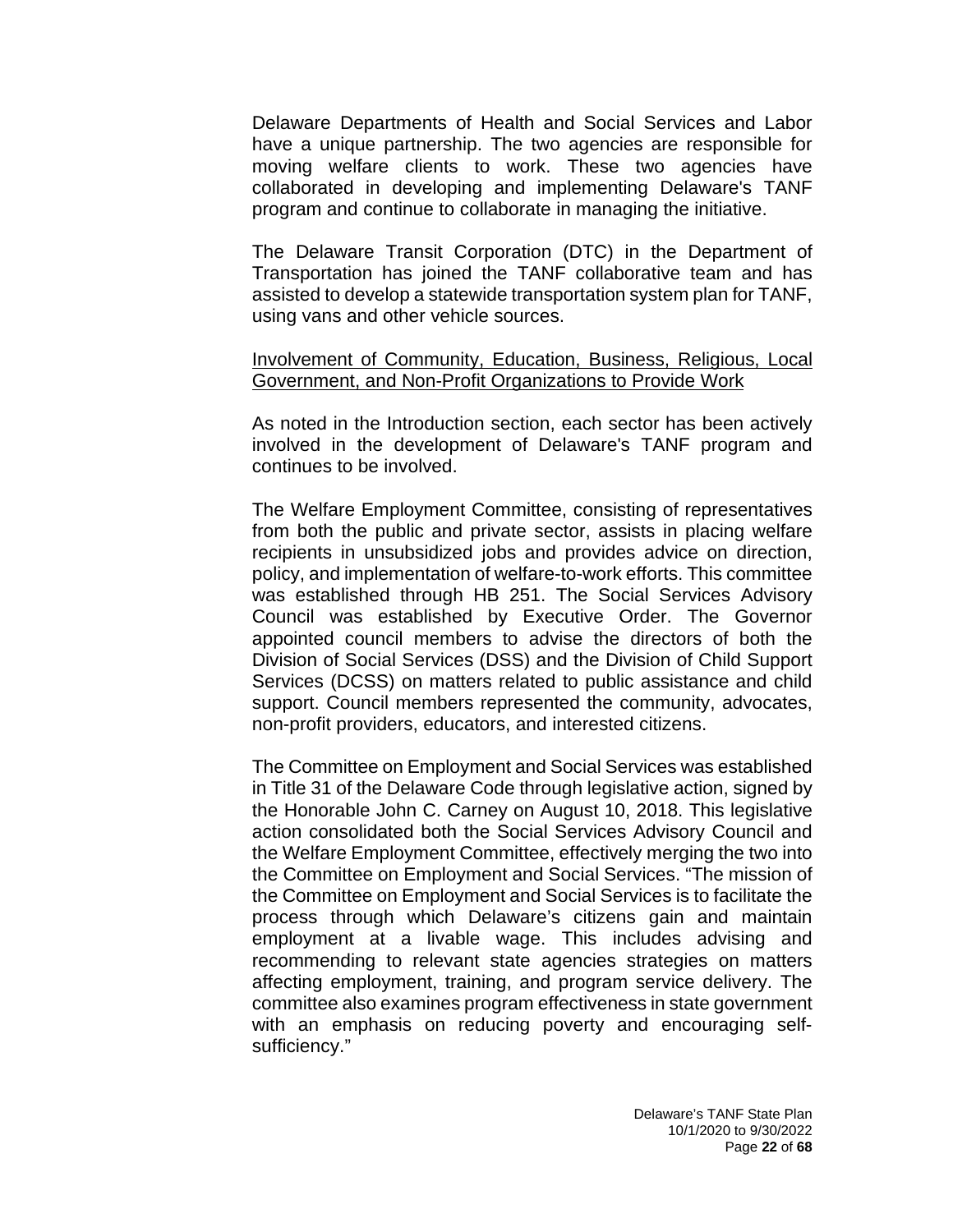DSS, DCSS, Division of Employment and Training and Division of Vocational Rehabilitation management regularly meet with the Committee on Employment and Social Services to discuss TANF and other social services and child support programs.

To further promote employer interest in hiring TANF recipients, the Departments of Labor and Economic Development meet with members of the business community at regularly scheduled events such as monthly Chamber of Commerce meetings and at special events.

#### Role of Public and Private Contractors in Delivery of Services

Delaware has contracted with private for-profit and non-profit providers and the local community college network to provide job readiness, job placement, and retention services to welfare clients since 1986. These contractual arrangements continue under TANF. Contractors include community and faith-based social services agencies and organizations offering specialized services.

A number of community providers across the State provide academic remediation to TANF recipients.

#### *iii. Ensure that parents and caretakers receiving assistance under the program engage in work activities in accordance with section 407*

#### Who Must Participate

All adult caretakers and other adults in the time-limited assistance unit who are not exempt must participate in TANF employment and training related activities.

The three exemptions are:

- 1. A single custodial parent caring for a child under 12 months of age is limited to 12 months in a parent's lifetime per 45 CFR§261.22(c)(1) and (c)(2);
- 2. An individual determined unemployable by a health care professional; and
- 3. A parent caring for his or her child or spouse who is disabled.

#### Services to Move Families to Work

Delaware's goal is to place the adult recipient into unsubsidized employment as quickly as possible. To accomplish this goal, the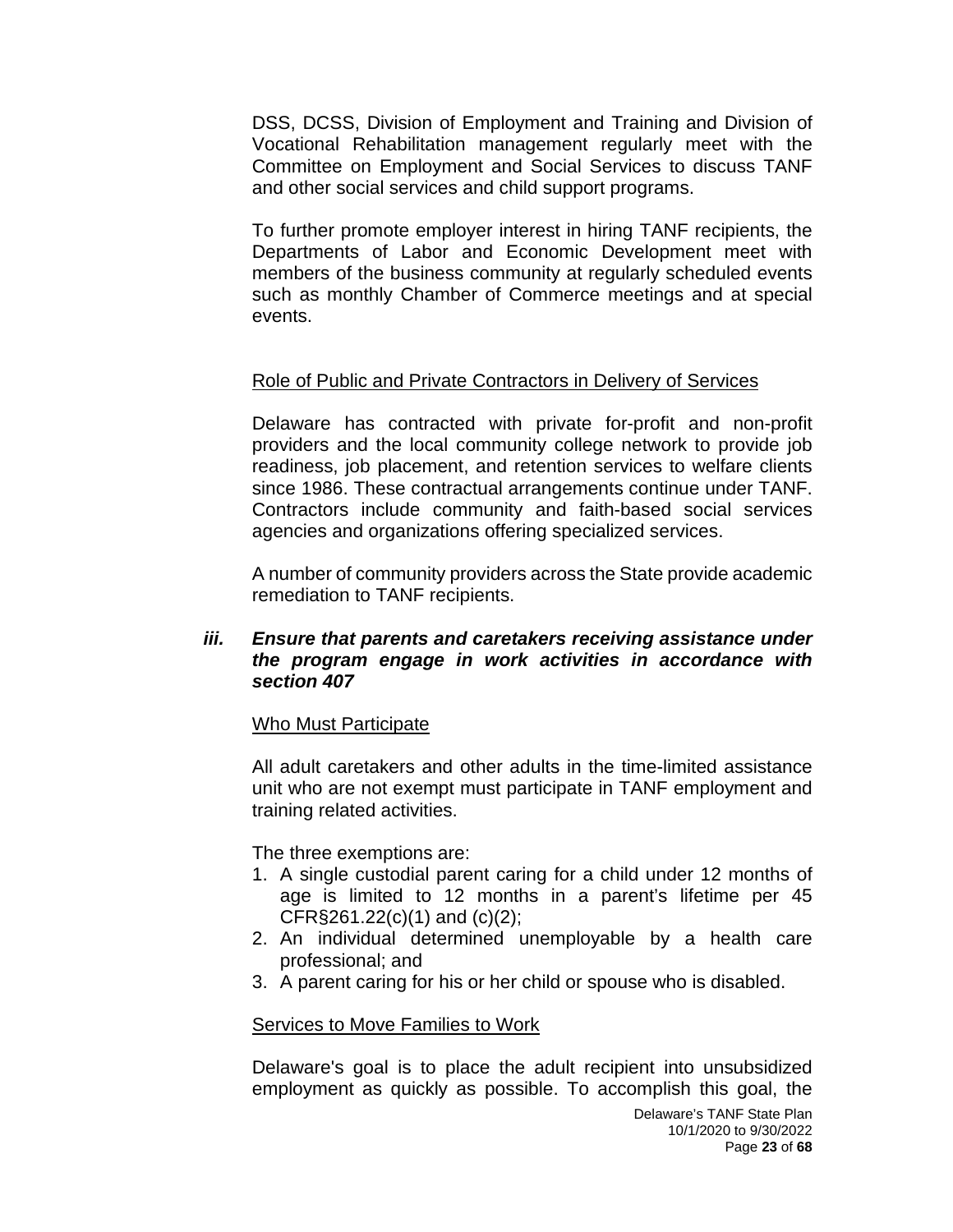current menu of potential services includes all the federally acceptable categories of work activities, as shown below. In addition, Delaware offers ongoing case management, work retention, and job enhancement services provided by our TANF WORKS contractors. Services include:

- Unsubsidized employment,
- Subsidized private sector employment,
- Subsidized public sector employment,
- On-the-job training,
- Job search and job readiness assistance,
- Work experience,
- Community service programs,
- Vocational educational training,
- Childcare for an individual participating in a community service program,
- Job skills training directly related to employment,
- Education directly related to employment for recipients who have not completed secondary school or received a GED, and
- Satisfactory attendance at secondary school or in a GED program for recipients who have not completed secondary school or received a GED.

Non-exempt TANF participants will participate in the job search program, consisting of job readiness classes and supervised job search activity. Unsuccessful job search participants can be placed in another job search sequence or another work-related activity such as work experience, community service, on-the-job training, or a skills training program.

Clients must keep appointments with the employment and training programs, cooperate in the development of the employment activities included in their Contract of Mutual Responsibility (CMR) and Individual Service Strategy (ISS), and participate in employment and training activities. Individuals who are not in compliance with any of the above client responsibilities will be subject to sanctions as described in "Sanctions: Failure to Comply with the Contract and Imposition of Sanctions" described in a subsequent section of the State Plan.

The State implemented an Employment and Training Management Information System (ETMIS) in July 2005. ETMIS was incorporated into the existing ASSIST Worker Web (AWW) system. The ETMIS tracks referrals to employment and training programs, hours of participation, work activities, and sanctions. The ETMIS enhances contractor and participant accountability. Additionally, it is a valuable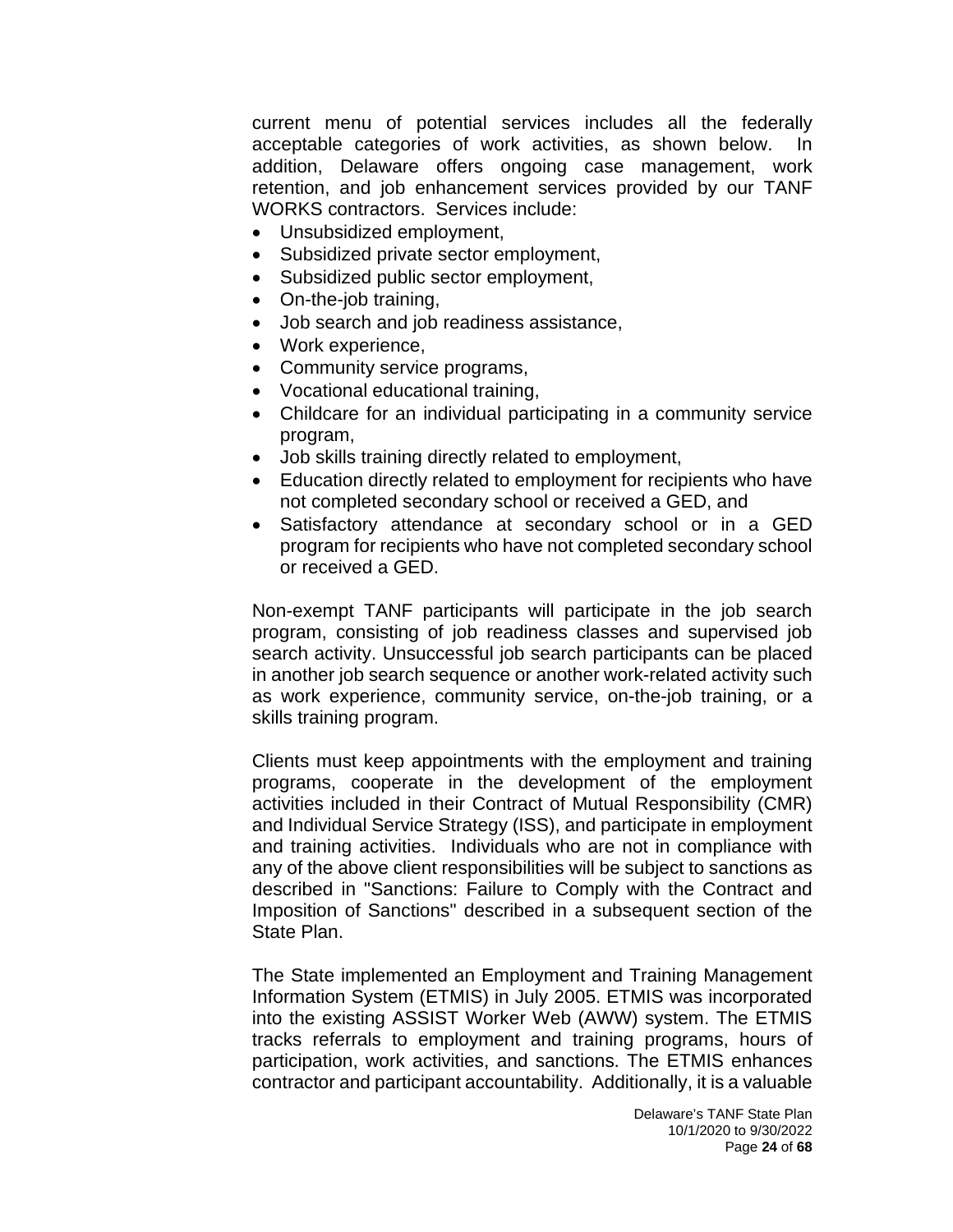tool for the collection and dissemination of statewide program data used for determining program effectiveness and making program design changes. The system was updated to a web-based system in 2015.

#### Employment and Training Hours and Work Activities

Families are required to participate in a minimum number of hours of approved employment and training activities each week. The chart below specifies the number of hours required each week by familytype. Participation for two (2) consecutive weeks at the required number of hours in either employment or other activities related to finding work is a condition of eligibility for TANF benefits for families with work mandatory individuals. Once this condition and other eligibility requirements are met, benefits are retroactive to the first day of the two-week up-front participation period.

| <b>Family Type</b>                                      | <b>Required Employment &amp;</b><br><b>Training Hours Per Week</b> |
|---------------------------------------------------------|--------------------------------------------------------------------|
| One Parent Home with<br>Child(ren) under 6 years<br>old | 20                                                                 |
| One Parent Home with<br>Child(ren) 6 years and<br>older | 30                                                                 |
| <b>Two Parent Home</b>                                  |                                                                    |

Job search and structured job readiness activities continue for another two (2) weeks for individuals who do not find unsubsidized employment for at least the required hours. Individuals who do not find employment within the first four (4) weeks of job search are assigned to work experience activities, and/or other employment and training activities.

Single parent households that are participating in work experience are required to participate up to 30 (or 20) hours per week. Work experience hours are determined by dividing TANF and Food Supplement benefits by the Delaware minimum wage. If the hours determined by dividing the grants by the minimum wage exceed 30 hours per week, participants are to complete no more than 30 participation hours. If the maximum allowable hours are less than 30 hours per week, participants are to complete the FLSA allowed number of work experience hours but must make up the difference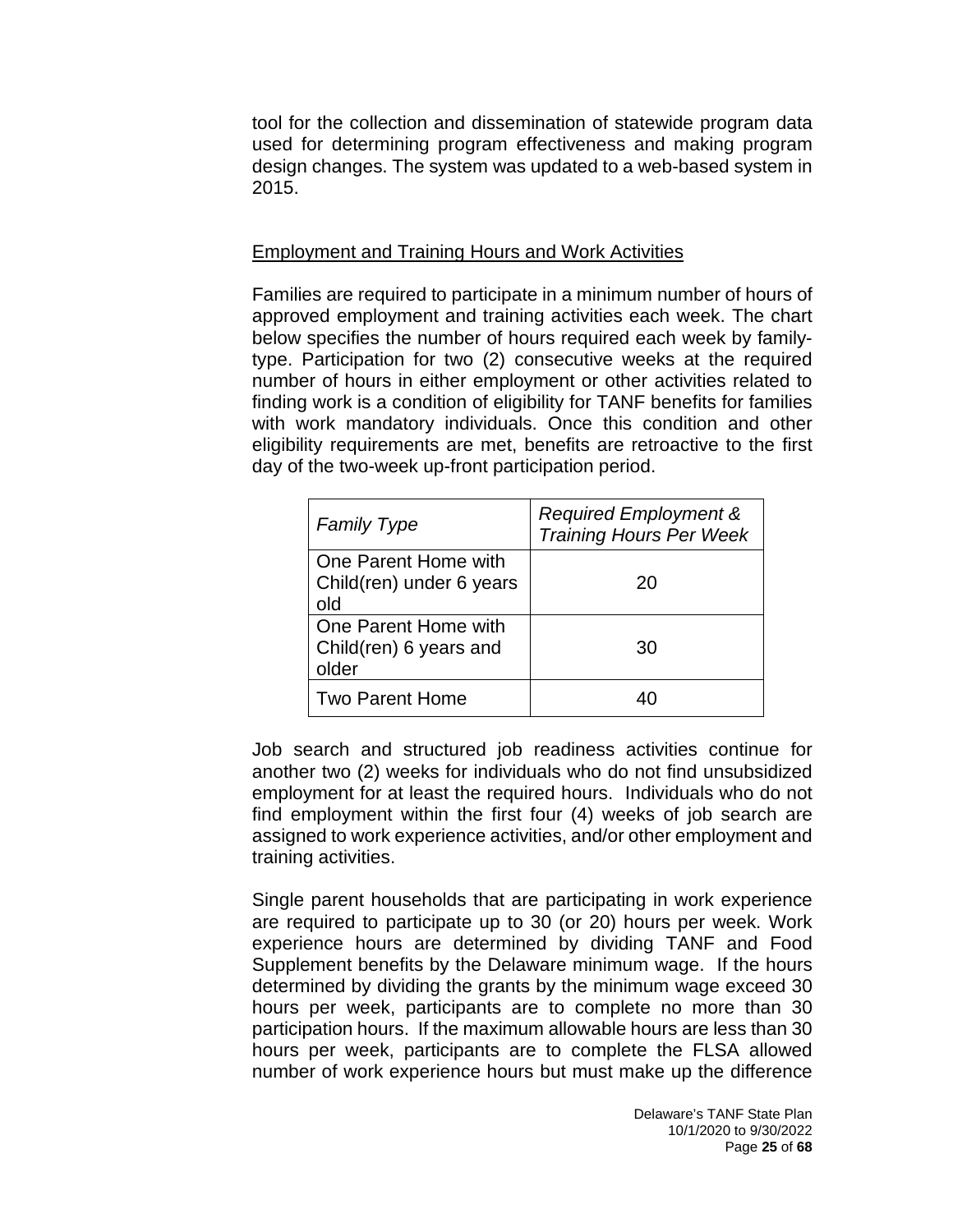needed to meet their hours of participation requirement with other countable activities.

Two-parent families assigned to work experience must engage in up to 40 hours per week, determined by dividing TANF and Food Supplement benefits by the Delaware minimum wage. If the hours determined by dividing the grants by the minimum wage exceed 40 hours per week, participants are to complete no more than 40 participation hours. If the maximum allowable hours are less than 40 hours per week, participants are to complete the FLSA allowed number of work experience hours but must make up the difference needed to meet the 40-hour participation requirement with other countable activities.

An individual in a one-parent household enrolled in the TANF timelimited program who, in accordance with the requirements in their Contract of Mutual Responsibility and ISS, participates in unsubsidized employment of at least 30 hours per week is not required to participate in other work-related activities. Two-parent families who, in accordance with the requirements in their Contract of Mutual Responsibility and ISS, participate in unsubsidized employment of at least 40 hours per week are not required to participate in other work-related activities. All families who are meeting their required hours through unsubsidized employment are required to continue providing their employment and training program with verification of their employment.

Delaware law expands the opportunity for TANF recipients to engage in educational activities beyond the federal limits of countable hours for State participation rate purposes. To take advantage of this State regulation, individuals participating full-time in educational activities, based on the standards established by the institution, must participate in additional work-related activities, to equal twenty (20) actual participation hours. For most recipients their remaining noncore hours are met through homework time. Homework time for federal participation rate purposes is not to exceed the rate of 1 hour of unsupervised homework time per credit hour or class hour if the educational program requires homework.

Recognizing that Delaware's hourly requirements for participation in work and work-related activities are broader than those prescribed by the current TANF legislation, Delaware may provide some benefits through a solely state funded (SSF) program.

Time limits for Delaware's Time-Limited TANF program are described in the section entitled, Time Limits.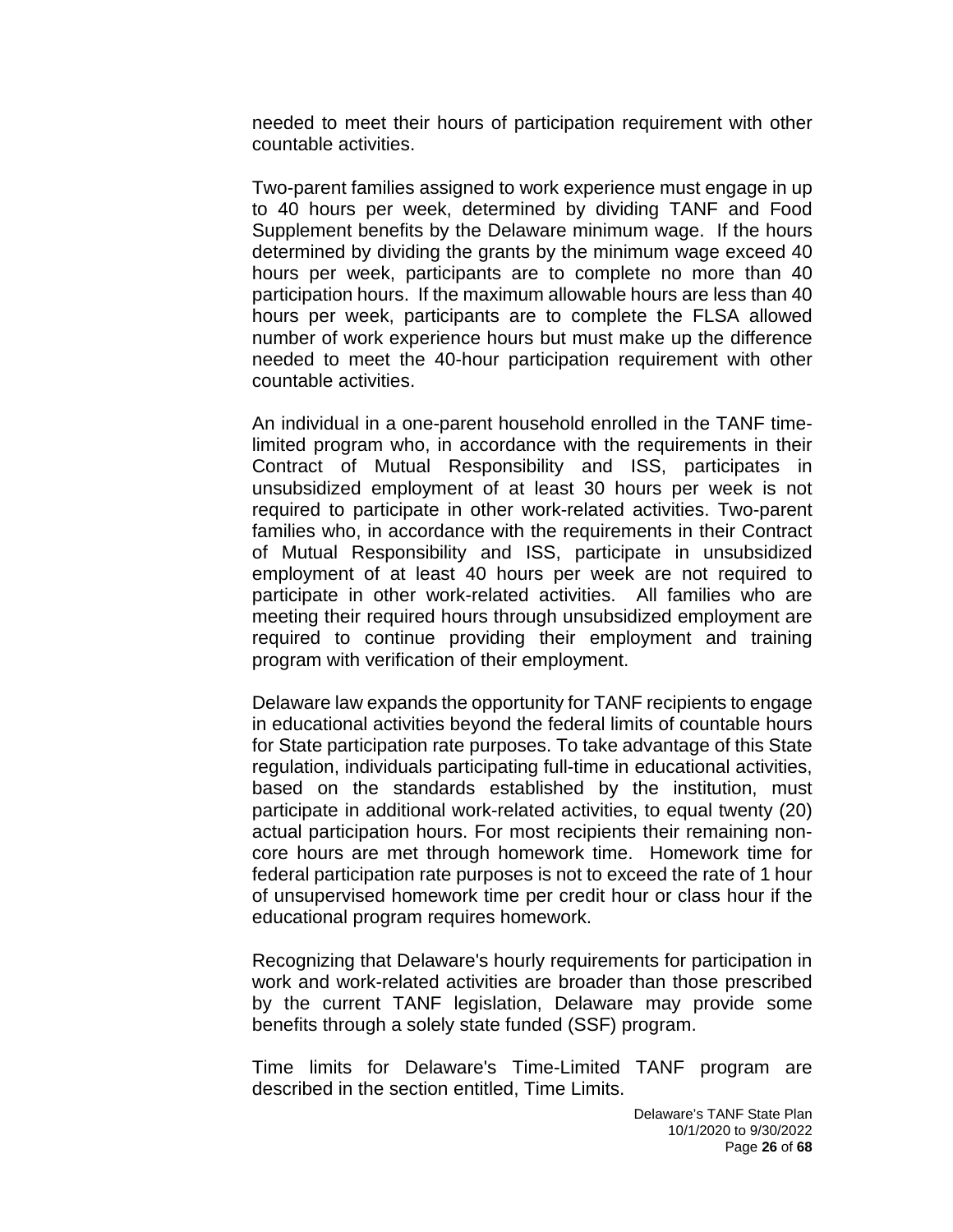*iv. Take such reasonable steps as the State deems necessary to restrict the use and disclosure of information about individuals and families receiving assistance under the program attributable to funds provided by the Federal Government.*

#### Protection of Privacy of Assisted Families

31 Delaware Code, Chapter 11, Section 1101 provides that public assistance information and records may be used only for purposes directly connected with the administration of public assistance programs. Thus, all information gathered regarding individuals for public assistance purposes is considered confidential and will be safeguarded by DSS. By safeguarding public assistance information, DSS protects its clients from being identified as a special group based on financial needs and protects their right to privacy.

General information regarding expenditures, numbers of clients served, and other statistical information is a matter of public record and may be made available to any interested party. Other than the exceptions noted below, DSS will not release any information regarding a particular individual without the individual's written consent.

- 1. DSS Operations Administrators have the authority to disclose the address of a recipient to a federal, state or local law enforcement officer at the officer's request if the officer furnishes the agency with the name of the recipient and notifies the agency that the recipient:
	- Is fleeing to avoid prosecution; or
	- Is a fleeing felon (or in the case of New Jersey is fleeing from conviction of a high misdemeanor); or
	- Is violating a condition of probation or parole; or
	- Has information that is necessary for the officer to conduct his or her official duties; and
	- The location or apprehension of the recipient is within such official duties.
- 2. If a law enforcement officer requests information that does not meet the guidelines indicated above, a subpoena from a court of law is required before the information can be released.
- 3. DSS is required to report to the Division of Family Services in situations where it believes a home is unsuitable because of neglect, dependency, abuse, or exploitation of a child.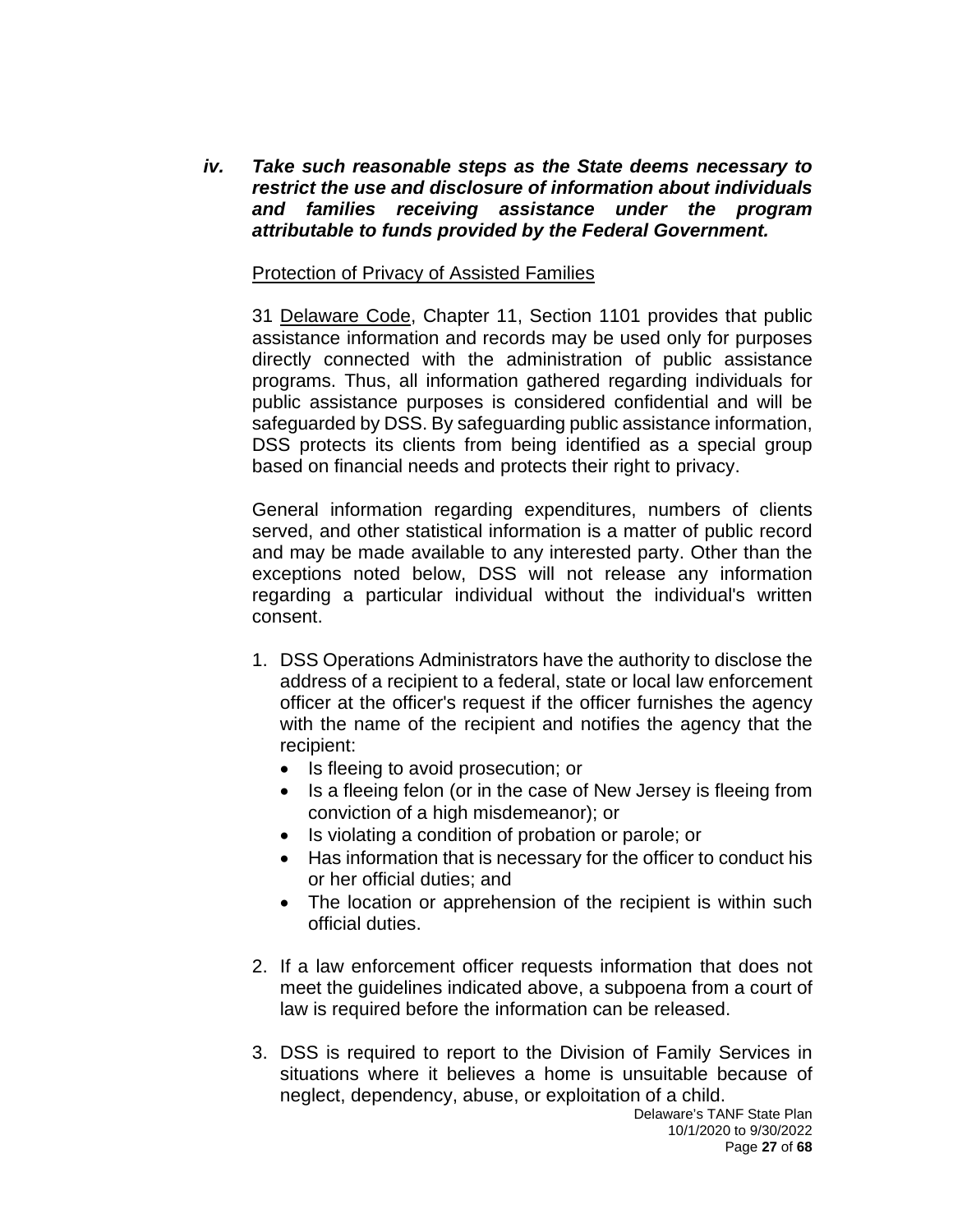- A Court Appointed Special Advocate (CASA) is given permission to inspect and/or copy any records relating to the child and his or her family guardian without their consent. The CASA has the authority to interview all parties having significant information relating to the child.
- If information is released under the procedures applying to CASA, pertinent details of the reasons for the release must be documented and written notification of this release must be sent to the last known address of the individual to whom the record refers.
- 4. DSS has the authority to disclose information concerning applicants and recipients provided it pertains to:
	- An investigation, prosecution, or criminal or civil proceeding conducted in connection with public assistance programs.
	- The administration of any other federal or federally assisted program that provides assistance, in cash or in kind, or services, directly to individuals on the basis of need. The agency must assure DSS that such information will remain confidential and will be used only to pursue services for the individual. Other means tested programs include the Supplemental Security Income Program, School Lunch and Breakfast Program, the Energy Assistance Program, and the Low-Income Housing Program.
	- Other agencies (such as Children and Families First, Inc., Catholic Charities, Legal Aid, etc.) must provide written permission from the recipient before public assistance information may be released.
	- Other governmental agencies may obtain lists of recipients from DSS if the information will be used to perform services for DSS, and the agency can assure DSS that the lists will remain confidential.
- *v. Establish goals and take action to prevent and reduce the incidence of out-of-wedlock pregnancies, with special emphasis on teenage pregnancies, and establish numerical goals for reducing the illegitimacy ratio of the State (as defined in section 403(a)(2)(C)(iii)).*

Delaware is targeting youth by providing special services. Through the Department of Education, Delaware provides a family literacy program which includes parenting skills, training, and other services to teen parents and their children to prevent repeat pregnancies. Funds are allocated to Delaware's Teen Pregnancy Prevention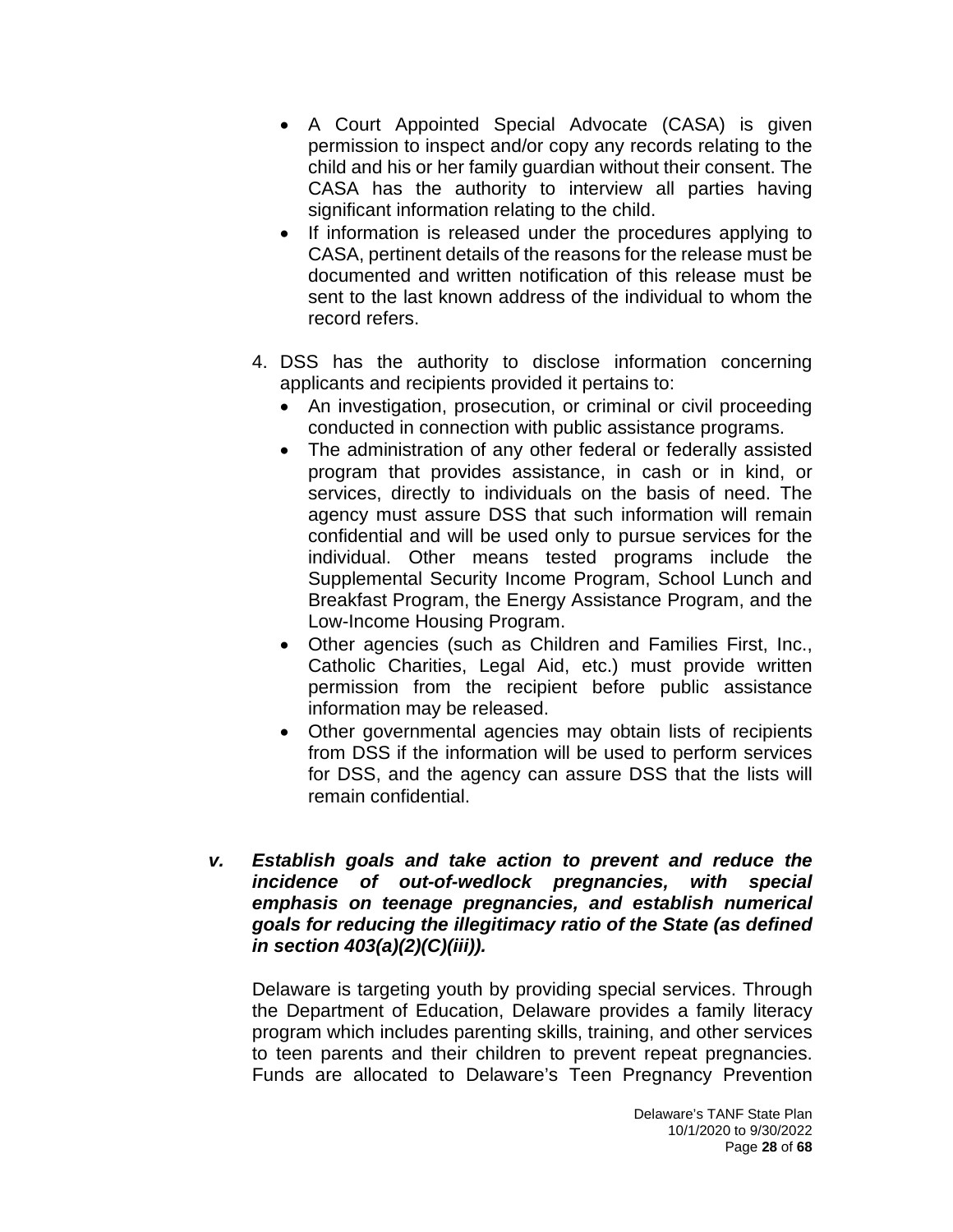initiative to support activities for at-risk teens primarily in schoolbased health centers (SBHCs). In addition, wellness centers located in 27 high schools provide medical, health, and counseling services to high school students.

Delaware has undertaken, through the Alliance on Adolescent Pregnancy Prevention (AAPP), a grassroots community and media outreach campaign to reduce the number of teenagers who are sexually active, become pregnant and become teen parents. AAPP works directly with parents in this initiative to improve communication between parents and children around sexuality and pregnancy prevention. In addition, AAPP provides preventive education and distributes information on preventing teen pregnancy, utilizing a number of kinds of interventions. For example, two full-time community educators visit schools, community centers, churches, and camps to provide workshops and training to parents and children around sexuality and teen pregnancy prevention. AAPP also maintains a resource center for the community and lends or gives away brochures, videos, curriculum, posters, books, and other communications about teen pregnancy prevention and sexuality.

Delaware's TANF program provides a positive incentive to teenagers to graduate high school by age 19 by awarding a one-time \$350 bonus. Additionally, TANF requires teenage mothers currently on welfare to live with their parent(s) or a responsible adult, stay in school, immunize their child(ren), and participate in parenting education. Delaware has expanded its youth employment program provide after school and summer employment.

#### Jobs for Delaware Graduates

The Jobs for Delaware Graduates (JDG) program provides services to needy children attending middle schools in Delaware with the goal of reducing school dropout rates, keeping children in their homes and the community, and reducing out of wedlock and teen pregnancies. Delaware uses federal TANF funds and/or State MOE (Maintenance of Effort) funds to fund the program. The JDG program provides a nationally recognized curriculum. The curriculum supports short and long-term goal setting, academic achievement, acquisition of life skills, and work skill development. Eligibility criteria is needy families with minor children who are eligible to receive DSS benefits or up to 200% of the federal poverty limit, which can include non-custodial low-income parents. This program supports TANF purposes 1 and 3 (Provide assistance to needy families so that children can be cared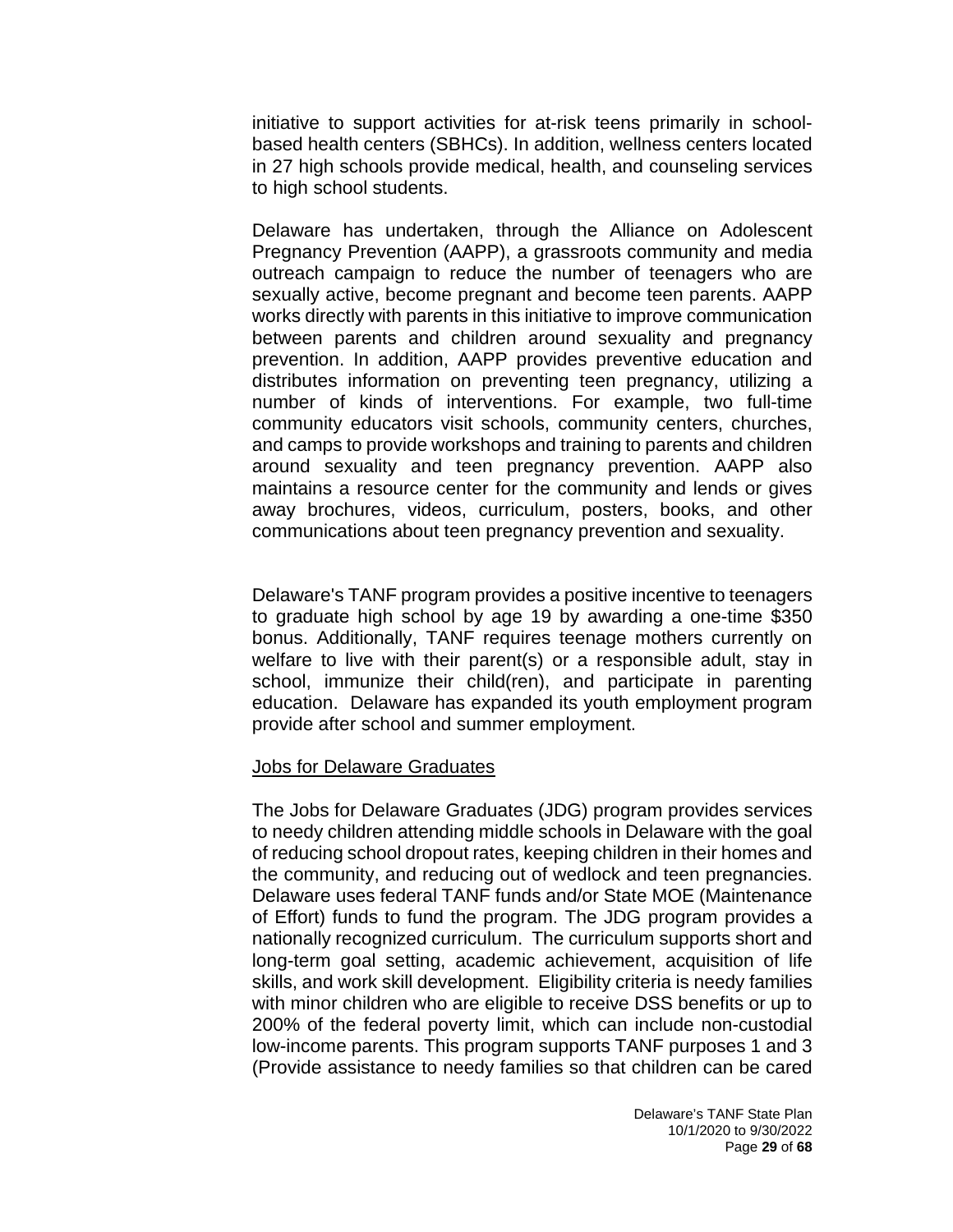for in their own homes and prevent and reduce the incidence of outof-wedlock pregnancies).

*vi. Conduct a program, designed to reach State and local law enforcement officials, the education system, and relevant counseling services, that provides education and training on the problem of statutory rape so that teenage pregnancy prevention programs may be expanded in scope to include men.*

#### Statutory Rape Prevention

The Sexual Predator Act of 1996 imposes more severe criminal sanctions on adult males who are significantly older than their victims and holds them financially accountable when children are born as a result of violations of this law. Each year an administrative notice regarding the Act is published informing DSS staff how to identify instances of statutory rape and how to make appropriate referrals to the Division of Family Services.

The legislation requires a cooperative agreement as part of a multifaceted effort to combat teenage pregnancy and reform welfare. Specifically, the law requires Delaware's Attorney General's Office, the Department of Health and Social Services, the Department of Services to Children, Youth, and Their Families, the Department of Public Instruction, and statewide law enforcement agencies to establish a cooperative agreement specifying the various roles of the agencies involved. As a result of this legislation, the Department of Health and Social Services and the Department of Public Instruction conducts programs designed to reach state and local law enforcement officials, the educational system, and relevant counseling services on the problem of statutory rape.

Delaware has a partnership with the Family Life Center to conduct programming that addresses statutory rape through community presentations and the distribution of literature. The program will provide education and training on the problem of statutory rape so that teenage pregnancy prevention programs may be expanded in scope to include men.

*vii. Implement policies and procedures as necessary to prevent access to assistance provided under the State program funded under this part through any electronic fund transaction in an automated teller machine or point-of-sale device located in a place described in section 408(a)(12), including a plan to ensure*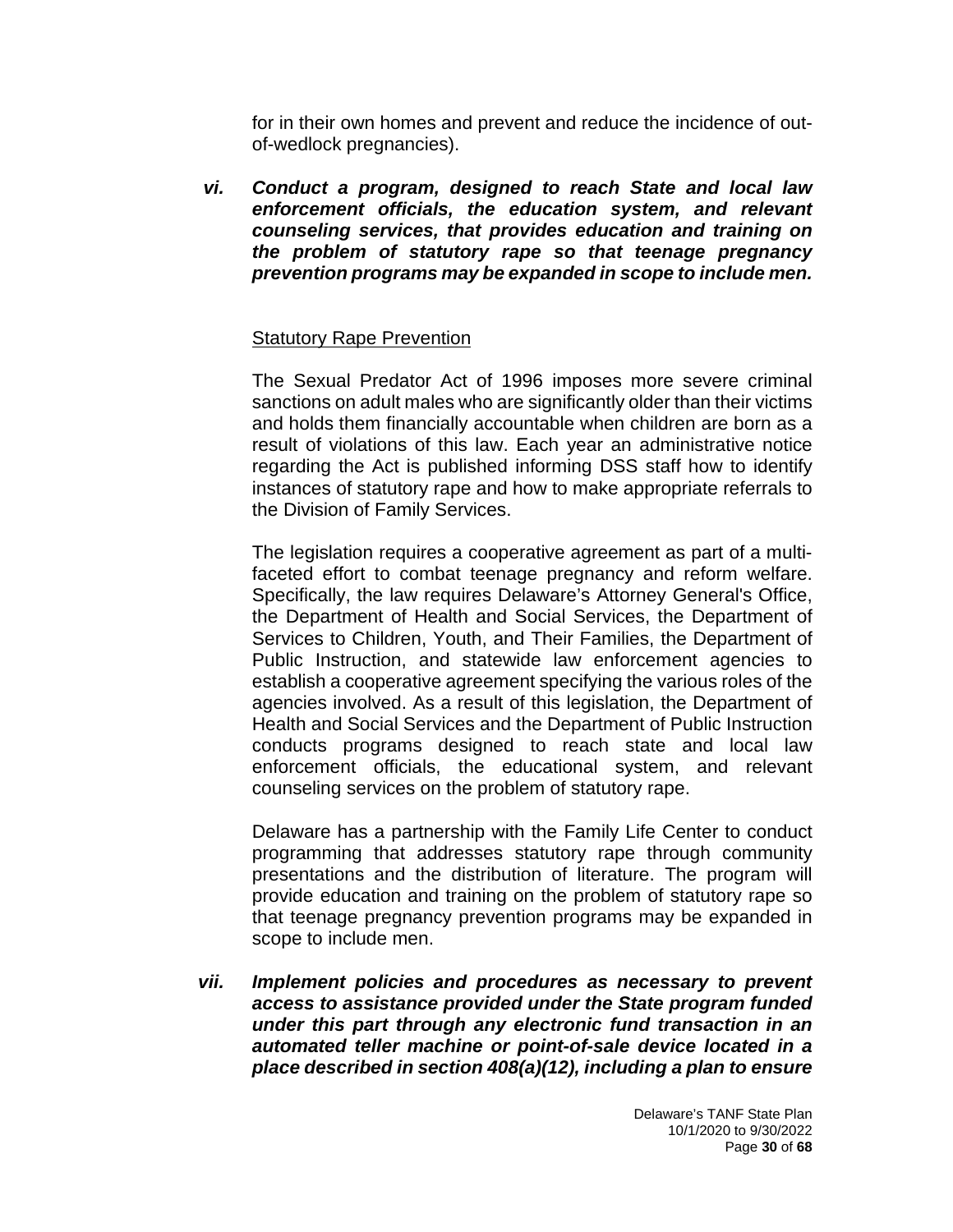#### *that recipients of the assistance have adequate access to their cash assistance.*

#### TANF Benefits Issued Via Electronic Benefit Transfer (EBT)

Delaware does not issue TANF benefits through electronic benefit transfer (EBT) and therefore has not established policies or procedures to address EBT access and use as they relate to TANF benefits. If in the future, Delaware begins to distribute benefits through EBT, it will establish policies and procedures that ensure compliance with the Middle-Class Tax Relief and Job Creation Act of 2012. Prior to implementation of EBT distribution, these policies and procedures will be detailed in a state plan amendment and in a letter sent to the Secretary.

Delaware issues TANF benefits via check. Delaware has an agreement with PNC Bank, which has locations throughout the State, to cash the TANF checks of recipients. Recipients cashing their TANF check at a PNC branch incur no fees for cashing the check. There are also no fees related to electronic fund transfer, since Delaware issues paper checks.

Delaware modified legislation in August 2018 that will allow the electronic issuance of TANF benefit.

*viii. Ensure that recipients of assistance provided under the State program funded under this part have access to using or withdrawing assistance with minimal fees or charges, including an opportunity to access assistance with no fee or charges, and are provided information on applicable fees and surcharges that apply to electronic fund transactions involving the assistance, and that such information is made publicly available.*

Delaware does not issue TANF benefits through electronic benefit transfer (EBT) and therefore has not established policies or procedures to address EBT access and use as they relate to TANF benefits. If in the future, Delaware begins to distribute benefits through EBT, it will establish policies and procedures that ensure compliance with the Middle-Class Tax Relief and Job Creation Act of 2012. Prior to implementation of EBT distribution, these policies and procedures will be detailed in a state plan amendment and in a letter sent to the Secretary.

Delaware issues TANF benefits via check. Delaware has an agreement with PNC Bank, which has locations throughout the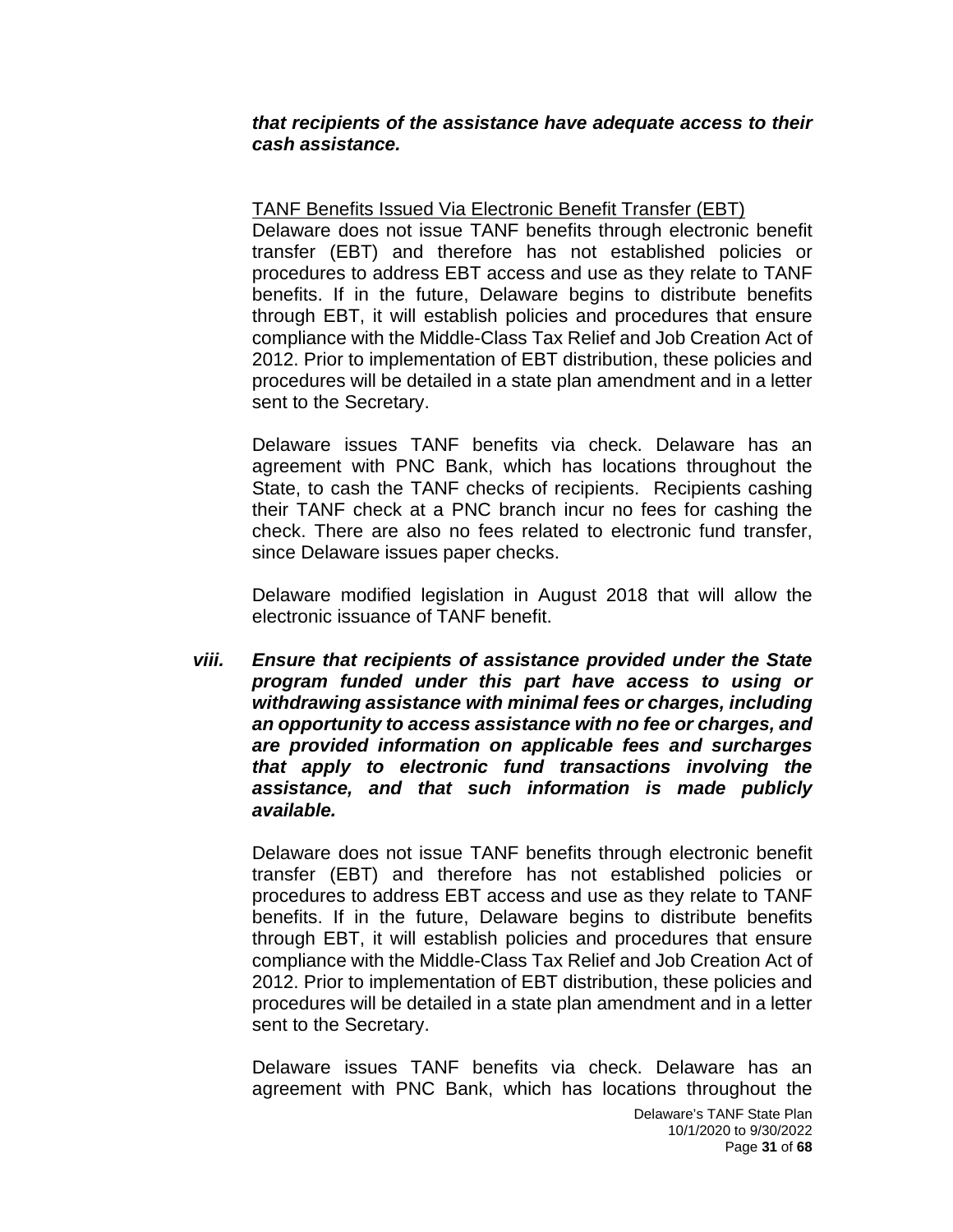State, to cash the TANF checks of recipients. Recipients cashing their TANF check at a PNC branch incur no fees for cashing the check. There are also no fees related to electronic fund transfer, since Delaware issues paper checks.

### **B. Special Provisions**

*i. The document shall indicate whether the State intends to treat families moving into the State from another State differently than other families under the program, and if so, how the State intends to treat such families under the program.*

### Individuals from Another State

All families meeting the status eligibility requirements are eligible for TANF benefits using Delaware rules, regardless of how long they have been residents of the State.

Denial of Benefits for Fraudulent Misrepresentation to Obtain Assistance in Two States

Any individual who misrepresents residence to receive TANF, Medicaid, or Food Supplement benefits in two states shall be subject to a ten-year ban if convicted in a state or federal court.

*ii. The document shall indicate whether the State intends to provide assistance under the program to individuals who are not citizens of the United States, and if so, shall include an overview of such assistance.*

### Non-Citizen Households

Families that include legal documented aliens participate in Delaware's TANF program. While these qualified aliens do not receive federal funded assistance, Delaware supports these families in attaining self-sufficiency thus enabling the family to no longer require assistance. Delaware provides State funded medical assistance for these families as well as employment and training assistance. These interventions, in addition to supporting selfsufficiency, have additionally been found to reduce the likelihood of out-of-wedlock and teen pregnancies.

### Treatment of Eligible Non-Citizens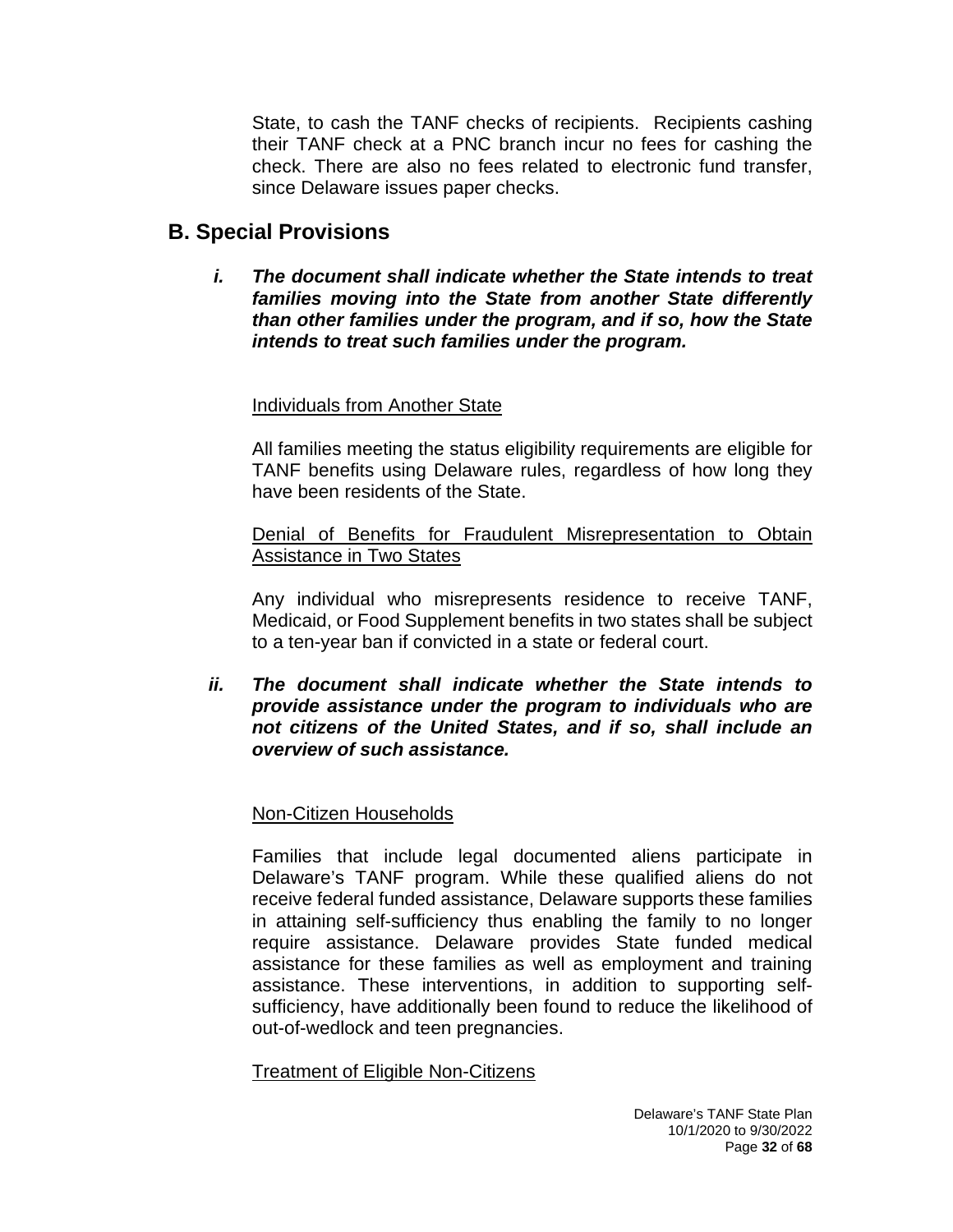Qualified non-citizens who enter the United States before August 22, 1996 are eligible to receive the same benefits and services and are subject to the same conditions and requirements as all other applicants and recipients.

Qualified aliens entering the United States on or after August 22, 1996, who are exempt from benefit restrictions as specified in federal law, are eligible to receive the same benefits and services and are subject to the same conditions and requirements as all other applicants and recipients.

Qualified non-citizens who enter the United States on or after August 22, 1996 are, after five years, eligible to receive the same benefits and services and are subject to the same conditions and requirements as all other applicants and recipients.

*iii. The document shall set forth objective criteria for the delivery of benefits and the determination of eligibility and for fair and equitable treatment, including an explanation of how the State will provide opportunities for recipients who have been adversely affected to be heard in a State administrative or appeal process.*

#### Nondiscrimination Statement

State of Delaware agencies administering the TANF Block Grant assure equal opportunity and nondiscrimination in their employment practices and service delivery. No person shall on the basis of sex, age, color, national origin, race, or disability status be excluded from participation in, be denied benefits of, or be subjected to unlawful discrimination under any program or activity receiving or benefiting from federal financial assistance and administered by the agencies.

Further, it is the obligation of the agencies to make reasonable accommodations for an applicant or participant so that no limitation - physical, mental or language - prevents his or her complete participation.

#### Appeals Process

DSS will provide timely and adequate notice for actions taken which affect eligibility or benefit level. Adequate notice means a written notice that includes a statement of what action the agency intends to take, the reasons for the intended agency action, the specific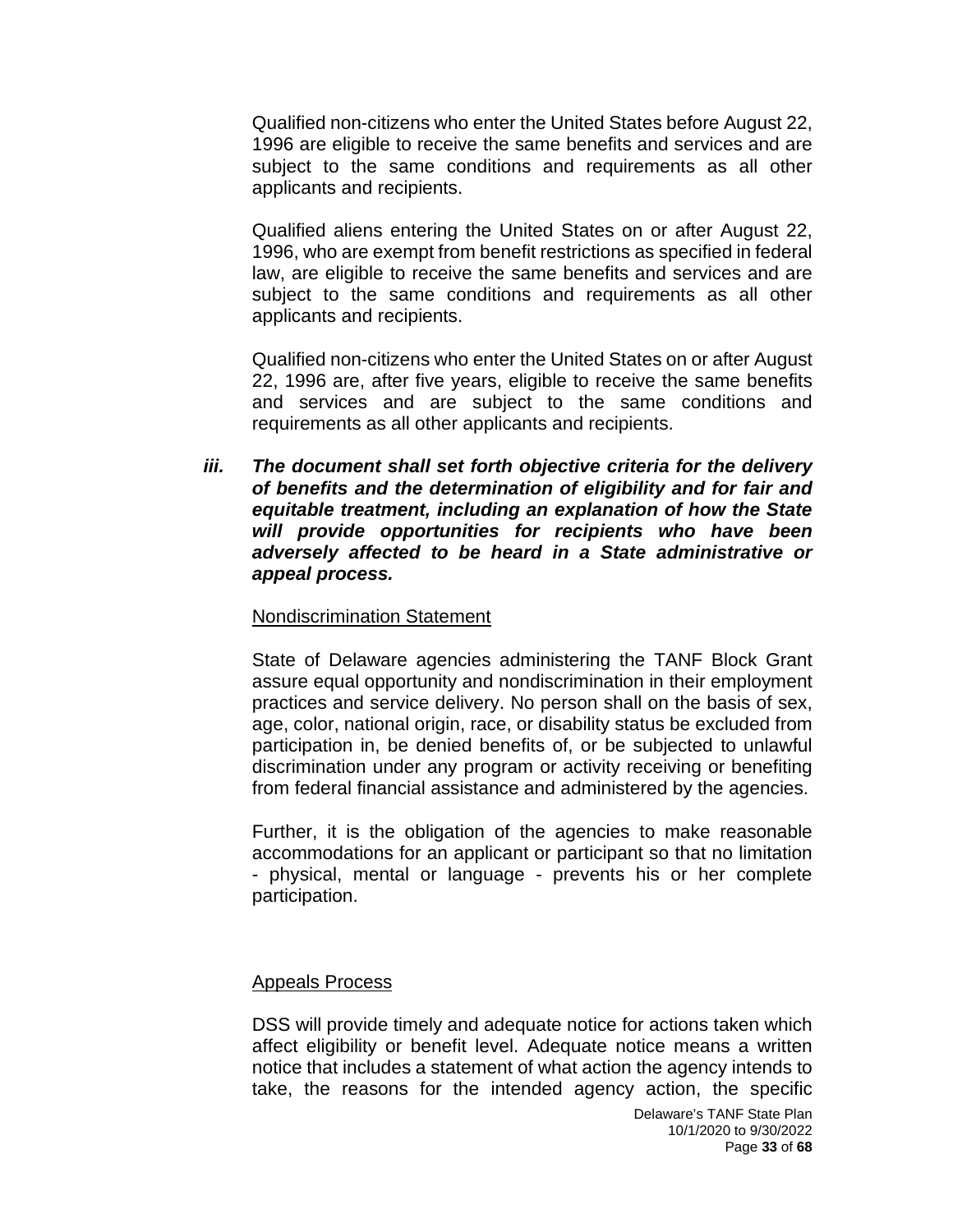regulations supporting such action, explanation of the individual's right to request a fair hearing, and the circumstances under which assistance may be continued if a hearing is requested.

Timely notice means a notice that is mailed no later than ten (10) days before the date of action (i.e., ten days before the intended change would be effective). When DSS learns of facts indicating that assistance should be discontinued, suspended, terminated, or reduced because of the probable fraud of the recipient and, where possible, such facts have been verified through secondary sources, notice of a grant adjustment is timely if mailed at least five (5) days before the action would become effective.

An opportunity for a hearing will be granted to any applicant who requests a hearing because his or her claim for assistance is denied or is not acted upon with reasonable promptness and to any applicant or recipient who is aggrieved by any Agency action.

To be considered by the Agency, a request for a hearing must be a clear expression in writing by the appellant or his or her representative to the effect that (s)he wants the opportunity to present his or her case to higher authority. The freedom to make such a request will not be limited or interfered with in any way and the Division will assist the appellant in submitting and processing his or her request. A hearing need not be granted when either state or federal law requires automatic grant adjustments for classes of recipients, unless the reason for an individual appeal is incorrect grant computation.

*iv. Not later than 1 year after the date of enactment of this section, unless the chief executive officer of the State opts out of this provision by notifying the Secretary, a State shall, consistent with the exception provided in section 407(e)(2), require a parent or caretaker receiving assistance under the program who, after receiving such assistance for 2 months is not exempt from work requirements and is not engaged in work, as determined under section 407(c), to participate in community service employment, with minimum hours per week and tasks to be determined by the State.*

*As permitted by statute, Delaware has opted out of this provision.*

- *v. The document shall indicate whether the State intends to assist individuals to train for, seek, and maintain employment–*
	- *1. providing direct care in a long-term care facility (as such terms are defined under section 2011); or*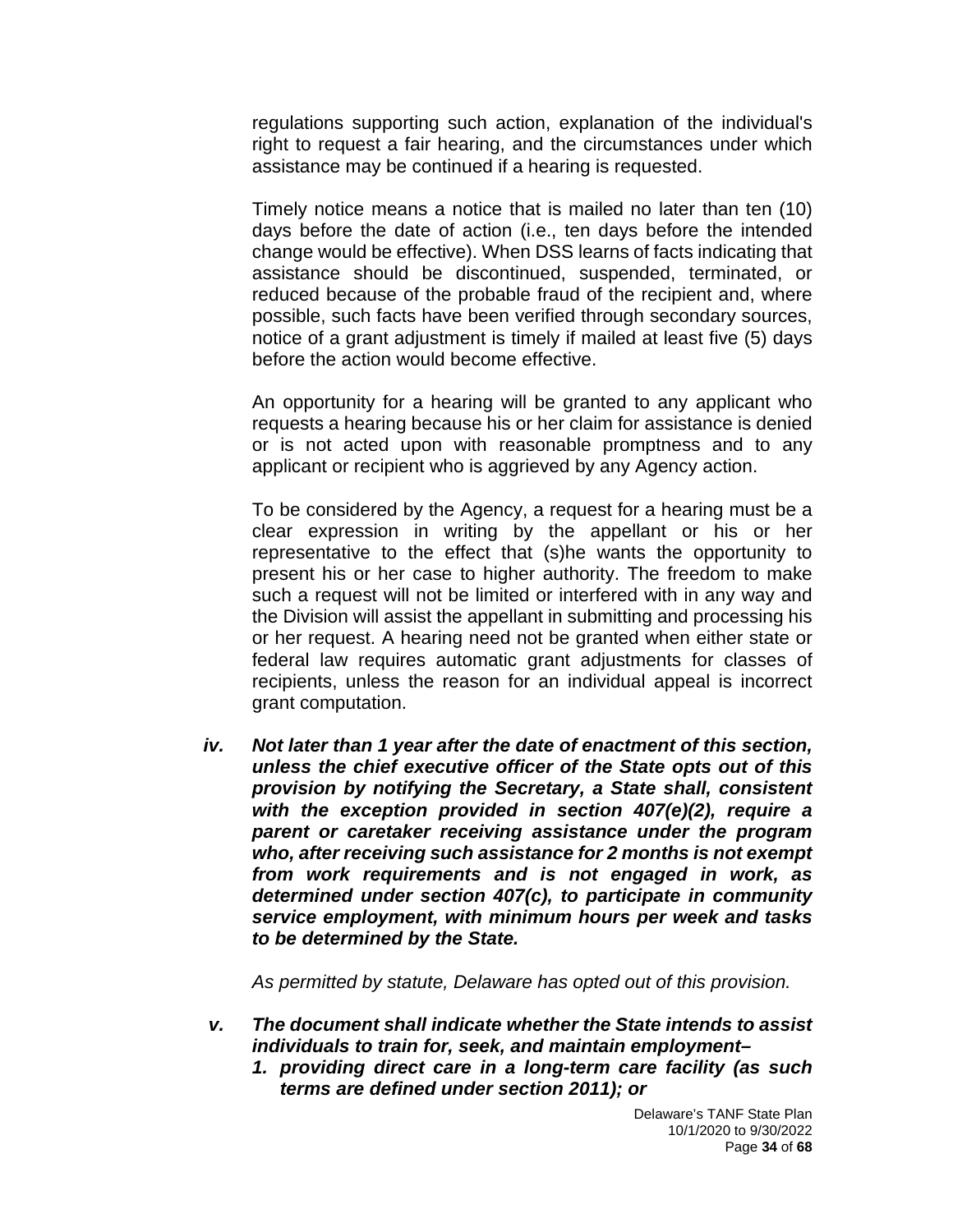*2. in other occupations related to elder care determined appropriate by the State for which the State identifies an unmet need for service personnel, and, if so, shall include an overview of such assistance.*

### Eldercare Workforce Development

Delaware does not intend at this time to assist individuals to train for, seek, and maintain employment in the following specific activities:

- Providing direct care in a long-term care facility (as such terms are defined in §2011 of the Social Security Act); or
- In other occupations related to elder care determined appropriate by the State for which the State identifies an unmet need for service personnel.

## **2. Child Support Services Program**

*Certification that the state will operate a child support enforcement program. – A certification by the chief executive officer of the State that, during the fiscal year, the State will operate a child support enforcement program under the State plan approved under part D.*

Cooperation with the Division of Child Support Services

Participants in TANF must cooperate with the Division of Child Support Services (DCSS) as a condition of eligibility. In addition, all families are required to provide sufficient information to permit Delaware to obtain child support on behalf of the family. Exceptions can be made when the caretaker demonstrates that pursuit of child support would create a danger to the caretaker or the child(ren). It is the responsibility of the client to provide documentation to verify such a good cause claim.

Failure of a caretaker, without good cause, to cooperate with and provide information to DCSS to permit the State to pursue the collection of child support on behalf of dependent children will result in a full family sanction, until compliance. Applicants who fail to provide information so that Delaware may pursue child support collections will be denied or closed. To cure the child support sanction, the caretaker will provide sufficient information to permit Delaware to pursue child support collections on behalf of the needy children in the family.

When a child lives with both the natural father and the mother, but paternity has not been legally established, the parents will be referred to DCSS for a voluntary acknowledgment of paternity.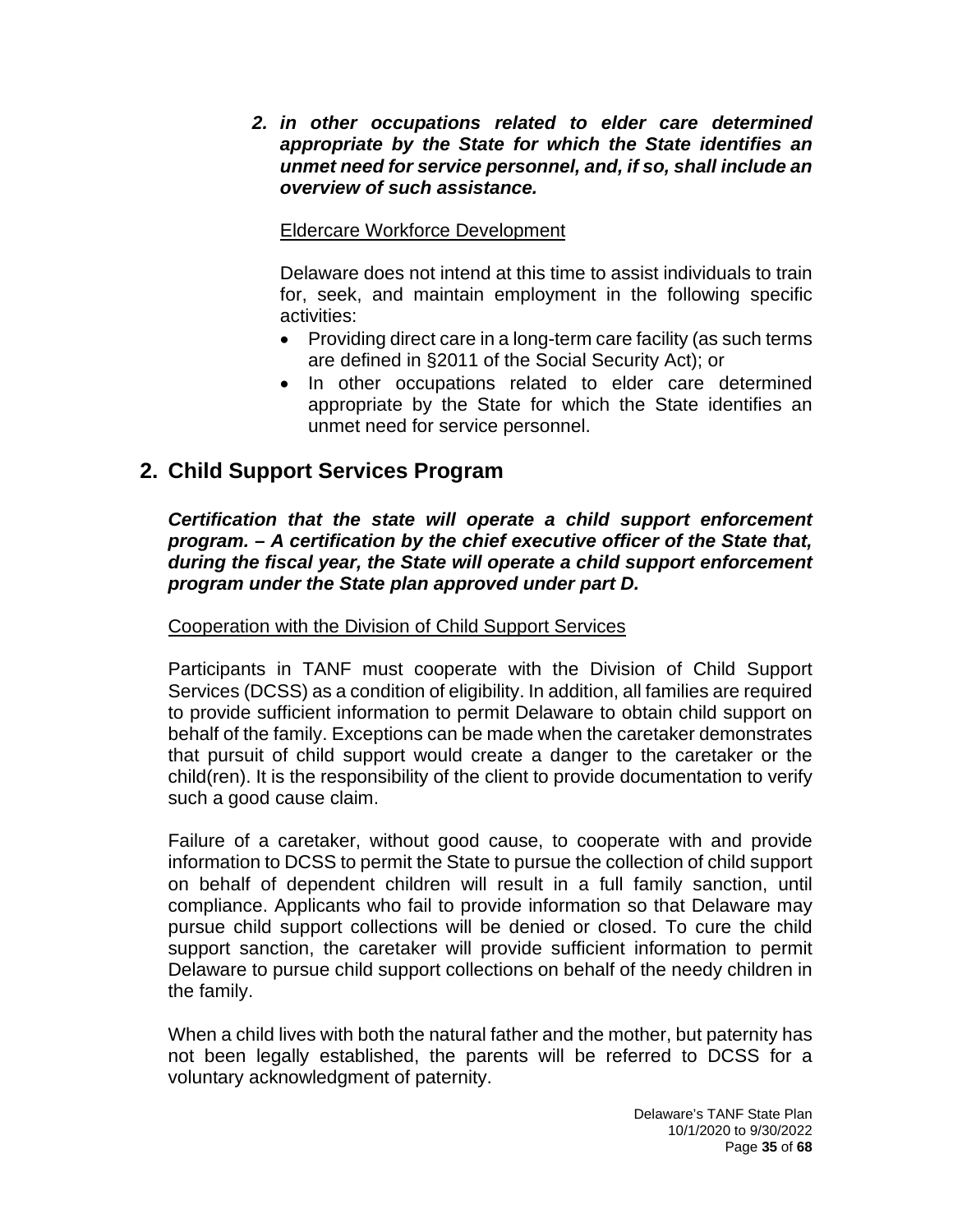When a child lives with the natural father, but paternity has not been legally established, the father will complete a declaration of natural relationship document and will provide acceptable verification of relationship.

When a child lives with a relative of the natural father, but paternity has not been legally established, the relative must complete a declaration of natural relationship document and provide acceptable verification of relationship.

In Delaware, DCSS determines non-cooperation with child support requirements. In addition, effective January 1, 1999, DCSS began making the determination of good faith efforts to comply.

#### Distribution of Child Support Collections to TANF Recipients

Delaware is a fill-the-gap state. Delaware uses fill-the-gap to make sure that families do not experience a net-loss of income due to the State retaining child support paid by absent parents.

### **3. Foster Care And Adoption Assistance Program**

*Certification that the state will operate a foster care and adoption assistance program. – A certification by the chief executive officer of the State that, during the fiscal year, the State will operate a foster care and adoption assistance program under the State plan approved under part E, and that the State will take such actions as are necessary to ensure that children receiving assistance under such part are eligible for medical assistance under the State plan under title XIX.*

Delaware certifies it will operate a Foster Care and Adoption Assistance program in accordance with part E and the State Plan and take all necessary actions to ensure that children receiving assistance are eligible for medical assistance.

### **4. Administration of the Program**

*Certification of the administration of the program. – A certification by the chief executive officer of the State specifying which State agency or agencies will administer and supervise the program referred to in*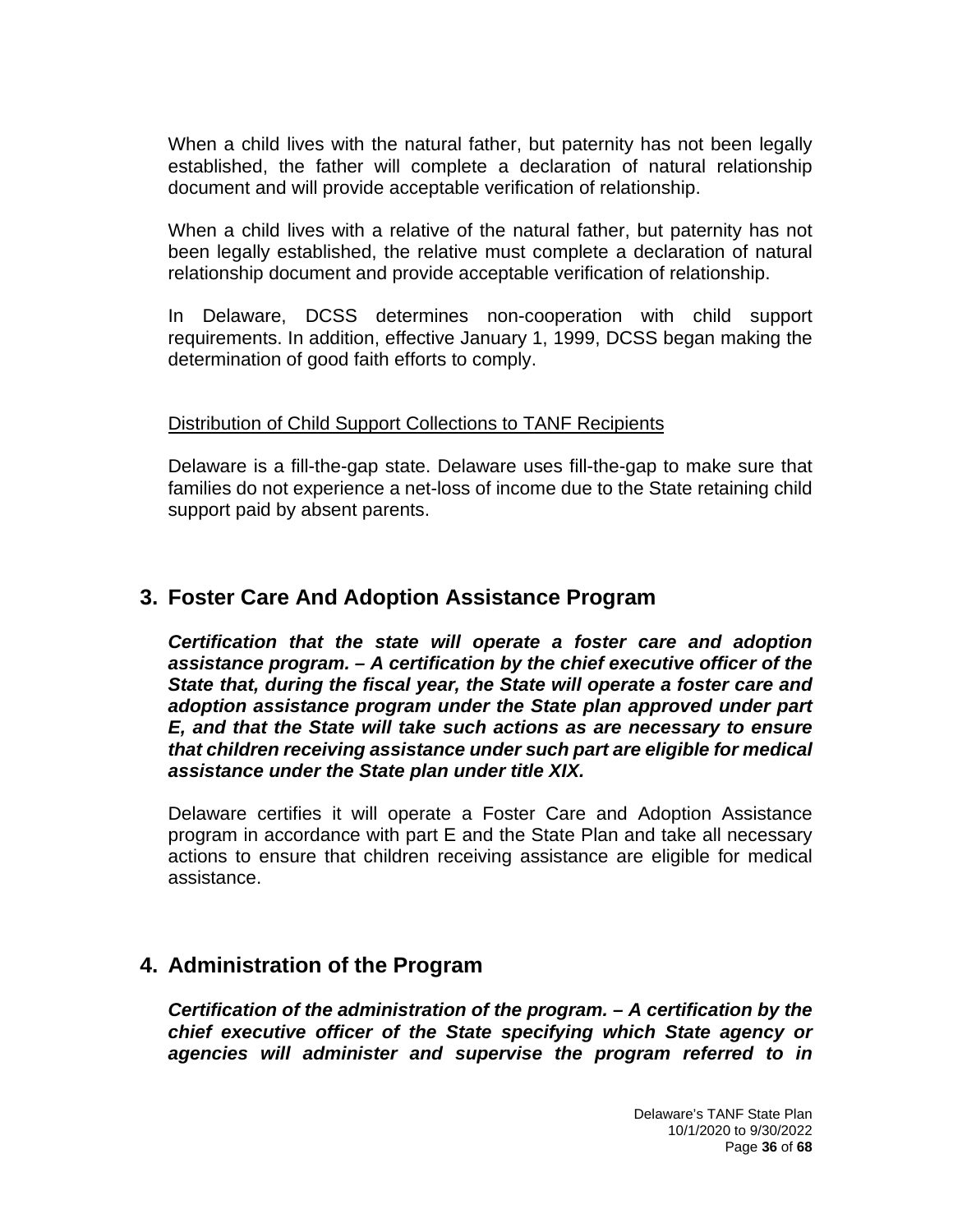*paragraph (1) for the fiscal year, which shall include assurances that local governments and private sector organizations-*

- *A. have been consulted regarding the plan and design of welfare services in the State so that services are provided in a manner appropriate to local populations; and*
- *B. have had at least 45 days to submit comments on the plan and the design of such services.*

#### Structure of Agency

The Division of Social Services (DSS), a division of the State of Delaware Department of Health and Social Services (DHSS), administers TANF. While DHSS is the lead agency, program administration is accomplished through a partnership of DSS, the Delaware Department of Labor (DOL), and the Delaware Transit Corporation (DTC).

The Department of Health and Social Services is the cabinet level agency designated by the State as responsible for Delaware's public assistance programs as allowed under Title IV-A of the Social Security Act. Within the Department, the Division of Social Services (DSS) administers these programs. (DSS organizational chart included as Appendix B.)

#### State Agencies Involved

The Delaware Department of Health and Social Services and the Department of Labor have a unique partnership. The two agencies are responsible for moving welfare clients to work. The two agencies have collaborated in developing Delaware's TANF program, in public information, in implementation, and continue to collaborate in managing the initiative.

The Delaware Transit Corporation (DTC) in the Department of Transportation has joined the TANF collaborative team and has assisted to develop a statewide transportation system plan for TANF, using vans and other vehicle sources.

Involvement of Community, Education, Business, Religious, Local Government and Non-Profit Organizations to Provide Work

Every sector has been actively involved in the development of Delaware's TANF program and continues to be involved.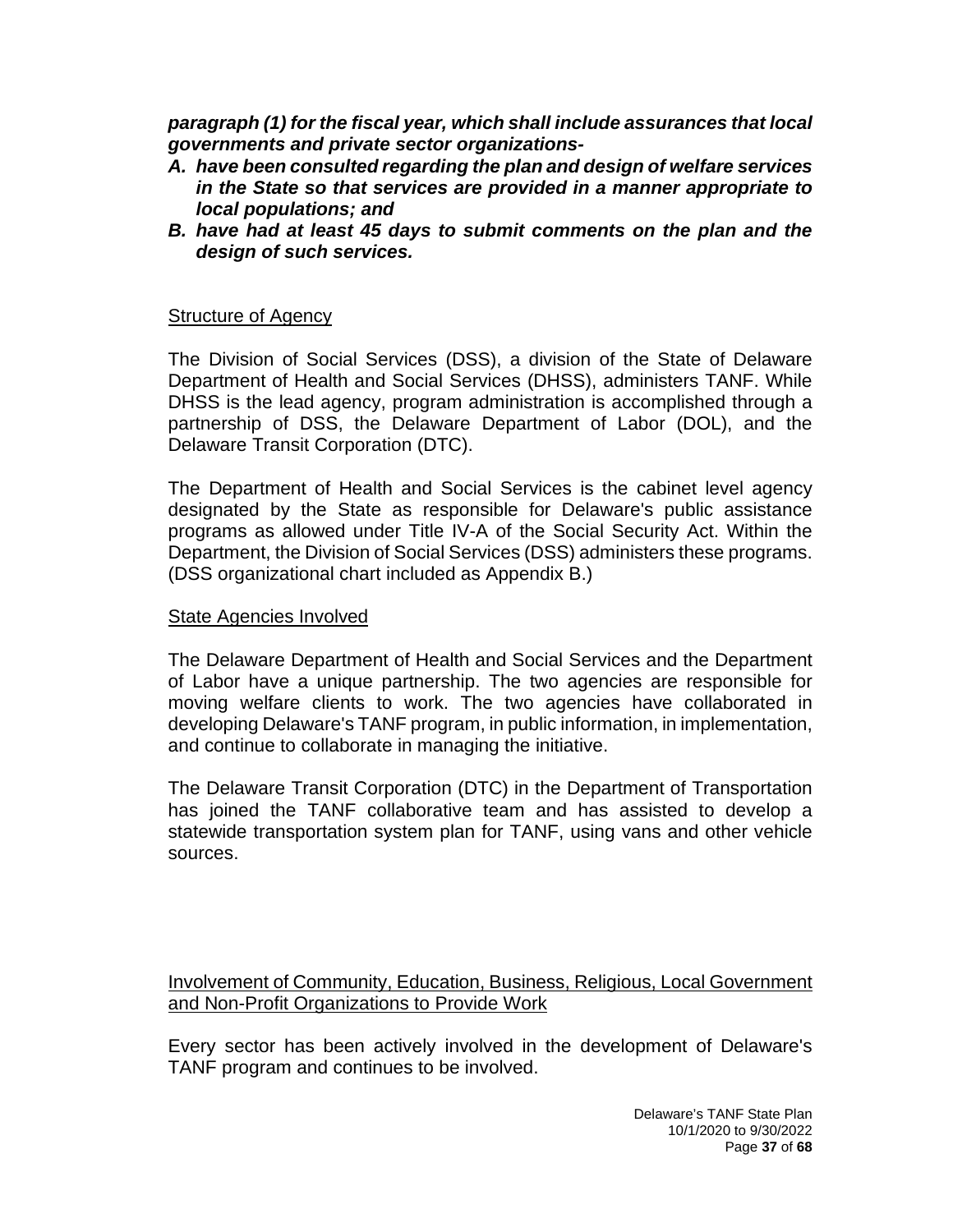The TANF Employer Committee and The Social Services Advisory council were combined to create the Committee on Employment and Social Services. The committee consists of representatives from both the public and private sector, local governments, the community, advocates, non-profit providers, educators, and interested citizens. The committee assists in placing welfare recipients in unsubsidized jobs and provides advice on direction, policy, and implementation of welfare-to-work efforts. This committee was established through SB 244. The Governor appoints members to advise the directors of both the Division of Social Services (DSS) and the Division of Child Support Services (DCSS) on matters related to public assistance and child support services. Council members represent local governments, the community, advocates, non-profit providers, educators, and interested citizens.

To further promote employer interest in hiring TANF recipients, the Departments of Labor meets with members of the business community at regularly scheduled events like monthly Chamber of Commerce meetings and at special events.

DSS and DCSS management regularly meet with the Committee on Employment and Social Services to discuss TANF and other social services and child support programs.

#### Role of Public and Private Contractors in Delivery of Services

Delaware has contracted with private for-profit and non-profit providers and the local community college network to provide job readiness, job placement, and retention services to welfare clients since 1986. These contractual arrangements continue under TANF. Contractors include community and faithbased social services agencies and organizations offering specialized services.

A number of community providers across the State provide academic remediation to TANF recipients.

#### Staff Training

TANF training has been incorporated into the cash grant training which is required for all new financial services staff. Case management training has now been incorporated into interviewing and coaching training, which is required for all new staff. Veteran staff attend trainings, open labs, webinars, and staff meetings, which re-enforce case management, interviewing, and TANF application processing.

#### Compliance With Participation Rates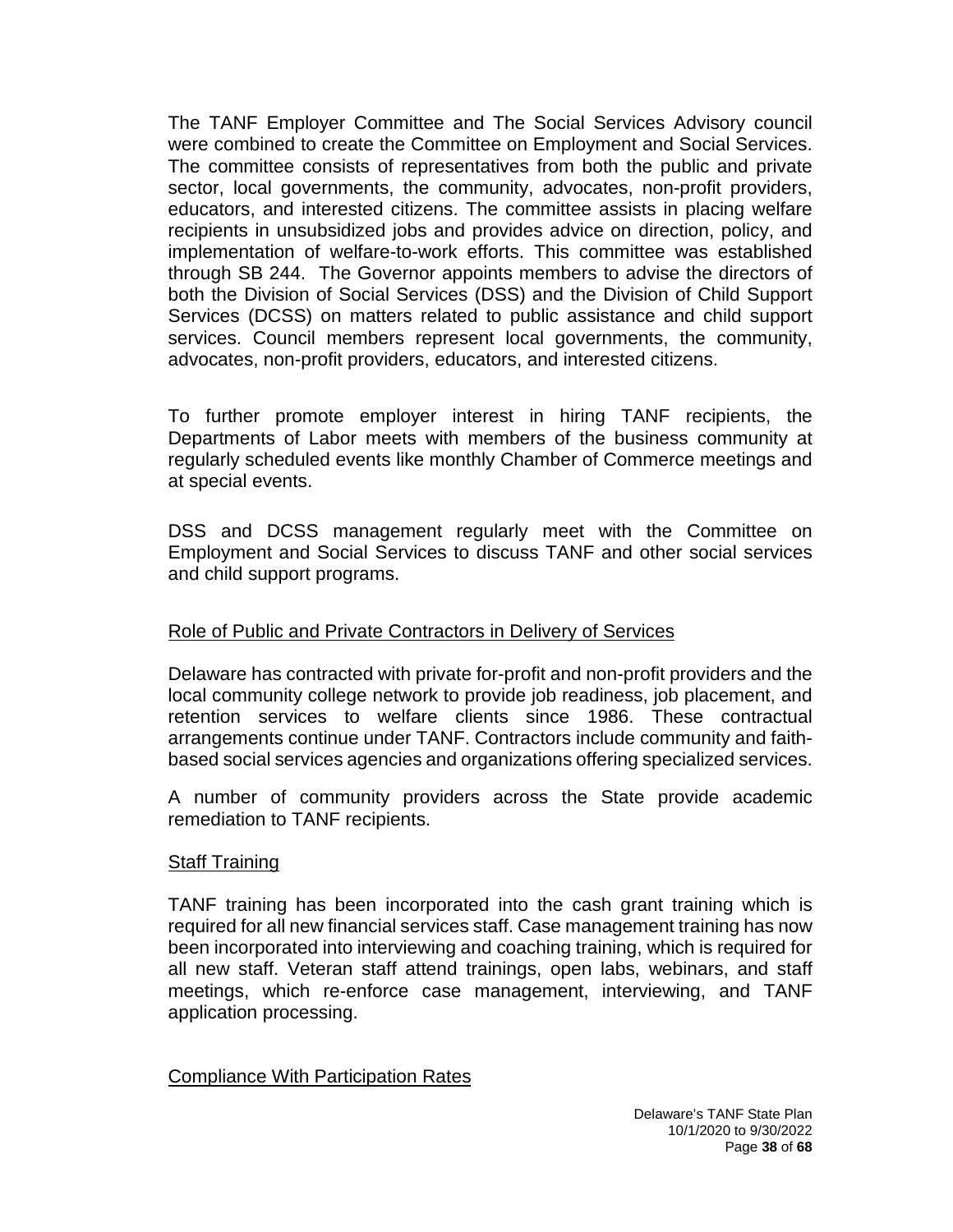Delaware intends to meet the participation rate requirements set forth in the TANF legislation. Recognizing that Delaware's hourly requirements for participation in work and work-related activities are broader than those prescribed by the current TANF legislation, we are prepared to provide some benefits utilizing solely state funding (SSF) if it becomes necessary to continue to meet TANF work participation requirements.

#### Maintenance of Effort

Delaware is aware of and intends to fully comply with the requirements of the law (P.L. 104-193) to maintain a prescribed level of historic state expenditures. Delaware will ensure that expenditures of state funds for benefits and services ("Qualified State Expenditures" as defined in the law) for TANF participants (either in the Part A federally funded program or non-Part A state funded program) who are TANF eligible will equal or exceed the required annual spending level.

As a 1975 fill-the-gap state, Delaware has opted to continue to use fill-the-gap for the issuance of child support disregards and child support supplemental payments to TANF clients. Delaware considers these payments to be "cash assistance" to eligible families and therefore to be within the definition of "Qualified State Expenditures".

Financial eligibility criteria for MOE-funded and solely state funded assistance or services are the same as for other TANF assistance or services. Other program services may be provided to needy families or needy parents as defined elsewhere in the Plan.

State Maintenance of Effort funded programs are below.

#### Child care

Delaware uses a combination of TANF and MOE funds. MOE claimed for child care under the provisions of 45 CFR Ch. II § 263.3 will follow the financial eligibility criteria below

• Technical eligibility:

Children must be under the age of 13 or if between age of 13-19 have a special need in which the child is physically and/or mentally incapable of self-care. Be involved with DFS.

Parents must be employed, participating with a TANF or SNAP Employment/Training vendor, involved with DFS, attend high school, have a special need in which they are unable to care for the child(ren).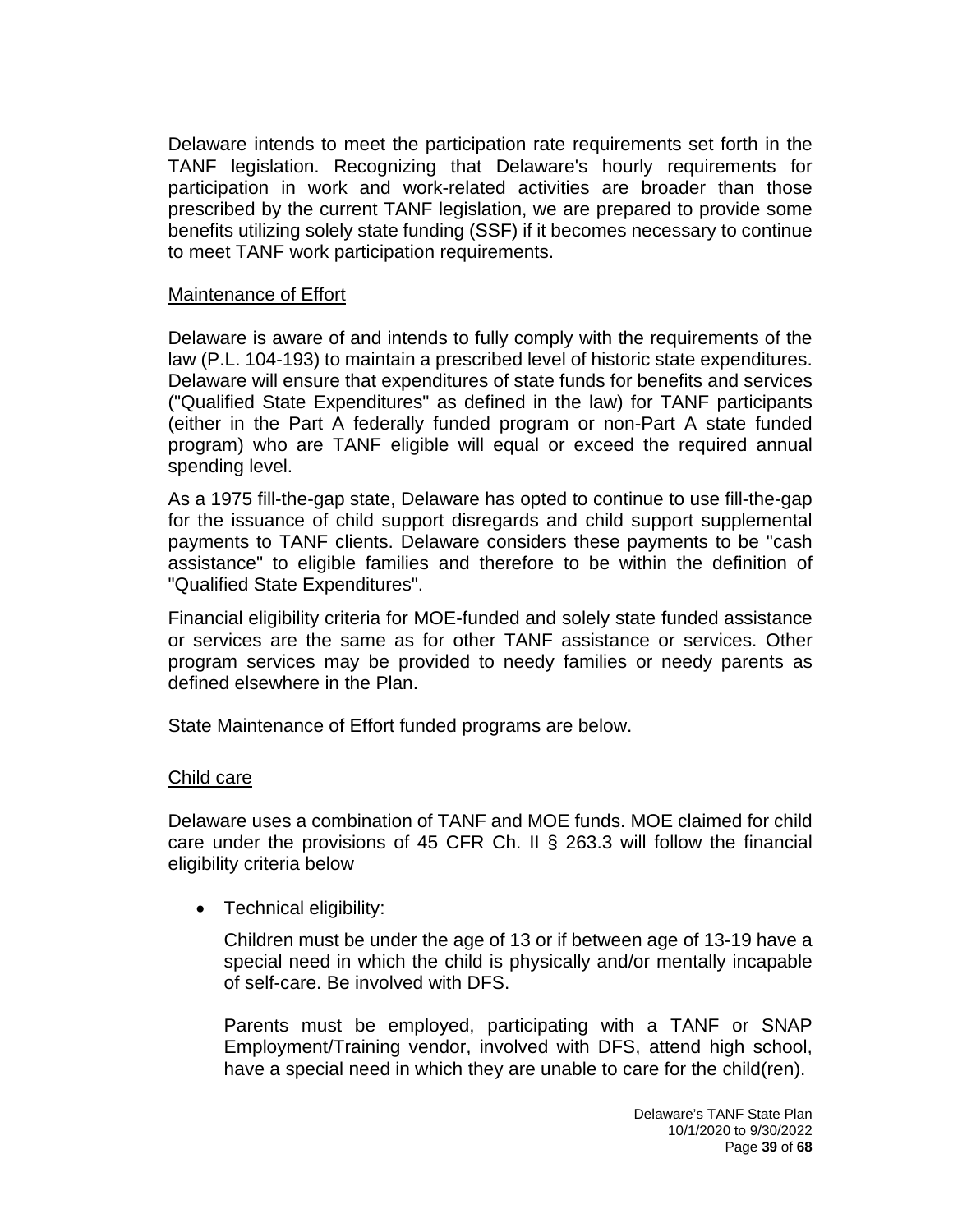• Financial Eligibility:

Under new rules: initial income eligibility will be 185% FPL with exit income level at 200% FPL. All child care will be authorized for a period of 12 months with parent co-pays not to increase during their initial eligibility. At redetermination cases will be reviewed to determine if the family will continue on with traditional child care, go on to graduated phase out, or close.

- o Income under 185% will remain on traditional CC
- o Income between 185-199 will go on to Graduated Phase Out for an additional 12 months at a set co-payment
- o Income at 200%FPL and above will close in CC
- Child care cases will only close at any time for the following reasons:
	- o 10 unexplained absences per month with no attempt in contacted family
	- o Intentional IPV or substantiated fraud
	- o Permanently moves out of the state
	- o Income exceeds 85% of the state median income (SMI)
	- o Death of case head or child
- Subsidized Child Care & Child Care for Working Families not on TANF

Delaware uses TANF and MOE funds to subsidize or co-pay child care for working TANF recipients or those participating in TANF approved work preparation activities. Delaware also uses TANF and MOE funds to provide child care to working low-earning Delaware families. The purpose is to enable families to pay for child care while engaged in work preparation and/or employment and to enable low-earning families to pay child care expenses so they can accept and retain employment.

#### Diversion Assistance Program

Delaware uses a combination of TANF and/or MOE funds to operate a Diversion Assistance program intended to help a family through a financial problem which jeopardizes employment and which, if not resolved, could result in the family needing regular ongoing assistance. Delaware will not use TANF funds for medical expenses not covered by Medicaid. MOE will be used to cover medical costs not covered under Medicaid. The Diversion Assistance payment will not exceed \$1,500 or the financial need resulting from the crisis, whichever is less. Diversion Assistance, which is available to both applicant and recipient families, is not a supplement to regular assistance but is in place of it.

Eligibility requirements for Diversion Assistance are as follows:

• The parent must be living with his or her natural or adopted children.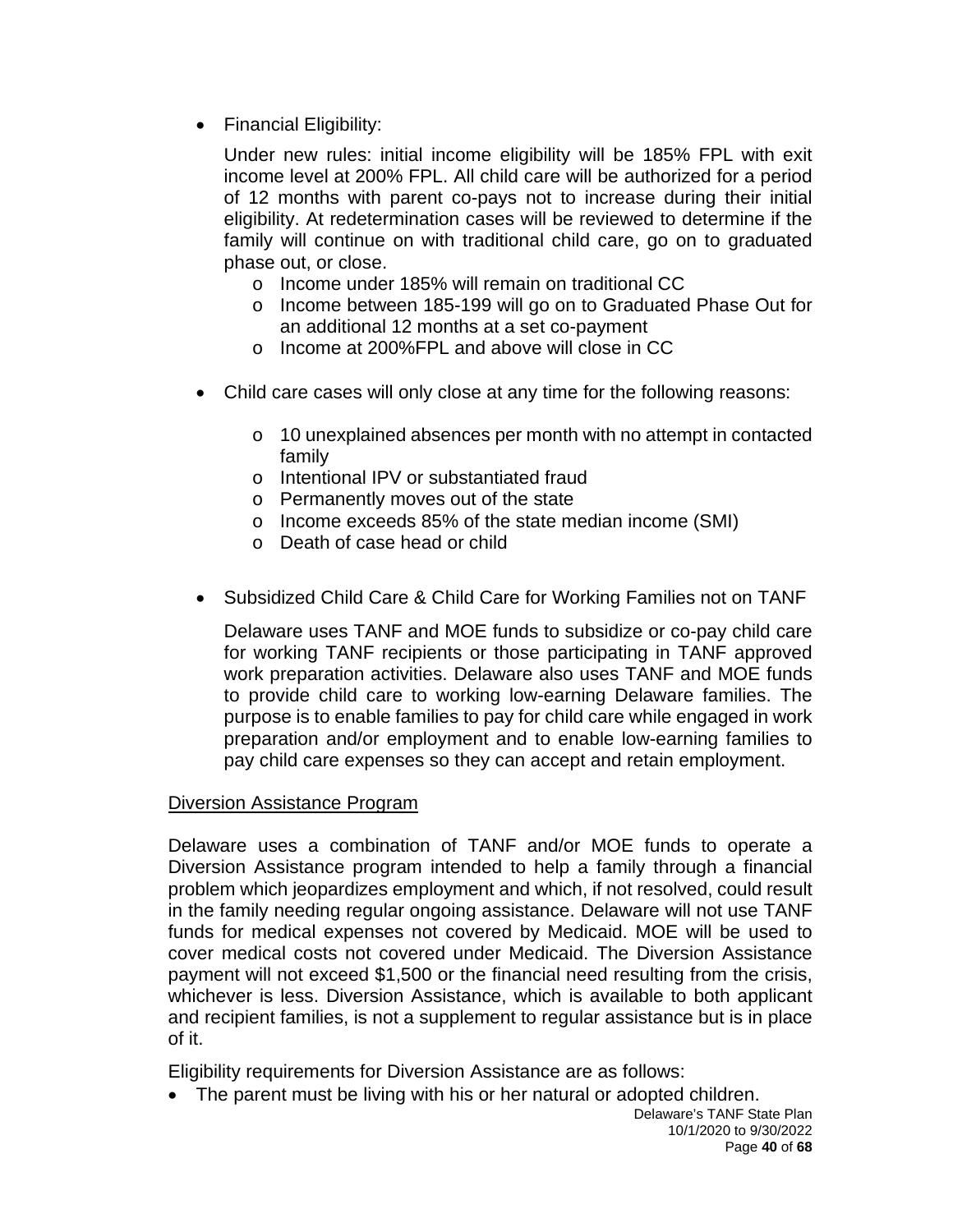- The family has not received a Diversion Assistance payment in the past 12 months.
- The Diversion Assistance amount will alleviate the crisis.
- The parent is currently employed but having a problem which jeopardizes the employment or has been offered a job but needs help in order to accept the job.

Financial Requirements for Diversion Assistance are as follows:

- The family's income would qualify the family for TANF as a recipient household. (When calculating eligibility for Diversion Assistance the family is given the \$30 plus 1/3 disregard, if applicable, and the family's net income is compared to the Standard of Need.).
- The family's resources would qualify for TANF.

The Diversion Assistance payment may be used for items and/or services, such as, but not limited to:

- Transportation, such as vehicle repairs, tires, insurance, driver's license fee, gas.
- Clothing, such as uniforms or other specialized clothing and footwear or other employment-related apparel.
- Tools and equipment.
- Medical expenses not covered by Medicaid (e.g., eye glasses). MOE will be used for this expense.
- Union dues, special fees, licenses or certificates.
- Up-front costs of employment, such as agency fees and testing fees.
- Unpaid child care expenses which, if they remain unpaid, preclude the provision of future child care.
- Relocation expenses for verified employment in another county or state. These expenses may include moving equipment rental, gas, and lodging for the days of the move and the first month's rent, rental and utility deposit.

Diversion Assistance payments will be made to a third party vendor, not the parent. When the parent receives Diversion Assistance (s)he agrees to forego TANF cash assistance as follows:

- 1 month for \$0 through \$500.99 of Diversion Assistance.
- 2 months for \$501 through \$1,000.99 of Diversion Assistance.
- 3 months for \$1,001 through \$1,500 of Diversion Assistance.

The once a year limitation on Diversion Assistance and the period of ineligibility can be eliminated when good cause exists. Good cause exists when circumstances beyond the client's control make re-application for Diversion Assistance or TANF necessary. Examples of good cause are the employer lays off the parent or a serious illness forces the parent to stop working.

The family is eligible for TANF related Medicaid in the month in which the Diversion Assistance payment is made. The family would remain eligible for Section 1931 Medicaid (TANF related Medicaid) until the family's income exceeds the standard of need. If the family's income exceeds the standard of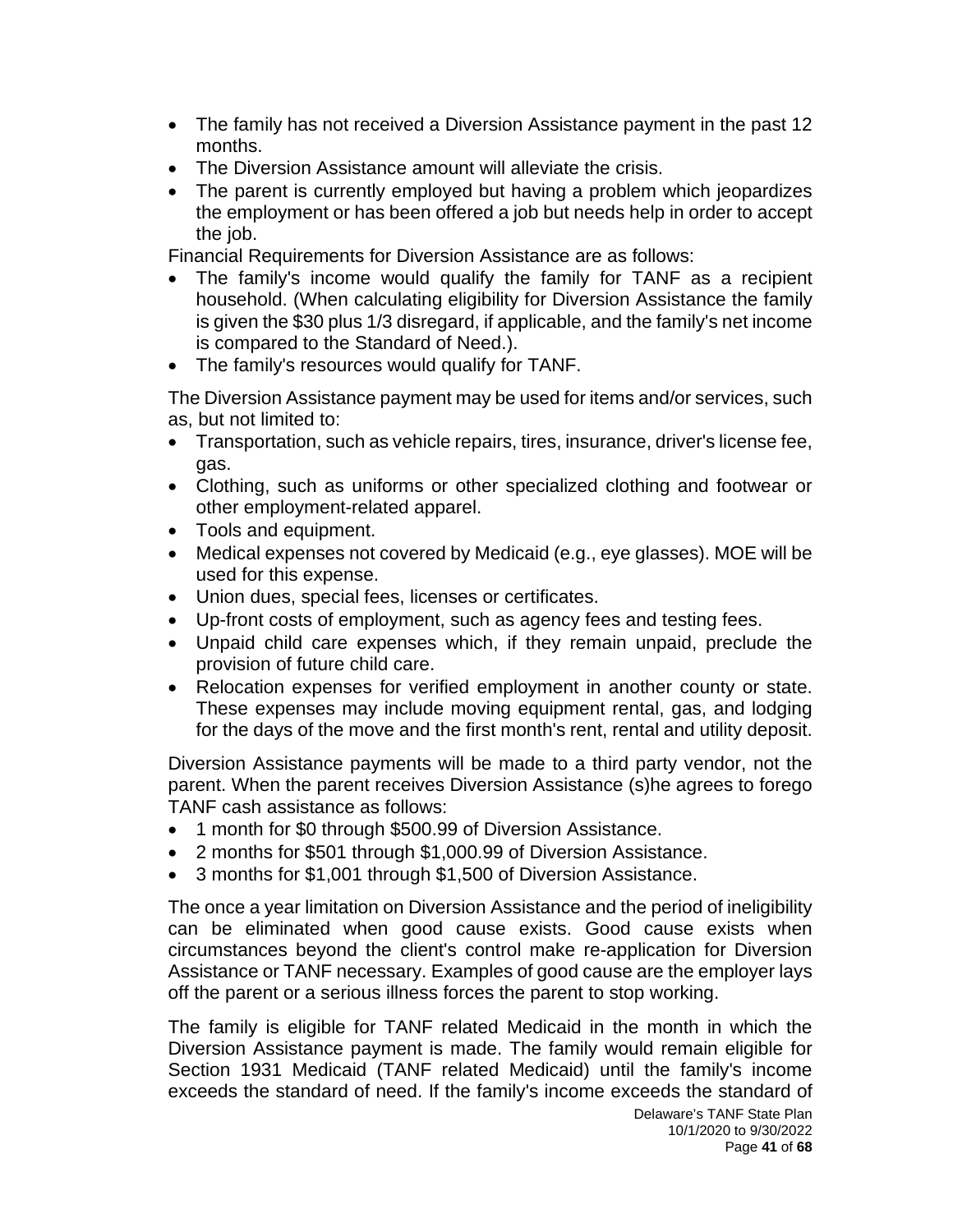need because of increased earnings or loss of the \$30 plus 1/3 disregard and the parent is working, the family may be eligible for Transitional Medicaid.

Diversion Assistance does not count as income in the child care program. Families receiving Diversion Assistance may also be eligible to receive child care under Delaware's working poor child care program if their income does not exceed 200% of the federal poverty level. Receipt of Diversion Assistance would not bar receipt of Food Supplement benefits, and food benefit applications will be actively solicited from individuals requesting Diversion Assistance.

Diversion Assistance does not count against the time limit on receipt of assistance.

The family will not have to assign child support to the State. Child support received by the parent or the Division of Child Support Services (DCSS) will belong to the family. DCSS will not use child support to offset or reimburse the Diversion Assistance.

Diversion Assistance is not intended to replace TANF's Emergency Assistance Program or Supportive Services payments, which will continue. The TANF Emergency Assistance Program provides identical benefits that were provided under Delaware's State Plan in effect on August 21, 1996 (see Appendix A). Rather, Diversion Assistance expands the opportunities to access services to support employment.

#### Child Welfare Services to Assist Needy Families in Maintaining Children in the Home of Their Parent(s) or a Relative Caregiver

Delaware uses a combination of TANF and MOE funds for services provided when conditions exist requiring the intervention of the Division of Family Services (DFS). Services or payment for services for the child or family is provided to deal with the conditions that caused the need for the services and the child or family is not eligible for such services under Title IV-E. The services provided are those identified by DFS as needed to meet the needs of the child. These include investigation, case management, community and home-based intervention services, foster care maintenance payments for short-term placement of less than 180 days outside of the home, as well as foster care payments for temporary absence placements of up to 365 days. Also included are case management services for preventive services, court-related activities, and foster care. Needy families whose combined earned and unearned income is at or below 900% of the federal poverty level during the year are eligible to receive these TANF or MOE funded services.

As described on page one of Appendix A, federal funds may be used under the former Emergency Assistance provision that was in effect on August 21, 1996. In addition, paragraph two describes how State MOE funds may be used to pay for these benefits and services while the child remains in the home of a relative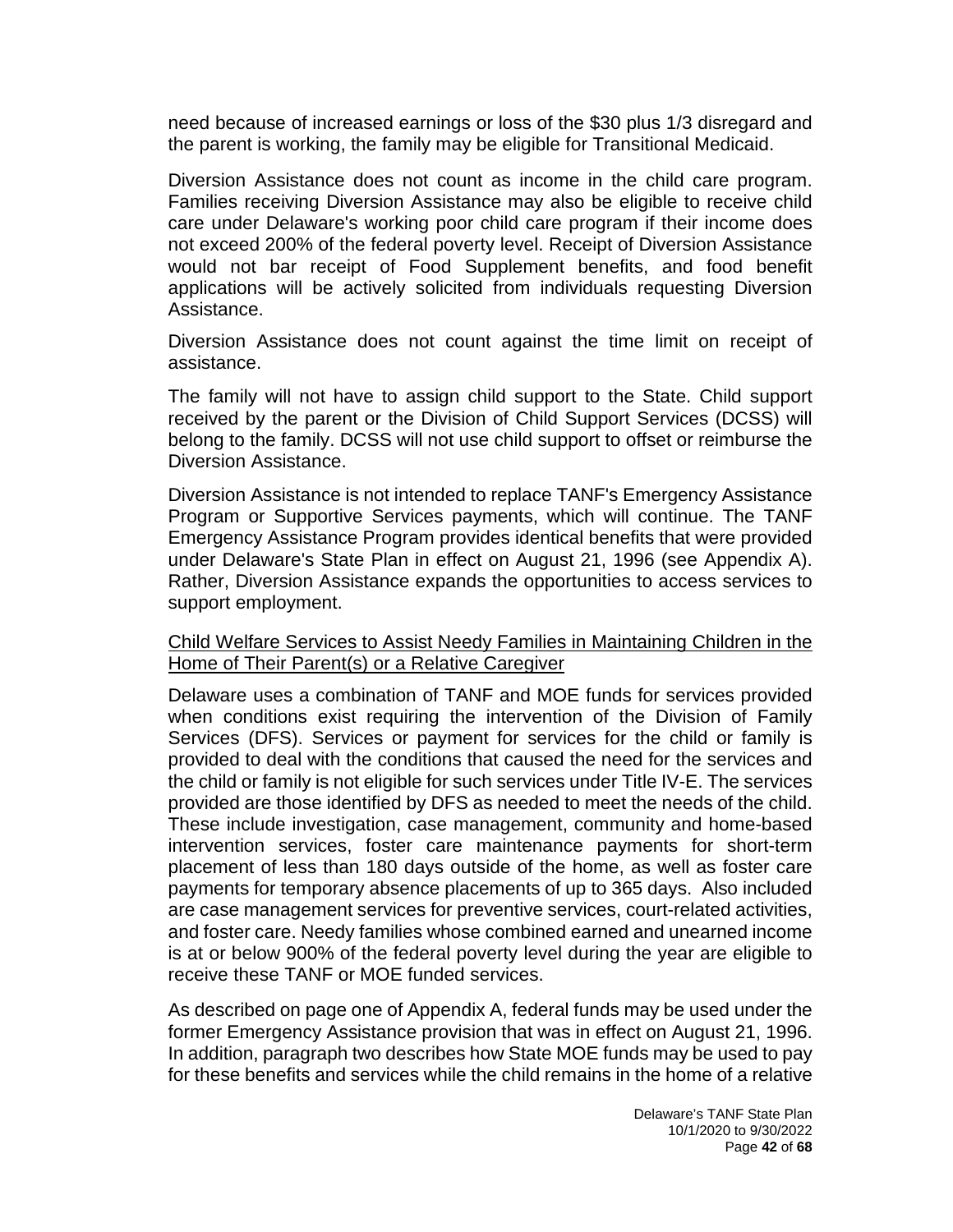or during a period of temporary absence from the home of up to 12 months, as long as the child is expected to return home during that period of time or a good cause extension has been granted. Service under this program include:

- DSSC Foster Grandparents serve as mentors and tutors for at-risk children and youth with special and exceptional needs.
- DSCYF Investigations provide support services to ensure the safety of children in various environments.
- DSSC CAPS Funds (includes: Utility fund, Sunoco fund, energy assistance, kinship care, needy family fund)
- ECAP Early Childhood Intervention. The Delaware Department of Education is the lead agency for the State funded Early Childhood Assistance Program (ECAP). ECAPs are designed on the Federal Head Start model. All programs follow Head Start Performance Standards as the foundation for developing their program's systems and services. ECAP services are comprehensive and include: developmentally appropriate early childhood education, health and nutritional services, parent involvement, family partnerships/services, transportation, services for children with special needs, and transition services.

#### Cash Assistance for Single or Two Parent and Child Only Families

Delaware uses a combination of TANF and MOE funds to provide broad-based support for working families, Delaware was one of the first states to recognize that the special eligibility requirements that applied to two-parent families contributed to both the non-formation and the break-up of two-parent households. The six-quarter work history requirement was particularly responsible for non-marriage of teen parents, who had not yet worked enough to meet this qualification. The denial of benefits to two-parent families if one of the parents was working at least 100 hours a month also contributed to the low work rate of two-parent families that were receiving AFDC.

When Delaware eliminated these special deprivation requirements as part of our welfare reform waiver, the numbers of two-parent families receiving TANF soared, and we believe that, without the TANF change, many of these households would have applied for and been found eligible for benefits as single mother families. These never formed two-parent households would have had profound effects on the ability of the family to exit welfare and on the future success of the children. We have found that the average length of stay on TANF is much lower for two-parent families, reflecting the greater incidence of retained employment when two adults are able to engage in work and share child care duties.

Delaware has always allowed taxpayers to file separately and applied the progressive rate structure to each spouse's income separately, which avoided most tax increases resulting from marriage. However, a marriage penalty could still result from uneven standard deduction amounts. By increasing the standard deduction amount for married taxpayers to exactly twice the single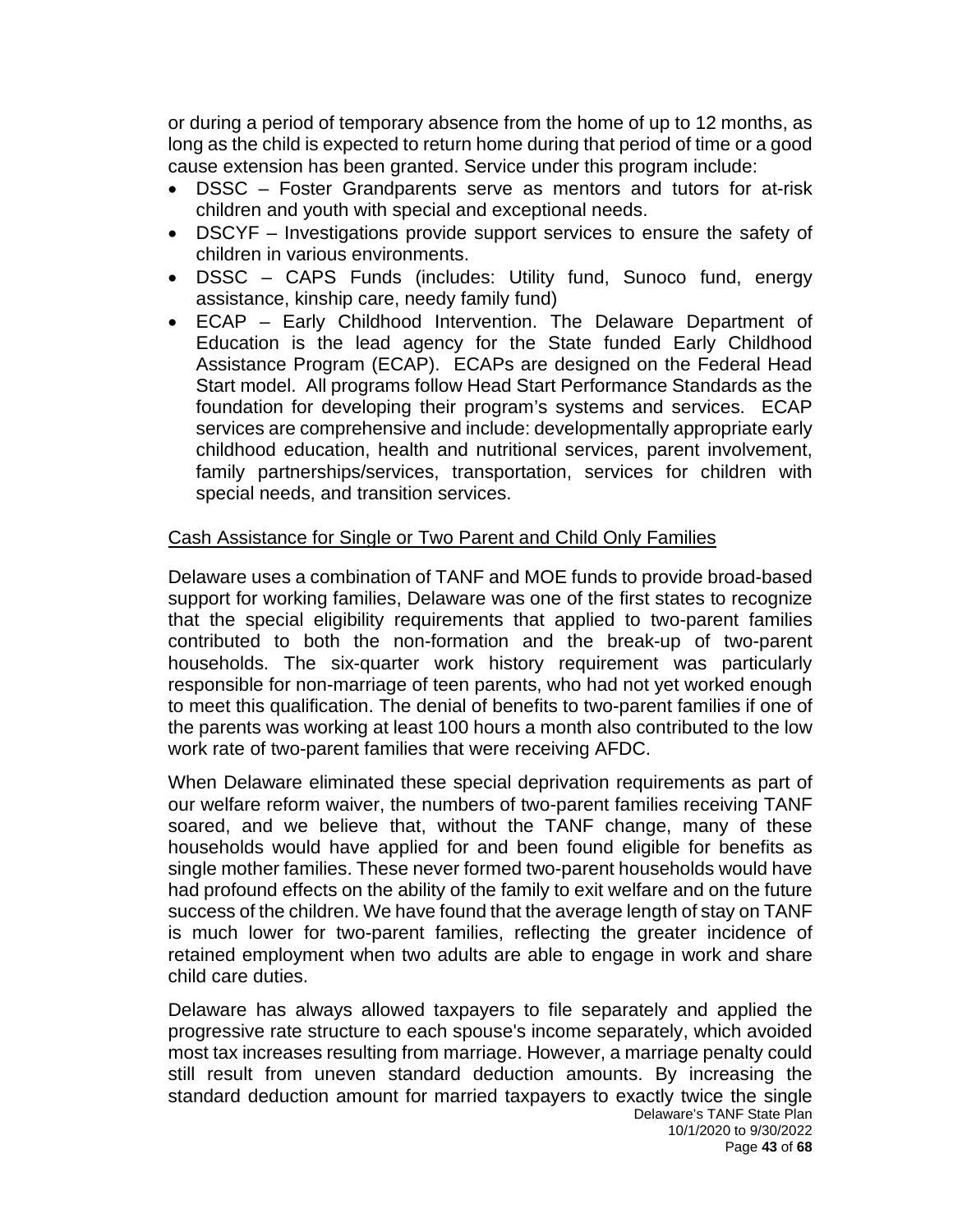standard deduction beginning January 1, 2000, enactment of HB 411 has effectively eliminated the income tax "marriage penalty" in the State of Delaware. Delaware uses a combination of TANF and MOE funds

#### **Supportive Services**

Delaware uses a combination of TANF and/or MOE funds for employment and training activities and work-related supportive services are designed to link TANF adults to employment and help them retain employment. Delaware will not use TANF funds for medical expenses not covered by Medicaid. MOE will be used to cover medical costs not covered under Medicaid. Work-related supportive services may include:

- Support provided by contractors to retain employment for up to one (1) year.
- Health care for Delaware citizens.
- Job search programs and other assistance from the Department of Labor to find a job.
- Ongoing job retention assistance.
- Child care.
- Eye examinations, corrective lenses, dental expenses, and physicals not covered by Medicaid.
- Transportation expenses.
- Work-related equipment, uniforms, shoes, and supplies.
- Work-related fees and training.
- Teen Voucher program.
- Expungement services.
- Delaware's TANF State Plan • Bridge program – the Bridge program assists clients suspected of having problems related to substance abuse, mental health, or domestic violence through screening, assessment, and case management services. The primary role of the Bridge program is to assist clients in accessing appropriate treatment services. The Bridge provider develops a plan with each client that identifies the needed services and develops strategies to ensure compliance with treatment recommendations. The Bridge provider may transport clients to appointments and will coordinate with the employment and training vendors to ensure that the client receives credit for their participation in treatment. In their role as case managers and client advocates, the Bridge vendor will often assist clients who are facing homelessness or other emergency events resolve these situations. All adult TANF recipients suspected of having problems related to substance abuse and/or mental health are referred to the Bridge program. Additionally, Bridge staff screen all adults for problems related to substance abuse disorders, behavioral health, and domestic violence as a routine process for adults entering the employment and training programs. A contracted vendor provides the services offered by the Bridge program. The Bridge vendor is contracted through the Division of Substance Abuse and Mental Health who has collaborated with DSS to provide the Bridge services. The program was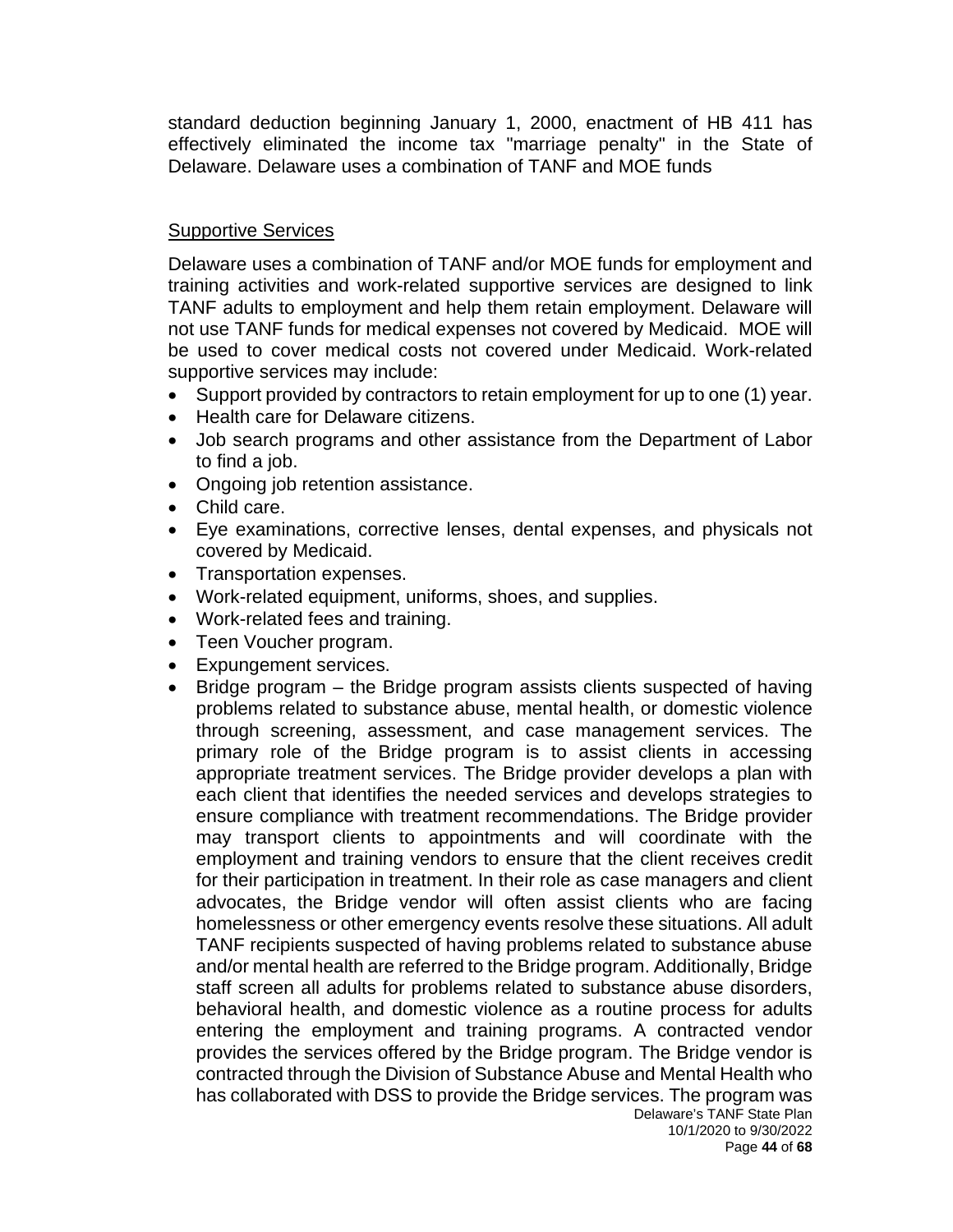modified in 2008 to make the program more accessible to TANF recipients by locating the Bridge services at the TANF WORKS sites. The goal of colocating the Bridge and TANF WORKS vendors is to ensure that case managers from the Bridge program and the TANF WORKS vendors engage in on-going joint case planning and case collaboration. This integration of services ensures a long-term focus on self-sufficiency while being responsive to the need for immediate referral and access to treatment services.

Services are provided by voucher or directly. In addition, TANF will, on a caseby-case basis, pay fees to purchase certificates, licenses, or testing needed to obtain employment. DSS will determine when such services are necessary for a TANF recipient to participate.

#### Services for Working Families in Financial Crisis

Delaware uses a combination of TANF and MOE funds for services for working families in crisis. Due to the ongoing, pressures on the cost of housing, fuel, and food, many families face temporary crises that place them at risk of displacement from their homes and/or at risk of dissolution of their family units. These working families receive a wide range of one-time and on-going supports in an effort to maintain the family unit and avoid episodes of TANF assistance. Working families at or below 600% of the federal poverty level are eligible for supportive services and financial assistance determined to reduce the likelihood of dissolution of the family unit or the need for TANF assistance.

#### Emergency Assistance Program

Delaware uses a combination of TANF and/or MOE funds for the Emergency Assistance program. Delaware will not use TANF funds for medical expenses. MOE will be used to cover medical costs. The purpose of Emergency Assistance is to avoid the destitution of a child or of a needy distressed resident of the State by providing payments which eliminate or alleviate an emergency condition. An emergency is caused by an unforeseen circumstance or combination of circumstances or the resulting state that calls for immediate action. The program is run through the Delaware State Service Centers, to provide non-assistance, non-recurrent, short-term benefits and/or Emergency Assistance. These services provide emergency necessities to promote family intact stability, strengthen Delaware's families, increase employment options, and positively impact the general public health. Emergency services provide assistance with appliances, furniture, clothing, emergency or permanent shelter, food, home repairs, medical, moving, transportation, and /or utilities and fuel.

Families must be open in TANF or have qualifying Medicaid under the needy definition Delaware has established.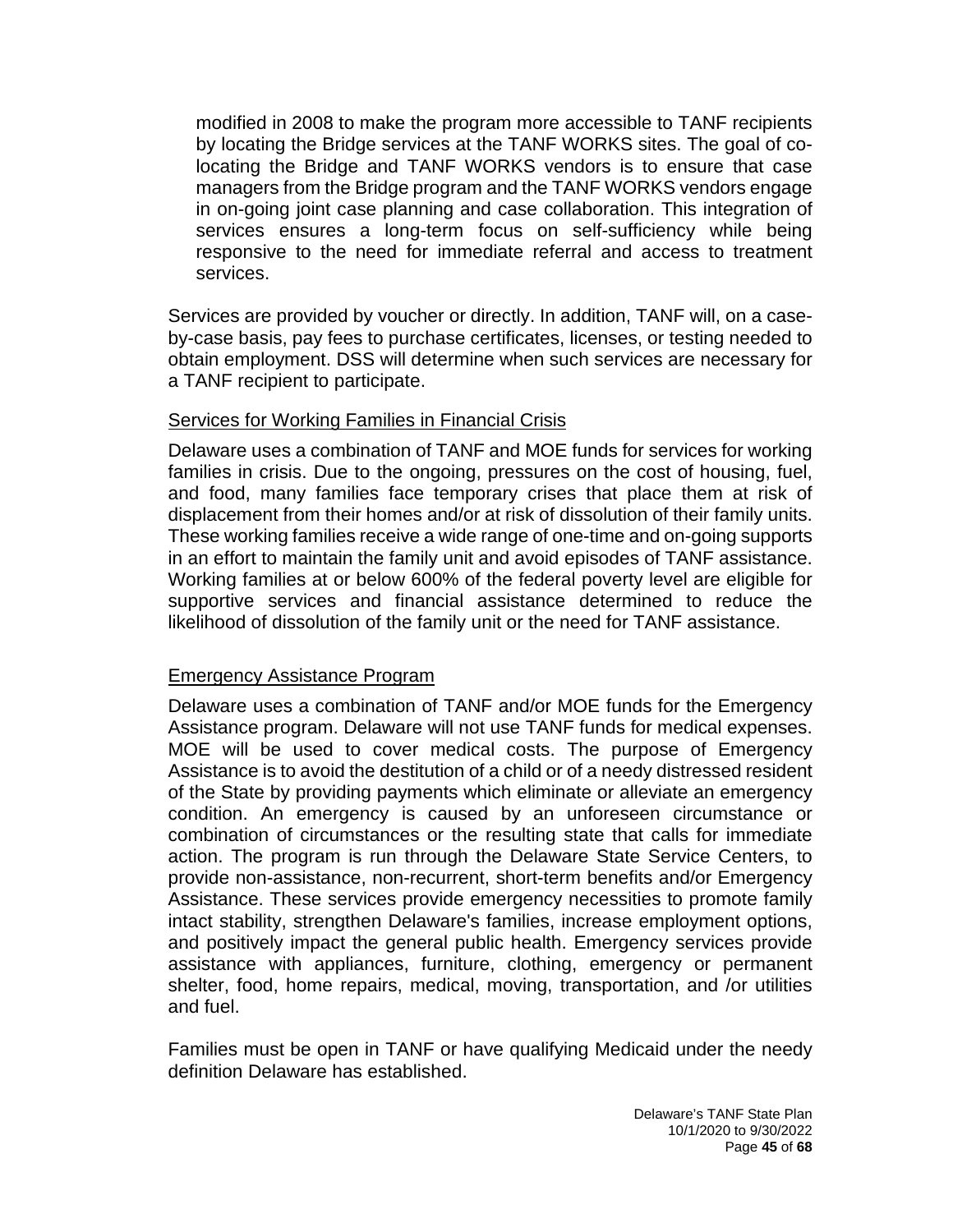This supports TANF Purpose 1 (Provide assistance to needy families so that children can be cared for in their own homes).

Financial eligibility criteria for Emergency Assistance is as follows: the family must have a minor child in the home and receive TANF or Medicaid.

#### Supplemental Summer Meal Benefit program

Delaware uses a combination of TANF and/or MOE funds for a supplemental summer meals benefit for low-income families with children. This is a 2 month, short-term, non-recurring benefit; supporting TANF purpose 1 (to provide assistance to needy families so that children may be cared for in their own homes or in the homes of relatives). The main goal of this initiative is to prevent food insecurity during the summer.

Financial Eligibility Criteria are as follows: families with minor children in the home, meet Delaware's definition of needy, receive TANF or other DSS benefits and income is below 200% of poverty.

#### Administrative Costs

Delaware will comply with federal requirements.

Administrative costs for programs are financed by MOE:

- Salary and non-salary costs for staff related to eligibility activities as computed with a cost-allocation plan which differentiates eligibility functions from other functions.
- Cost of the TALX (employment data verification) program.
- Funding for Department of Labor administrative costs for support they provide.

#### DSS System Cost

Costs for the development and implementation of the ASSIST Worker Web (AWW) management information system and other DSS systems are financed by MOE.

AWW is a large-scale client server, interactive eligibility determination, and benefit issuance system. AWW automates client registration, application entry, eligibility determination, benefit calculation, benefit issuance, and work programs for more than 100 variations of cash, Medicaid, child care, and food benefit programs administered by the Delaware Division of Social Services. AWW provides automated program support and supports the information needs at the state and local office level. AWW also incorporates program changes required by P.L. 104-193.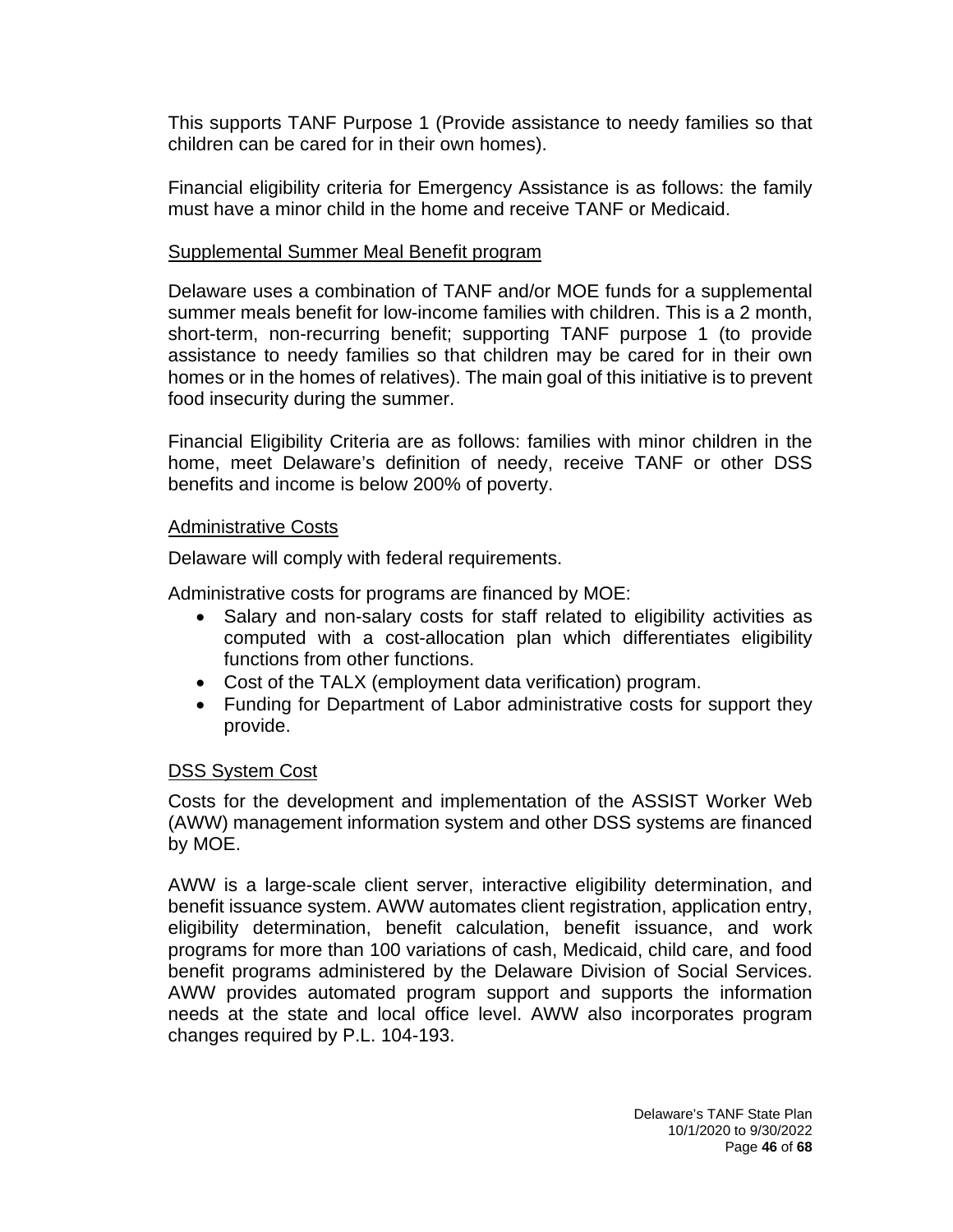#### Safe Haven Sites

Delaware will use a combination of TANF and MOE funds to support Safe Haven Sites which will provide services to needy families within the city of Wilmington. The purposes of these sites are to reduce shootings, homicides, underage alcohol consumption, and substance abuse use by promoting youth development through positive decision making, proper time management, and an increase in physical and mental activities. Workshops and activities will address issues, including violence prevention, illegal substance use, alcohol awareness, civic and political engagement, time management, cyber-bullying, and suicide prevention. The targeted population is youth between the ages of 11 and 17. (TANF purposes 1, 2 and 3.)

Financial Eligibility Criteria are as follows: families with minor children in the home, meet Delaware's definition of needy, receive TANF or other DSS benefits and income is below 200% of poverty.

#### Subsidized Employment Program

Delaware will use a combination of TANF and MOE funds to support a Subsidized Employment program which places TANF clients or adults in needy families in public or private sector companies paying their wages for a period of no more than 12 months. This program provides opportunities that will lead to permanent employment in public or private sector companies. (TANF purpose 2.)

Financial Eligibility Criteria are as follows: families with minor children in the home, meet Delaware's definition of needy, receive TANF or DSS benefits and income is below 200% of poverty.

#### Specialized Training Programs

Delaware will use a combination of TANF and MOE funds to offer specialized training programs for TANF recipients. The primary goal of these programs are to provide clients with the basic skills, education and supportive services needed to acquire and retain jobs with a specific skill set. Delaware partners with agencies and offers short-term (2-26 weeks) training programs that provide certificates or an entry skill at the end of the course. (TANF purpose 2.)

Financial Eligibility Criteria are as follows: families with minor children in the home, meet Delaware's definition of needy, receive TANF or DSS benefits and income is below 200% of poverty.

#### **Community Partner Support Unit**

Delaware's TANF State Plan 10/1/2020 to 9/30/2022 Page **47** of **68** Delaware will use a combination of TANF and MOE funds to support the Community Partner Support Unit which provides services to the low income,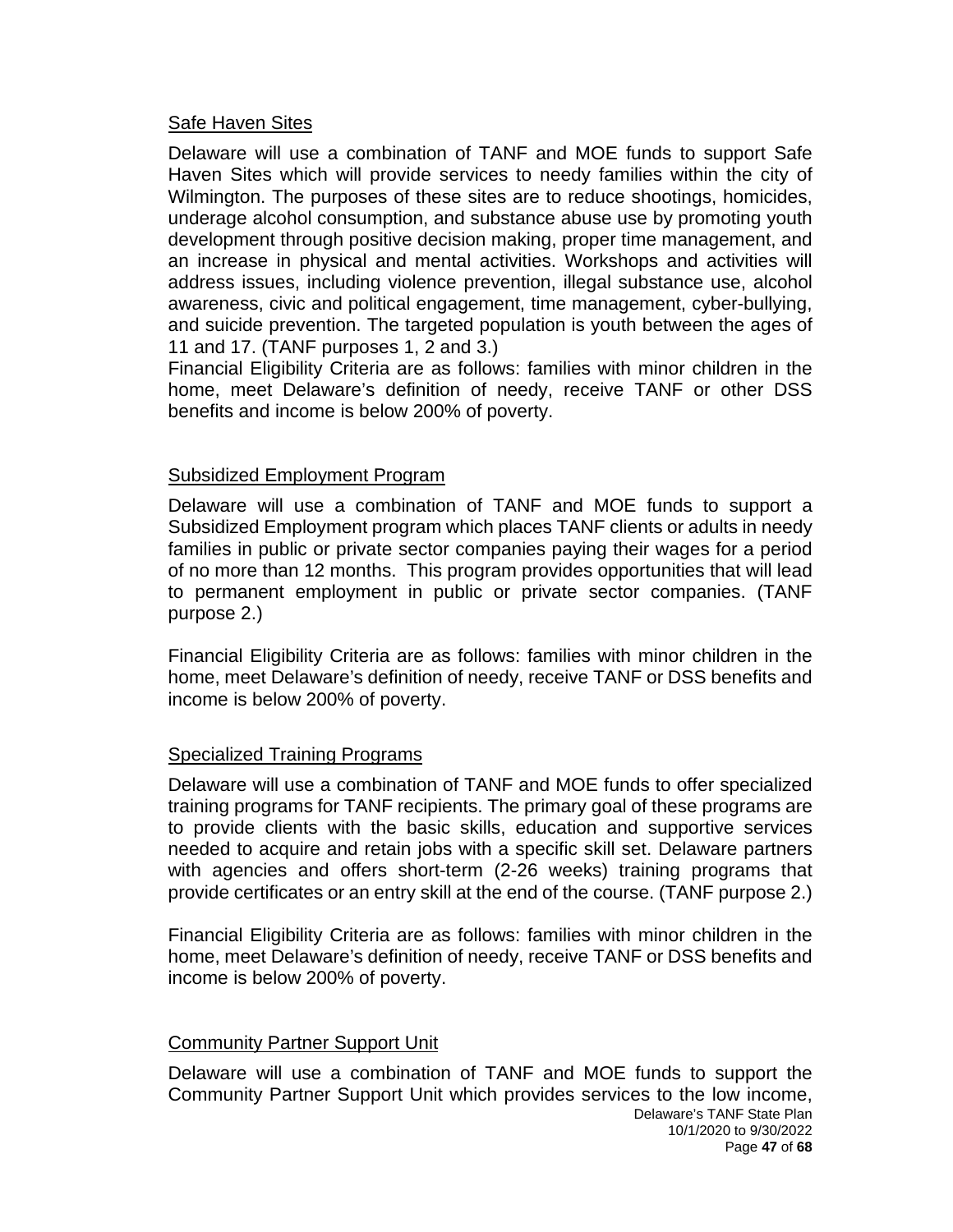at-risk communities throughout Delaware. The goal is to provide supports that will help reduce violence, illegal substance use, and promote civic and political engagement, by providing trauma informed care and healthy choices. The unit provides services to parents as well as their children within the community to help eliminate barriers to employment and provide greater access to DSS services. (TANF purposes 1, 2, 3, and 4.)

Financial Eligibility Criteria are as follows: families with minor children in the home, meet Delaware's definition of needy, receive TANF or DSS benefits and income is below 200% of poverty.

#### Housing Supports

Delaware will use a combination of TANF and MOE funds to support the Housing Program which provides (TANF purposes 1, 2, 3, and 4):

- Rental/utility assistance;
- Emergency housing stays;
- Short-term temporary housing subsidy;
- Rental assistance up to 12 months;
- Case Management to assist in barrier removal to housing and connect families to work.

There are two group who can receive housing assistance:

- 1. Families with minor children in the home, who meet Delaware's definition of needy - receive TANF or DSS benefits and income is below 200% of poverty can receive up to four months of rental assistance.
- 2. TANF families Families who meet the financial and technical eligibility criteria for TANF and are receiving the TANF cash benefit can receive up to twelve months of rental assistance. The assistance is provided as a supportive service for compliance with Employment and Training.

### **5. Access to Indian Tribes**

*Certification that the state will provide Indians with equitable access to assistance. – A certification by the chief executive officer of the State that, during the fiscal year, the State will provide each member of an Indian tribe, who is domiciled in the State and is not eligible for assistance under a tribal family assistance plan approved under section 412, with equitable access to assistance under the State program funded under this part attributable to funds provided by the Federal Government.*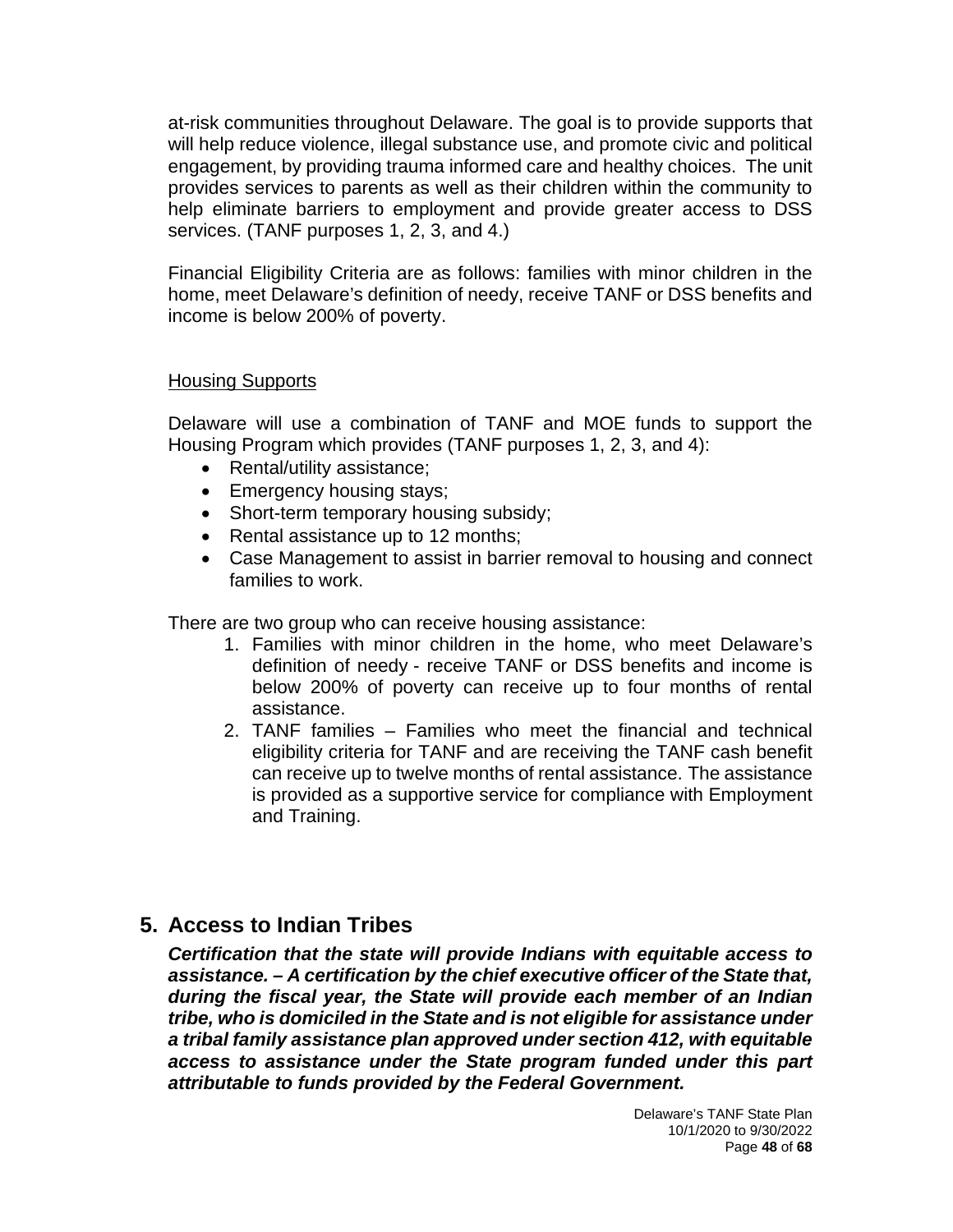Delaware has no federally recognized tribes.

Delaware will provide each member of an Indian tribe, who is domiciled in the State and is not eligible for assistance under a Tribal Family Assistance plan approved under Section 412, with equitable access to assistance under Delaware's TANF program attributable to funds provided by the federal government.

### *6.* **Program Fraud and Abuse**

*Certification of standards and procedures to ensure against program fraud and abuse. – A certification by the chief executive officer of the State that the State has established and is enforcing standards and procedures to ensure against program fraud and abuse, including standards and procedures concerning nepotism, conflicts of interest among individuals responsible for the administration and supervision of the State program, kickbacks, and the use of political patronage.*

Delaware is participating in the Income and Eligibility Verification System (IEVS) required by section 1137 of the Social Security Act.

In addition, the State operates a fraud control program and will disqualify individuals found to have committed an intentional program violation based on findings of administrative disqualification hearings and findings of prosecution or court actions. Delaware has adopted the penalties for intentional program violations used by the Food Supplement Program: 12 months for the first offense and 24 months for a second instance. An individual committing a third offense is permanently disqualified.

### **7. Domestic Violence Screening**

*Optional certification of standards and procedures to ensure that the state will screen for and identify domestic violence.-*

- **A.** *In general. – At the option of the State, a certification by the chief executive officer of the State that the State has established and is enforcing standards and procedures to*
	- **i.** *screen and identify individuals receiving assistance under this part with a history of domestic violence while maintaining the confidentiality of such individuals;*
	- **ii.** *refer such individuals to counseling and supportive services; and*
	- **iii.** *waive, pursuant to a determination of good cause, other program requirements such as time limits (for so long as necessary) for individuals receiving assistance, residency requirements, child support cooperation requirements, and*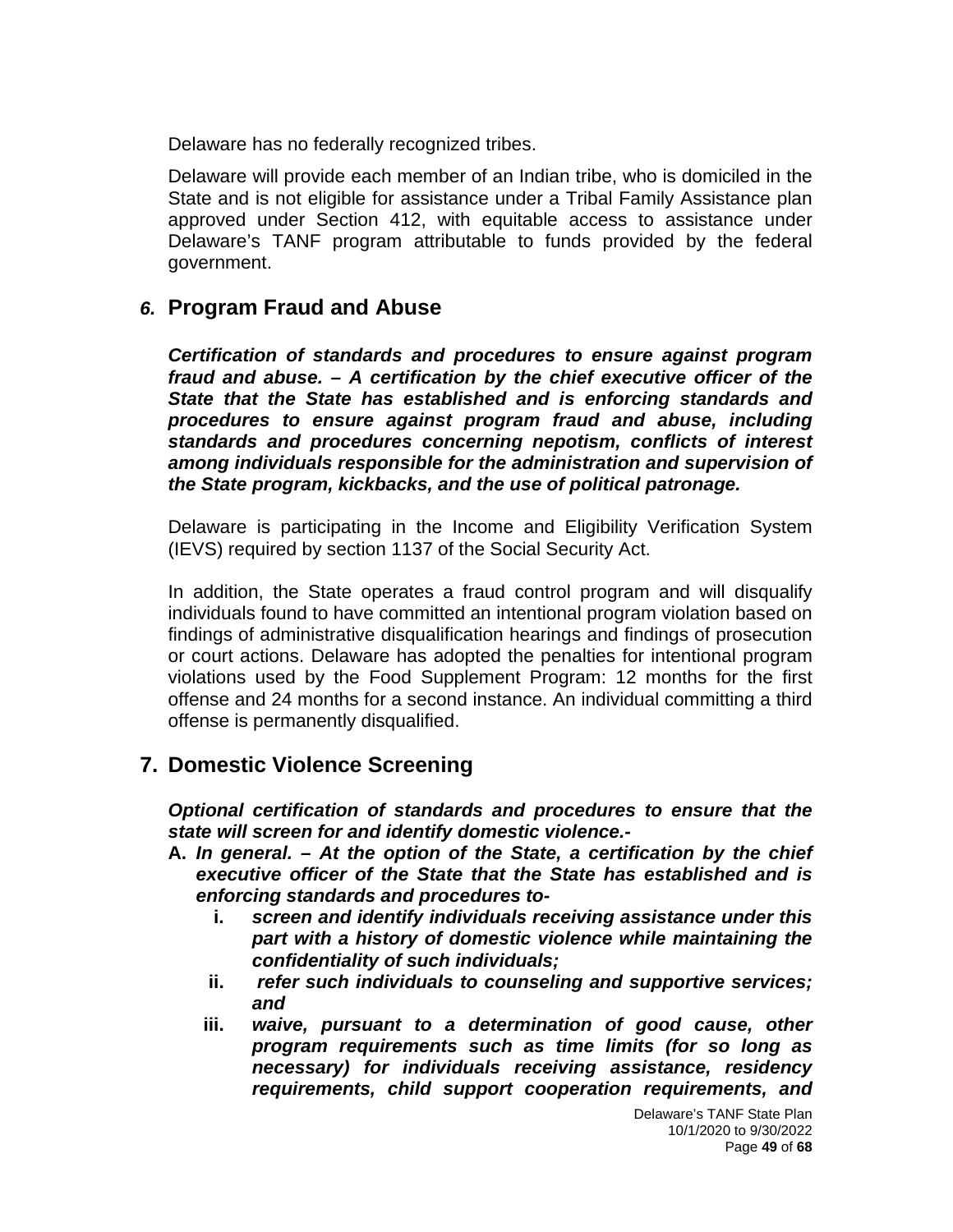*family cap provisions, in cases where compliance with such requirements would make it more difficult for individuals receiving assistance under this part to escape domestic violence or unfairly penalize such individuals who are or have been victimized by such violence, or individuals who are at risk of further domestic violence.*

**B.** *Domestic violence defined.—For purposes of this paragraph, the term "domestic violence" has the same meaning as the term "battered or subjected to extreme cruelty", as defined in section 408(a)(7)(C)(iii).*

#### Victims of Domestic Violence

As required under the optional Certification of Standards and Procedures to Ensure that a State will screen for and identify domestic violence, DSS will refer identified victims of domestic violence to appropriate services such as shelters and counseling and to Family Court. Under the Protection from Abuse Act (PFA), 10 Delaware Code, Chapter 9, Sections 1041-1048 (Attachment D), Family Court has the power and authority to expeditiously adjudicate all matters related to domestic violence including court ordered restraints, custody, property and financial resources.

Through this strong domestic violence law, Delaware is clearly committed to assisting victims of domestic violence to overcome circumstances which put them in physical, emotional, and/or financial jeopardy, and to assist them in seeking redress and a safe environment for themselves and their families. The law is a strong deterrent to domestic violence, according to a study by the National Center for State Courts, released on December 2, 1996. The study reported that 86 percent of those who sought protection under the law, which permits individuals in danger of serious physical abuse to obtain a protection order, were no longer being physically abused.

As a part of barrier screening process, DSS caseworkers and Bridge case management staff use standardized instruments to identify victims of domestic violence. Every worker is trained on administering the standardized instrument. As part of this training, staff learn how to recognize and assist individuals who are victims of domestic violence. The Division of Social Services (DSS) also has trained domestic violence resource workers at every DSS site. The resource worker supports the local office by assisting clients and staff in accessing domestic violence services, applying the domestic violence waiver to the TANF case, and promoting understanding and awareness of the challenges faced by clients. The resource worker receives training on domestic violence through an intensive two-day training called Domestic Violence 101. The resource workers also meet as a group at regularly scheduled meetings to learn about community resources and to discuss issues in accessing community supports. Community domestic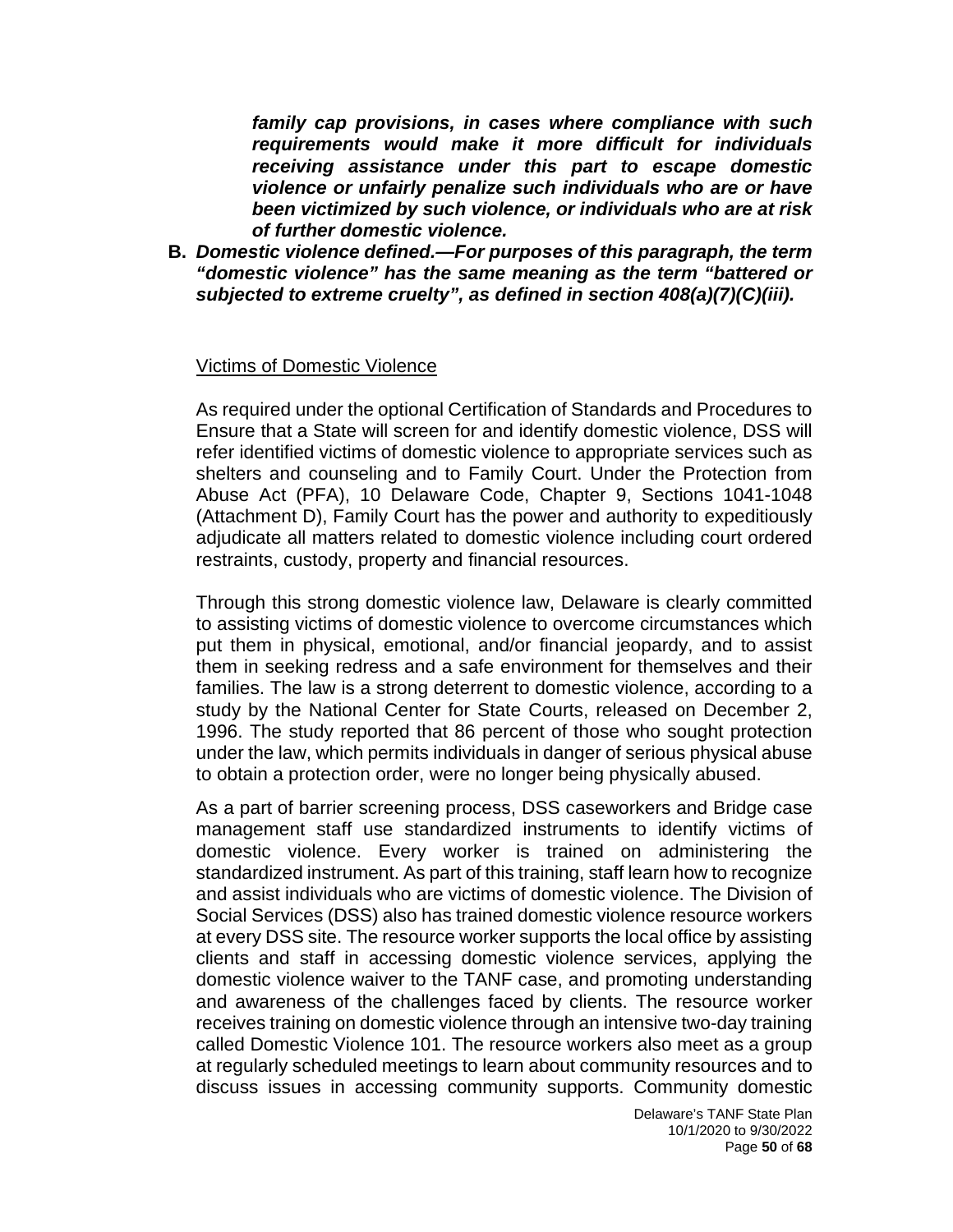violence agencies also attend these meetings to foster networking between DSS and the treatment community. Additional resources and workshops are also provided for the resource workers to ensure they have the most relevant and up to date information.

DSS believes that the methodology of resolving domestic violence situations as quickly as possible, as provided for under a strong statute, is the most appropriate and best course of action to assist current victims and to prevent future violence where possible.

Delaware certifies that the Family Development Profile establishes a procedure that screens for domestic violence and that, pursuant to a determination of good cause, program requirements may be waived if it is determined that compliance would make it more difficult for individuals to escape violence. However, decisions to waive compliance with TANF requirements will be made on an individual, case-by-case basis, and will not endorse an individual's failure to behave proactively to ameliorate destructive domestic violence situations.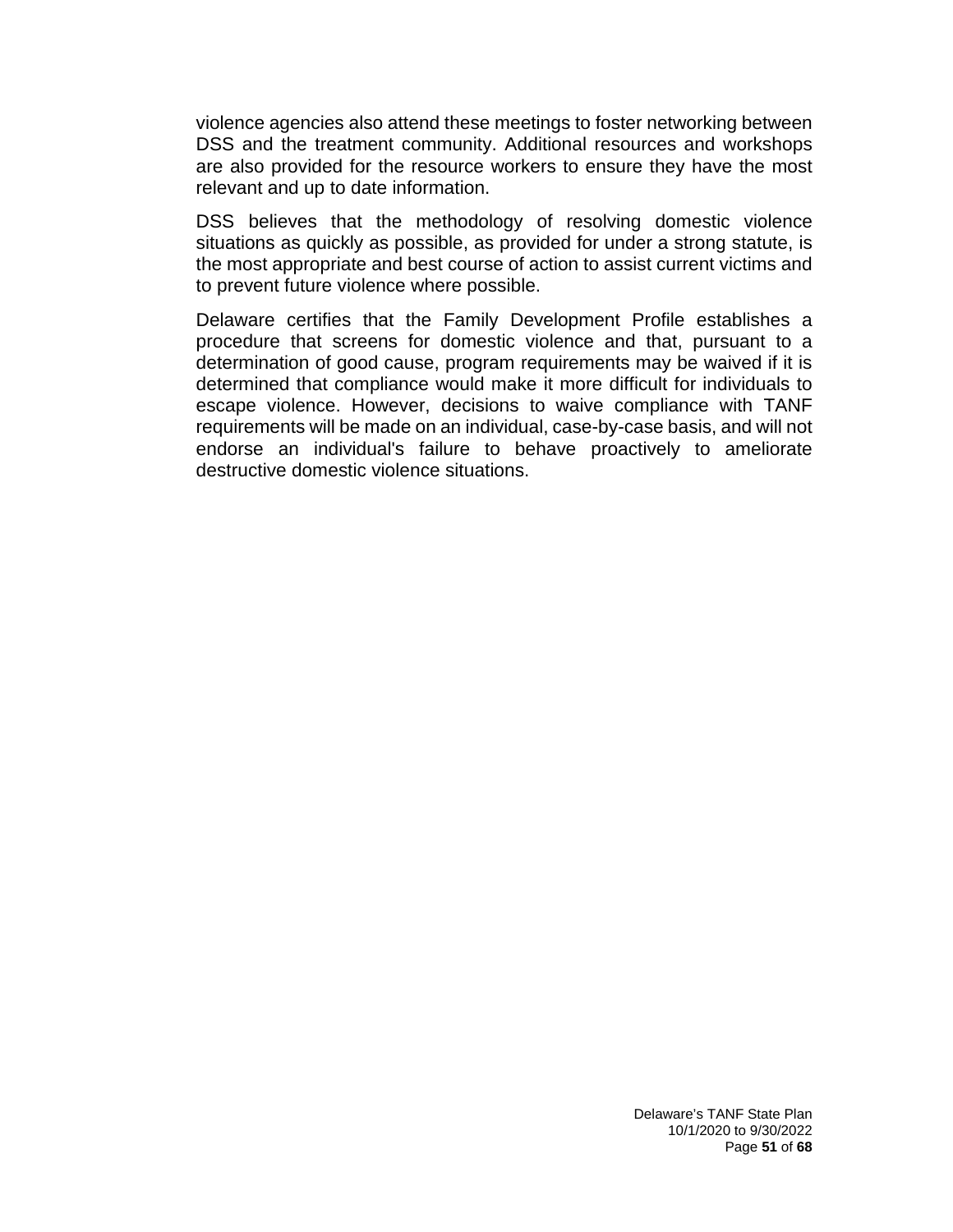### **State of Delaware TANF State Plan**

#### **Certifications in Support of Delaware's State Plan for Temporary Assistance for Needy Families**

The State of Delaware will operate a program to provide Temporary Assistance for Needy Families (TANF) so that: children may be cared for in their own homes or in the homes of relatives; to end dependence of needy parents on government benefits by promoting job preparation, work, and marriage; to prevent and reduce the incidence of out-of-wedlock pregnancies and establish annual numerical goals for preventing and reducing the incidence of these pregnancies; and to encourage the formation and maintenance of two-parent families.

The Executive Officer of the State is John Carney, Governor.

In administering and operating a program that provides Temporary Assistance for Needy Families with minor children under title IV-A of the Social Security Act,

- 1. I certify that the Delaware Department of Health and Social Services is the agency responsible for administering the program, and the Delaware Division of Social Services is the agency responsible for supervising the program.
- 2. I assure that local governments and private sector organizations:
	- a. have been consulted regarding the plan and design of welfare services in Delaware so that services are provided in a manner appropriate to local populations; and
	- b. have had at least 45 days to submit comments on the plan and the design of such services.
- 3. Delaware will operate a Child Support Services program under the State Plan approved under part D.
- 4. Delaware will operate a Foster Care and Adoption Assistance program in accordance with part E and the State Plan and take all necessary actions to ensure that children receiving assistance are eligible for medical assistance.
- 5. Delaware will provide each member of an Indian tribe, who is domiciled in the State and is not eligible for assistance under a Tribal Family Assistance plan approved under Section 412, with equitable access to assistance under the State program funded under this part attributable to funds provided by the Federal Government.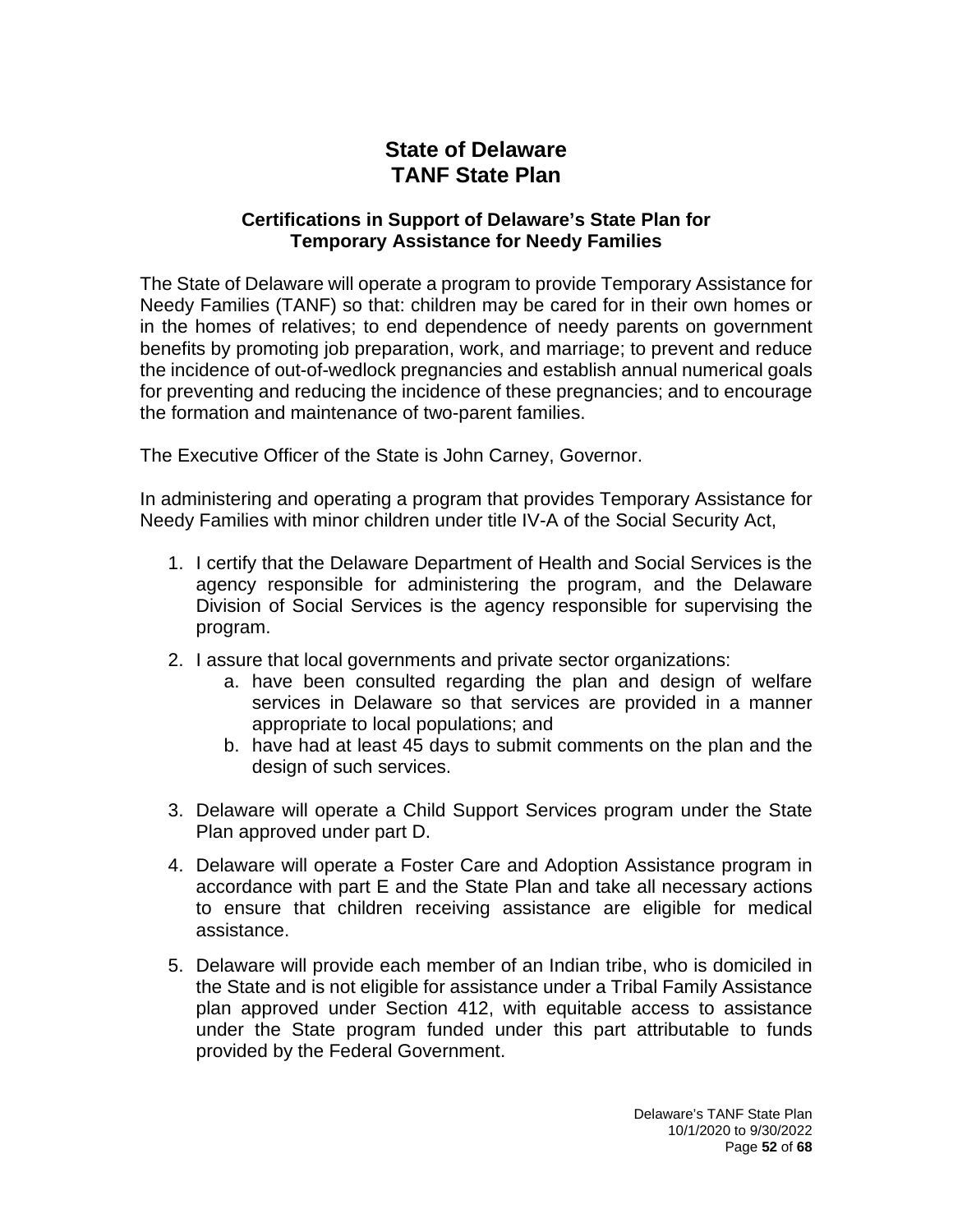- 6. Delaware has established and is enforcing standards and procedures to ensure against program fraud and abuse, including standards and procedures concerning nepotism, conflicts of interest among individuals responsible for the administration and supervision of the State program, kickbacks, and the use of political patronage.
- 7. Delaware will make available to the public a summary of the State Plan.

Optional Certification:

- 1. I also certify that Delaware has established and is enforcing standards and procedures to:
	- a. Screen and identify individuals receiving assistance under this part with a history of domestic violence while maintaining the confidentiality of such individuals;
	- b. Refer such individuals to counseling and supportive services; and
	- c. Waive, pursuant to a determination of good cause, other program requirements such as time limits (for as long as necessary) for individuals receiving assistance, residency requirements, child support cooperation requirements, and family cap provisions, in cases where compliance with such requirements would make it more difficult for individuals receiving assistance under this part to escape domestic violence or would unfairly penalize such individuals who are or have been victimized by such violence, or individuals who are at risk of further domestic violence.

### **Certified by the Chief Executive Officer of the State of Delaware**

**\_\_\_\_\_\_\_\_\_\_\_\_ \_\_\_\_\_\_\_\_\_\_\_\_\_\_\_\_\_\_\_\_\_\_\_\_\_\_\_\_\_\_\_\_\_\_\_** Date **Date** John Carney, Governor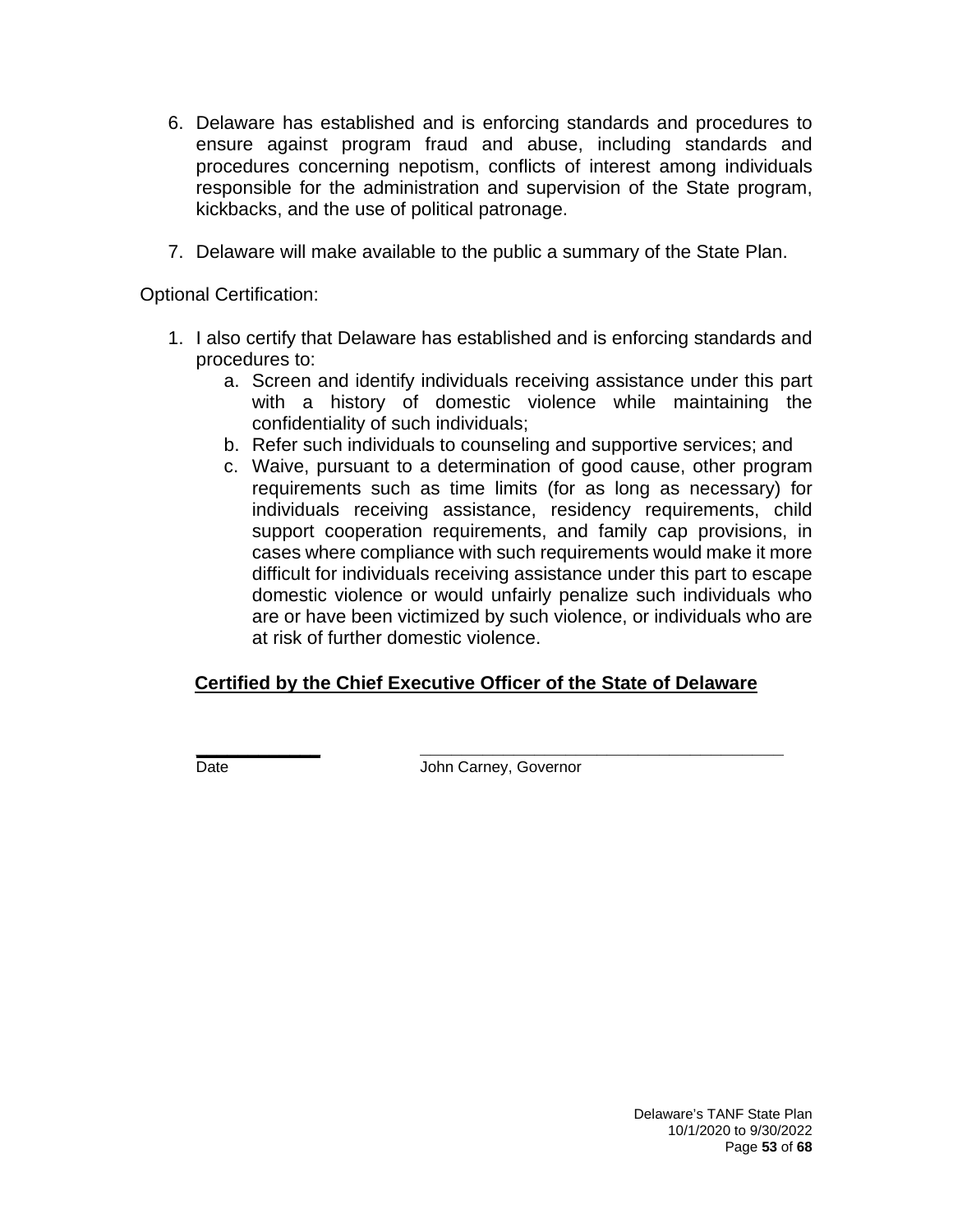#### **Emergency Assistance**

Delaware will continue to provide services to families as approved under Parts A and F of Title IV of the Social Security Act as in effect on August 21, 1996. Delaware defined a comprehensive services program under the AFDC-EA service component and intends to continue to fund these services. Federal TANF funds will be used under this provision. The approved plan that was in effect on August 21, 1996, is included on the following eight (8) pages for reference.

State MOE funds may also be used to provide family preservation and non-IV-E foster care benefits or services to relatives and to non-relatives when required to address a child's needs during a period of temporary absence from the TANF eligible family. For MOE-funded services and benefits, the period of temporary absence is defined as 12 months as long as the child is expected to return home within that 12-month period. Under special circumstances that must be documented in the case file or to ensure the safety of the child, a good cause extension of the family reunification plan may be granted for up to an additional 180 days. The types of benefits that may be provided to the child during the period of temporary absence include food, clothing and shelter in a group or foster care setting. Services include information and referral, investigation, assessment, case management, family and individual counseling and therapy, health and mental health treatment, legal, and protective services.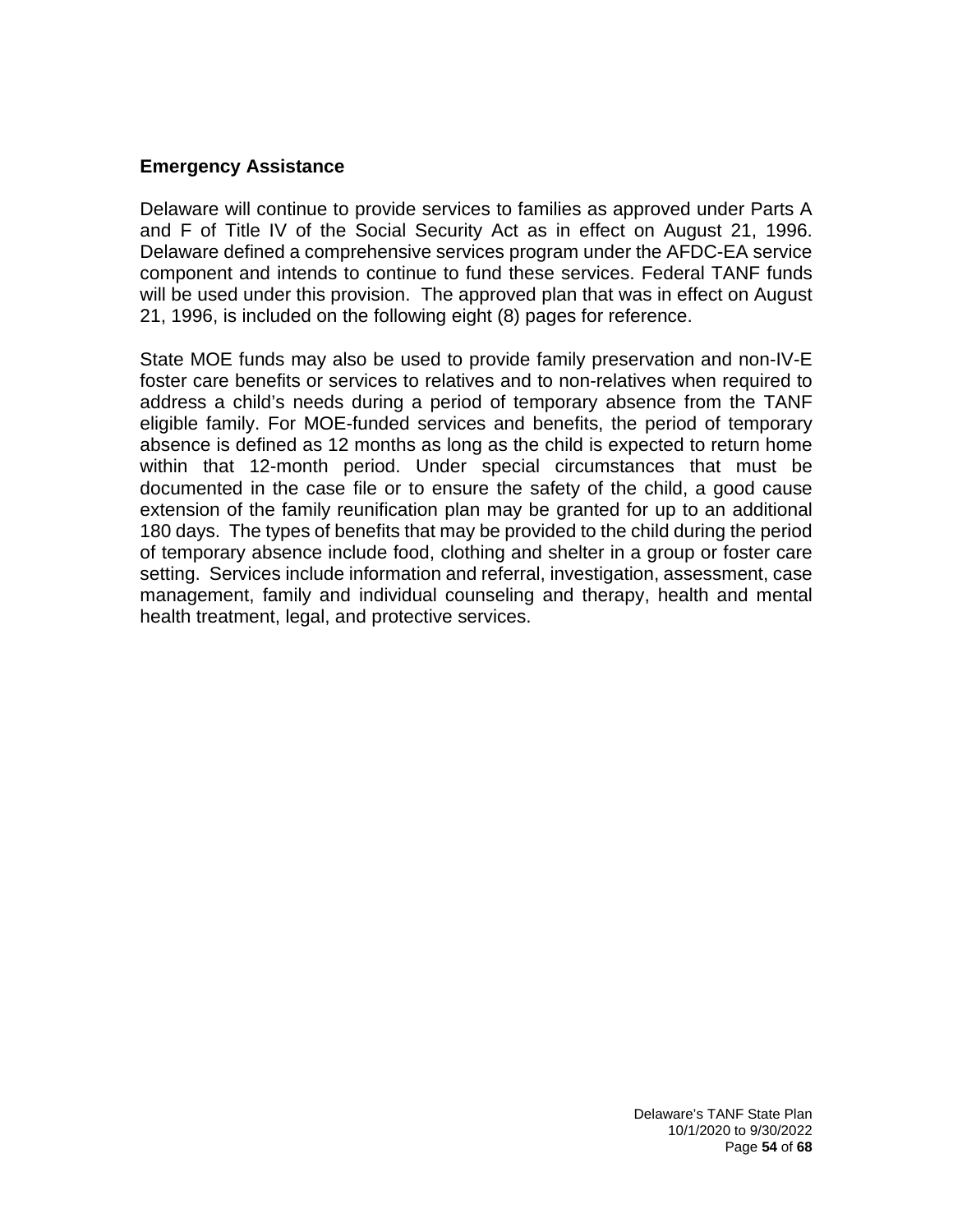| <b>CITATIONS</b>  |    |         | SECTION 3 EMERGENCY ASSISTANCE TO NEEDY FAMILIES<br>WITH CHILDREN                                                             |
|-------------------|----|---------|-------------------------------------------------------------------------------------------------------------------------------|
| 233.120<br>406(e) | A. |         | Emergency assistance to needy families with children under<br>the Age of 21 is provided in accordance with<br>45 CFR 233.120. |
|                   |    |         | No. (Paragraphs B to D. of this Section do not apply)                                                                         |
|                   |    | X.      | Yes, as specified below, coverage is limited to:                                                                              |
|                   |    | 1.      | Must be a family with a child under age nineteen (19).                                                                        |
|                   |    | 2.      | Families with children in receipt of or eligible for<br>Medicaid for emergency A.1. and Assistance B. in<br>Attachment 3-A.   |
|                   |    | 3.      | Families with:                                                                                                                |
|                   |    |         | Children at risk of removal or removed from<br>their home due to, or suspected at risk of,<br>abuse or neglect, or            |
|                   |    |         | Children removed from, or at risk of removal<br>from, the community for Emergency A.2. and<br>Services C in Attachment 3-A.   |
|                   | В. |         | Families of migrant workers are covered.                                                                                      |
|                   |    | $X$ No. |                                                                                                                               |
|                   |    |         | Yes, on a statewide basis.                                                                                                    |
|                   |    |         | Yes, but only in the following areas in the State.                                                                            |

TN# AFDC-94-3<br>Supersedes TN# AFDC-94-2

Approval Date 9/21/1994

Effective date 4/1/1994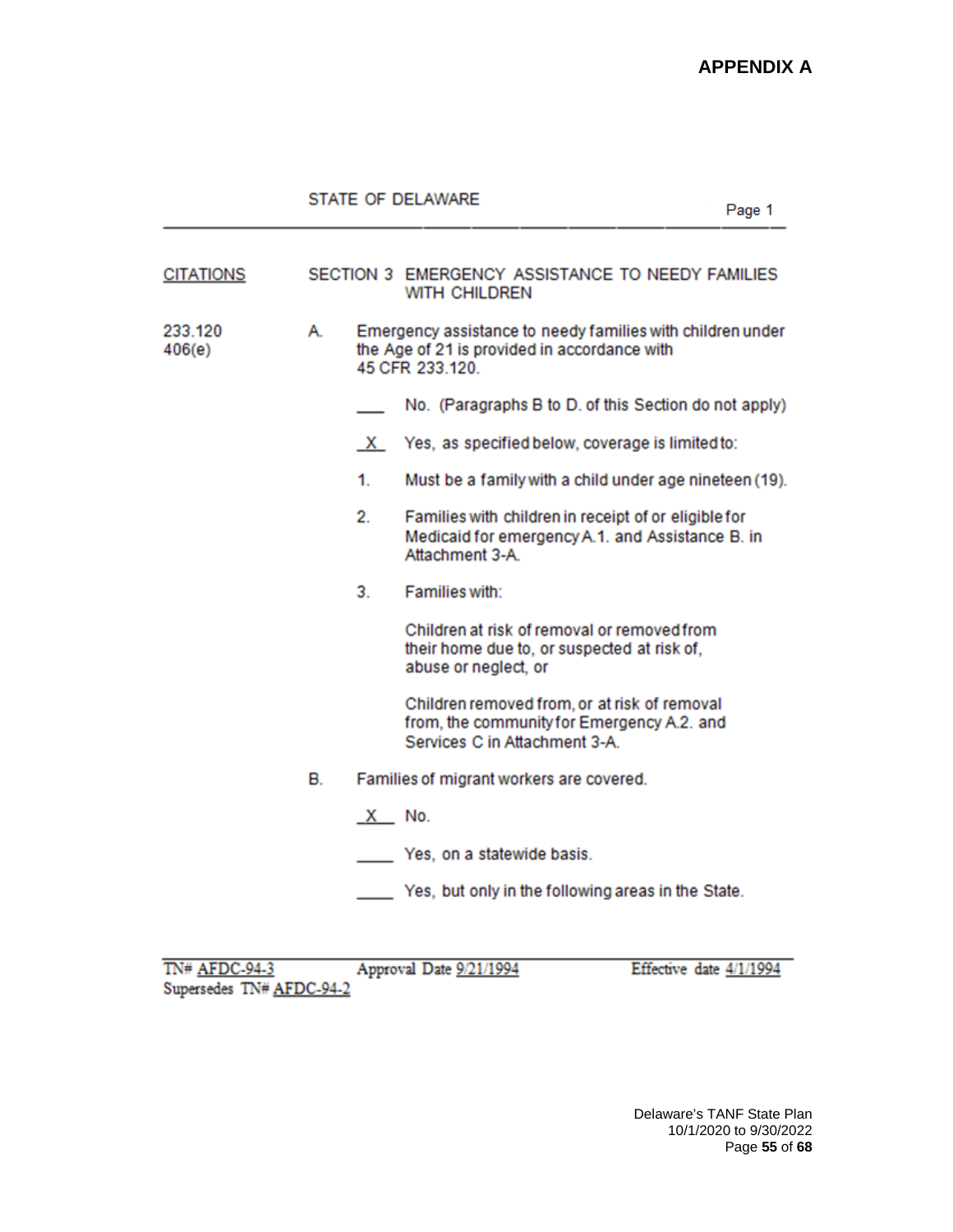|    | STATE OF DELAWARE<br>Page 2 |                                                                                                                                                                                                                                                                                                                                |  |
|----|-----------------------------|--------------------------------------------------------------------------------------------------------------------------------------------------------------------------------------------------------------------------------------------------------------------------------------------------------------------------------|--|
| С. |                             | Other eligibility requirements are in effect.                                                                                                                                                                                                                                                                                  |  |
|    |                             | No.                                                                                                                                                                                                                                                                                                                            |  |
|    |                             | $X$ Yes, as specified below:                                                                                                                                                                                                                                                                                                   |  |
|    | 1.                          | An application must be filed, signed and dated by a<br>parent, another member of the family when the<br>parents are unable or unwilling to apply, or a state<br>agency acting on behalf of the child.                                                                                                                          |  |
|    | 2.                          | The child must be living with a specified relative, or<br>was living with a specified relative, within six (6)<br>months prior to the month in which assistance is<br>requested. The child must be, or have been, living in<br>a place of residence maintained by one or more<br>specified relatives as his or their own home. |  |
|    | 3.                          | The child is without resources immediately accessible<br>to meet his/her needs.                                                                                                                                                                                                                                                |  |
|    | 4.                          | The emergency assistance is necessary to avoid<br>destitution or removal of such child or to provide living<br>arrangements for him in a home.                                                                                                                                                                                 |  |
|    | 5.                          | The destitution or need for living arrangements did not<br>arise because the needy child or specified relative<br>refused, without good cause, to accept employment<br>or training for employment.                                                                                                                             |  |
| D  | 3-A.                        | The kinds of emergency situations which are covered by this<br>program and the kinds of assistance and services provided<br>to meet the emergency situations are detailed in Attachment                                                                                                                                        |  |

TN# AFDC-94-3 Supersedes TN# AFDC-94-2

IV-A

Approval Date 9/21/1994

Effective Date 4/1/1994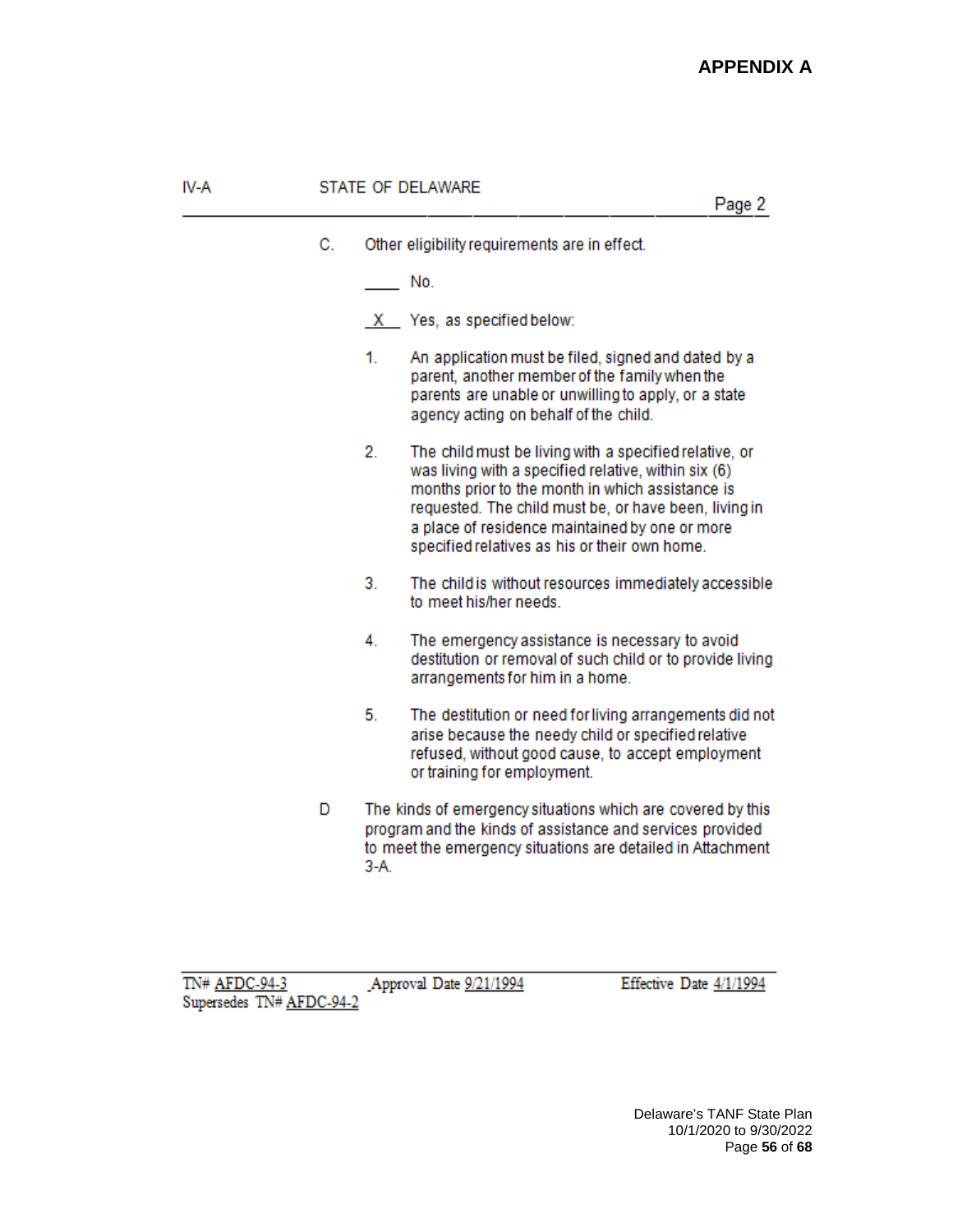#### IV-A **STATE OF DELAWARE**

Page 3

**CITATIONS** 

233.10 and 233.90 GROUPS COVERED AND ELIGIBILITY REQUIREMENTS AND **CONDITIONS** 

Eligibility Conditions related to Federal Requirements

 $1.$ Deprivation of parental support or care

Following are State agency's definition of

a. Continued absences: [45 CFR 233.90 9(c)(1) (i) and (iii)]

Continued absence of a parent from the home constitutes the reason for deprivation of parental support or care when the parent is out of the home, the nature of the absence is such as either to interrupt or terminate the parents functioning as a provider of maintenance, physical care, or guidance for the child and the known or indefinite duration of the absence precludes counting on the parent's performance of his function in planning for the present support or care of the child. If these conditions exist the parent may be absent for any reason and may have left only recently or some time previously. A parent who is a convicted offender but is permitted to live at home while serving a court-imposed sentence by performing unpaid public work or unpaid community service during the workday is considered absent from the home.

b. Incapacity; [45 CFR 233.90 (c) (l) (i) and (iv) ]

The physical or mental incapacity of a parent will be held to exist when one parent has a physical or mental defect, illness, or impairment. The incapacity will be supported by competent medical testimony and must be of such a debilitating nature as to reduce substantially or eliminate the parent's ability to support or care for the otherwise eligible child and be expected to last for a period of at least 30 days.

In making the determination of incapacity, the Division will rely upon Form PA-16 or other complete medical documentation. In making the determination of ability to support, the Division will take into account the limited employment opportunities of handicapped individuals. (e.g., person accepted for service by the Division of Vocational Rehabilitation.)

A finding of eligibility for OASDI or SSI benefits, based on disability or blindness is acceptable proof of incapacity of AFDC purposes.

TN# ES-82-5 Approval Date 8/18/1983 Supersedes TN# ES-80-16

Effective Date 10/1/1982

Delaware's TANF State Plan 10/1/2020 to 9/30/2022 Page **57** of **68**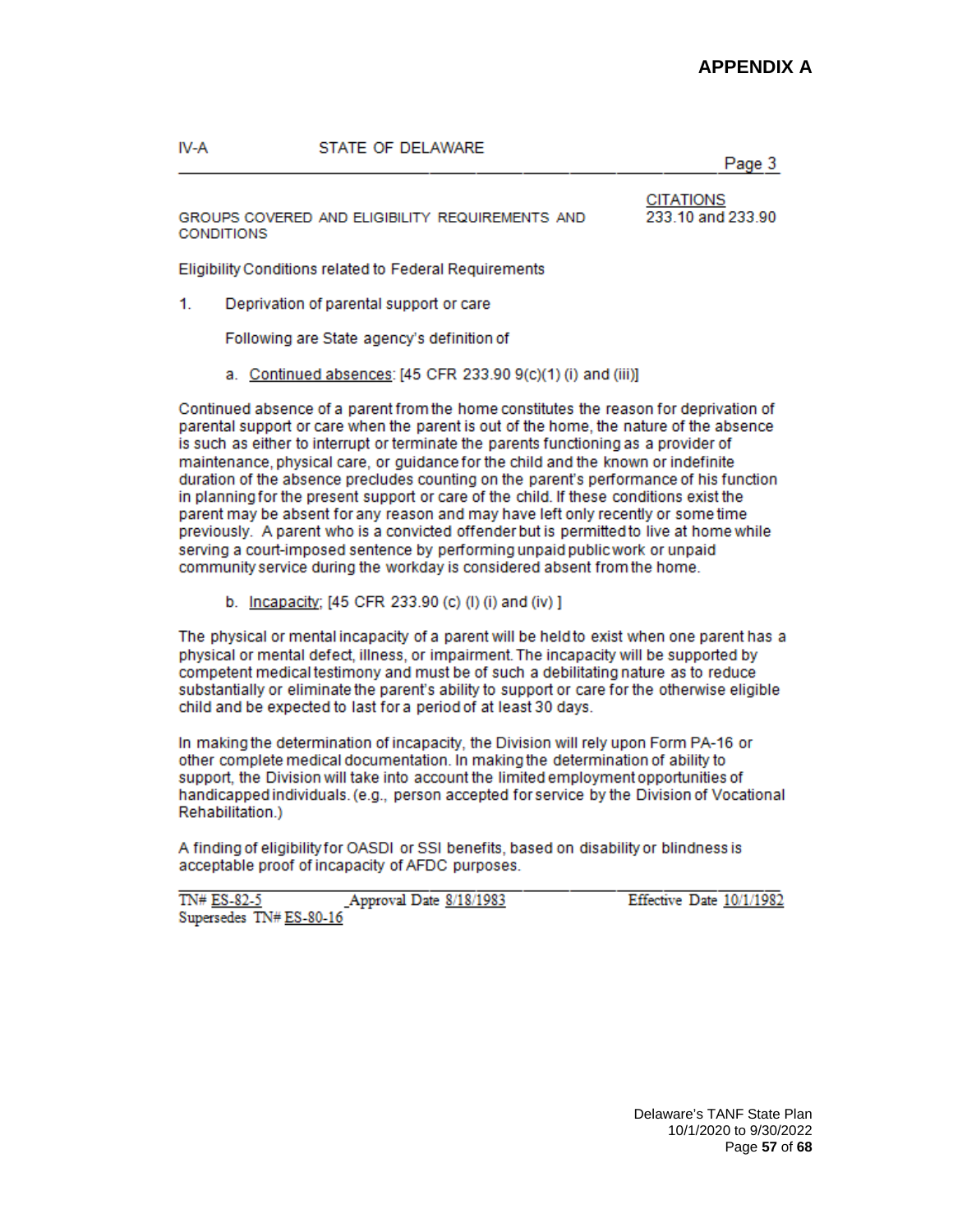| IV-A |                                       | <b>STATE OF DELAWARE</b>                                                                                                                                                                                                                                                                                       | Page 4                  |
|------|---------------------------------------|----------------------------------------------------------------------------------------------------------------------------------------------------------------------------------------------------------------------------------------------------------------------------------------------------------------|-------------------------|
|      |                                       | c. Assistance is continued for a temporary period while the effects of<br>these eligibility conditions are being overcome [45 CFR 233.10 (b) (4)].                                                                                                                                                             |                         |
|      | <b>Continued Absence</b><br>I I<br>No | Yes, under the circumstances and for the time periods<br>ſХI<br>specified below:                                                                                                                                                                                                                               |                         |
|      |                                       | Upon release from incarceration, for a period not to exceed<br>120 days, the child may remain eligible on the factor of<br>deprivation of parental support or care unless the parent<br>returns to employment or another factor of deprivation can<br>be established.                                          |                         |
|      | Incapacity<br>No<br>Γl                | Yes, under the circumstances and for the time periods<br>[X]<br>specified below:                                                                                                                                                                                                                               |                         |
|      |                                       | For a period not to exceed 120 days after the parent no<br>longer has an incapacitating condition, the child may remain<br>eligible on the factor of deprivation of parental support or<br>care, unless the parent returns to employment or assumes<br>the usual child care and housekeeping responsibilities. |                         |
|      | Unemployment<br>No<br>ΓI              | [X]<br>Yes, under the circumstances and for the time periods<br>specified below:                                                                                                                                                                                                                               |                         |
|      |                                       | For a period not to exceed 120 days after release from<br>involuntary confinement.                                                                                                                                                                                                                             |                         |
| 2.   |                                       | For a period of four (4) months if the parent is employed<br>more than one hundred (100) hours per month but otherwise<br>eligible.<br>Living with specified relative in a place of residence maintained by one or<br>more such relatives as his or their own home. [45 CFR 233.90 (c) (1) (v)].               | (continued)             |
|      | TN #AFDC-96-2                         | Approval Date:                                                                                                                                                                                                                                                                                                 | Effective Date 7/1/1996 |

TN #<u>AFDC-96-2</u><br>Supersedes<br>TN# <u>AFDC-95-4</u>

Delaware's TANF State Plan 10/1/2020 to 9/30/2022 Page **58** of **68**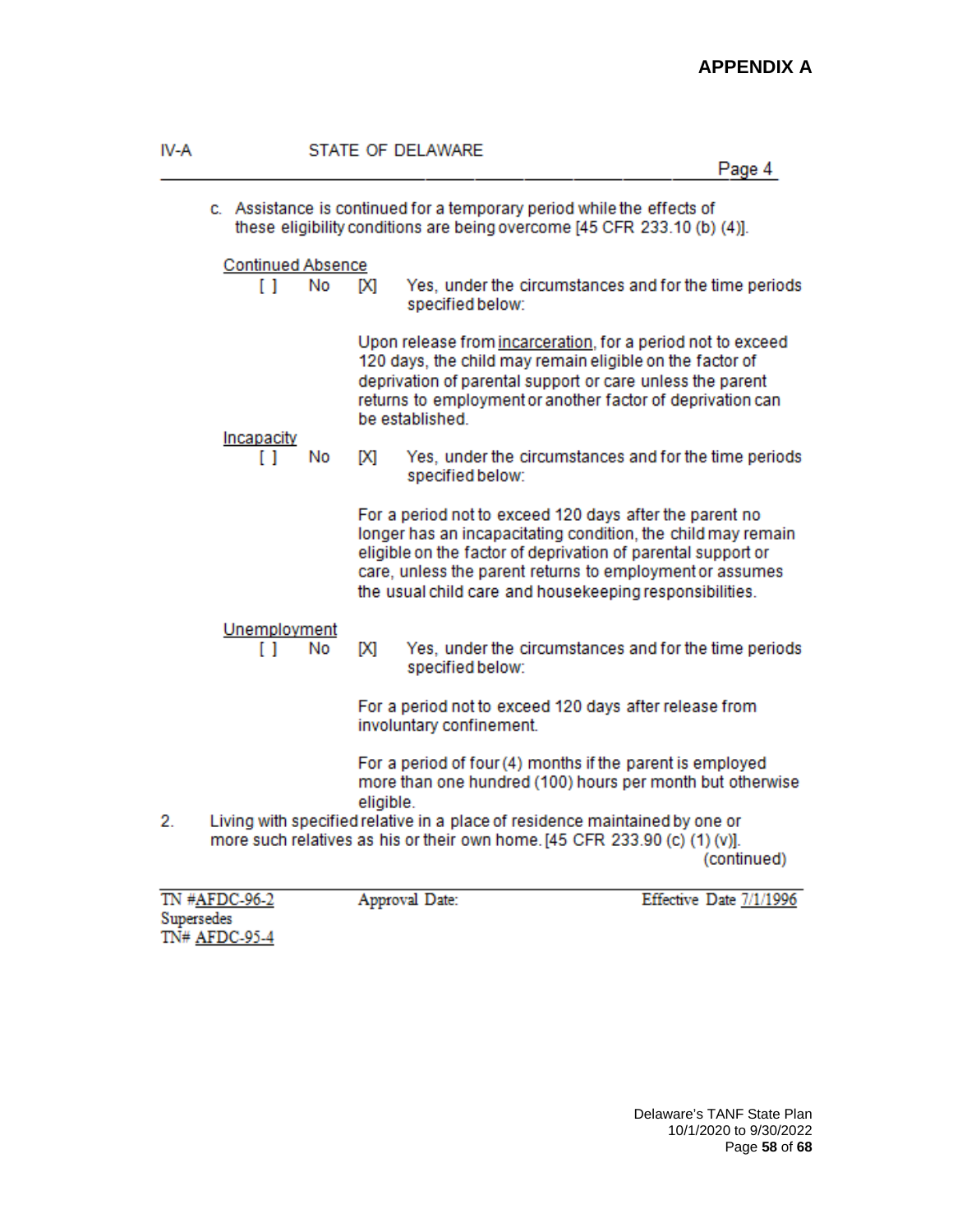#### **APPENDIX A**

#### STATE OF DELAWARE

Page 5

Following is a list of the relatives with whom a child may be living, in conformity with Sec. 406 (a) (I) of the Social Security Act and 45 CFR 233.90 (c) (l) (v) (A):

Any relation by blood, marriage, or adoption who is within the fifth degree of kinship to the dependent child. The appropriate caretaker relative must therefore be a parent (1<sup>st</sup> degree), grandparent (2<sup>nd</sup> degree), sibling (2nd degree), great-grandparent (3rd degree), uncle or aunt (3rd degree), nephew or niece (3rd degree), great-great grandparent (4th degree), greatgreat-great grandparent (5<sup>th</sup> degree), great-great uncle or aunt (5<sup>th</sup> degree), or a first Cousin once removed (5<sup>th</sup> degree). The spouse of any person named in the above groups even If the marriage is terminated by death or divorce is considered a specified relative

TN AFDC-95-2 Supersedes TN# AFD-95-4 Approval Date:

Effective Date 7-1-96

Delaware's TANF State Plan 10/1/2020 to 9/30/2022 Page **59** of **68**

IV-A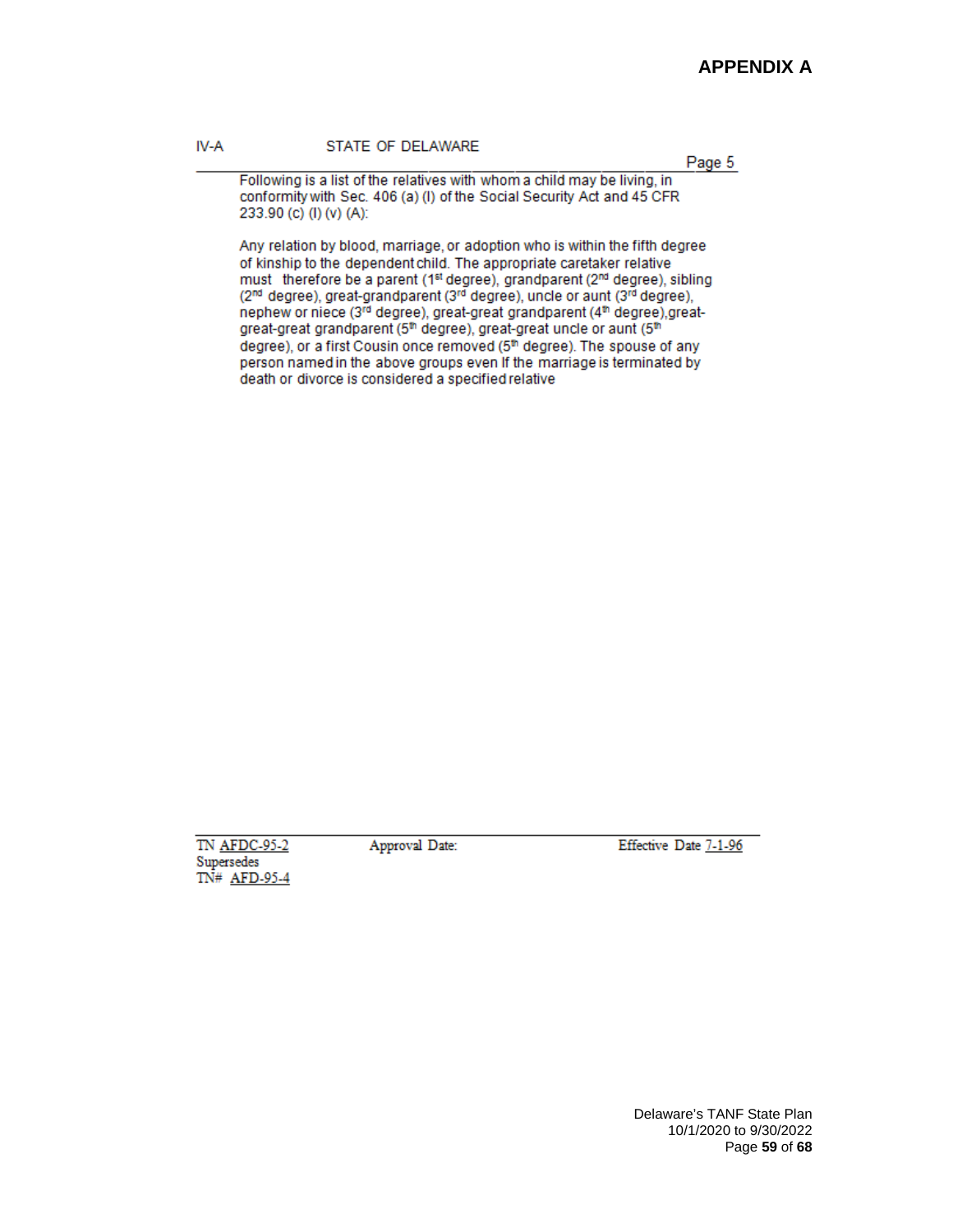#### **APPENDIX A**

Page 6

#### IV-A STATE OF DELAWARE

3. The relative exercises "day to day care" of the child when the following criteria established by the State are met:

The relative makes decisions regarding the child's education, medical care, and religious upbringing. Additionally, the relative provides physical care of the child on an every day basis.

4.a. The relative exercises "care and control" of the child when the following criteria established by the state are met:

The relative case of care and control defines the child wit the following:

The relative:

- makes decisions regarding the child's education.
- makes decisions regarding the child's medical care.
- makes decisions regarding the child's religious upbringing.
- b. The definition of "temporarily absent is:

A child who is temporarily absent from the home to receive medical care, or allege school absentee because of special education needs, such as enrollment in Job Corps or Starck School for the Deaf, or is absent for some other reason as long as the absence is no longer than 120 days, may receive assistance if the following conditions exist:

- The caretaker with whom the child is living continues to have responsibilities for the child's care.
- The caretaker continues to maintain a home for the child, and
- The caretaker plans for the child to return home at the end of the absence
- A child who is absent from the home as a result of a court action is not Note: considered temporarily absent. In such cases, the assistance for the child is terminated.

| <b>TN AFDC-95-4</b> | Approval Date: | Effective Date 4-1-95 |
|---------------------|----------------|-----------------------|
| Supersedes          |                |                       |
| TN# N/A             |                |                       |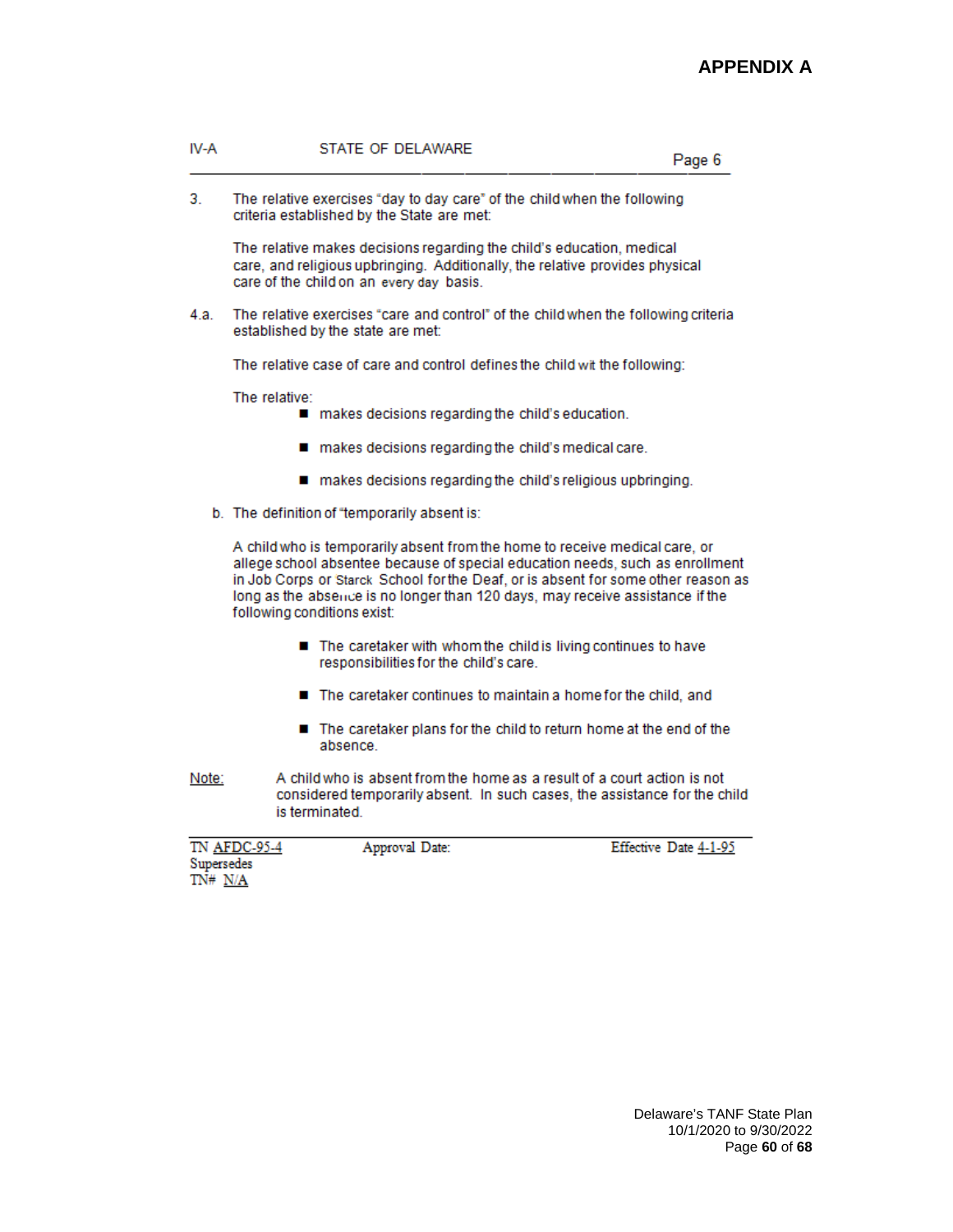#### IV-A STATE OF DELAWARE

|                                                      | Page                        |
|------------------------------------------------------|-----------------------------|
| EMERGENCY ASSISTANCE TO NEEDY FAMILIES WITH CHILDREN | <b>CITATIONS</b><br>233 120 |

- Kinds of emergencies covered. Α.
	- 1. Emergencies as the result of a circumstance or combination of circumstances which require immediate action in order to avoid the destitution of a child.
	- 2. Situations in which a child has been removed from his/her home into publiclyfunded care or supervision, or the risk of such removal, as determined by the Department of Services for Children, Youth and Their Families, or its designee.
- в Kinds of assistance provided to meet emergency situations.
	- Rent/Mortgage (includes securing housing) 1.
	- Food for Special Medical/Diet needs 2.
	- $3.$ Necessary clothing
	- Appliances/Furniture 4.
	- 5. Fuel/Utilities during any period in which coverage is not available under either Title XX or the Low Income Home Energy Assistance Program (LIHEAP)
	- 6. **Home Repairs**
	- **Medical Expenses** 7.
	- 8. Transportation
	- Temporary Emergency Shelter payments 9.
- С. Kinds of services provided to meet the emergency situations, as determined appropriate and necessary by the responsible state agency officials, or their designee.
	- 1. Information and Referral
	- $2.$ Case Management, Counseling, Therapy, and Assessment
	- 3. Securing family or child shelter
	- Child care 4.
	- 5. Temporary substitute Care payments for children not covered under Title IV-E
	- 6. Health Related Services not paid for by third parties
	- Mental Health Services not paid for by third parties 7.
	- 8. Protective Services for children such as Homemaker and Foster **Grandparent services**
	- 9. Legal Services

**TN AFDC-95-7** Supersedes TN# AFDC-94-3 Approval Date:

Effective Date 1/1/1996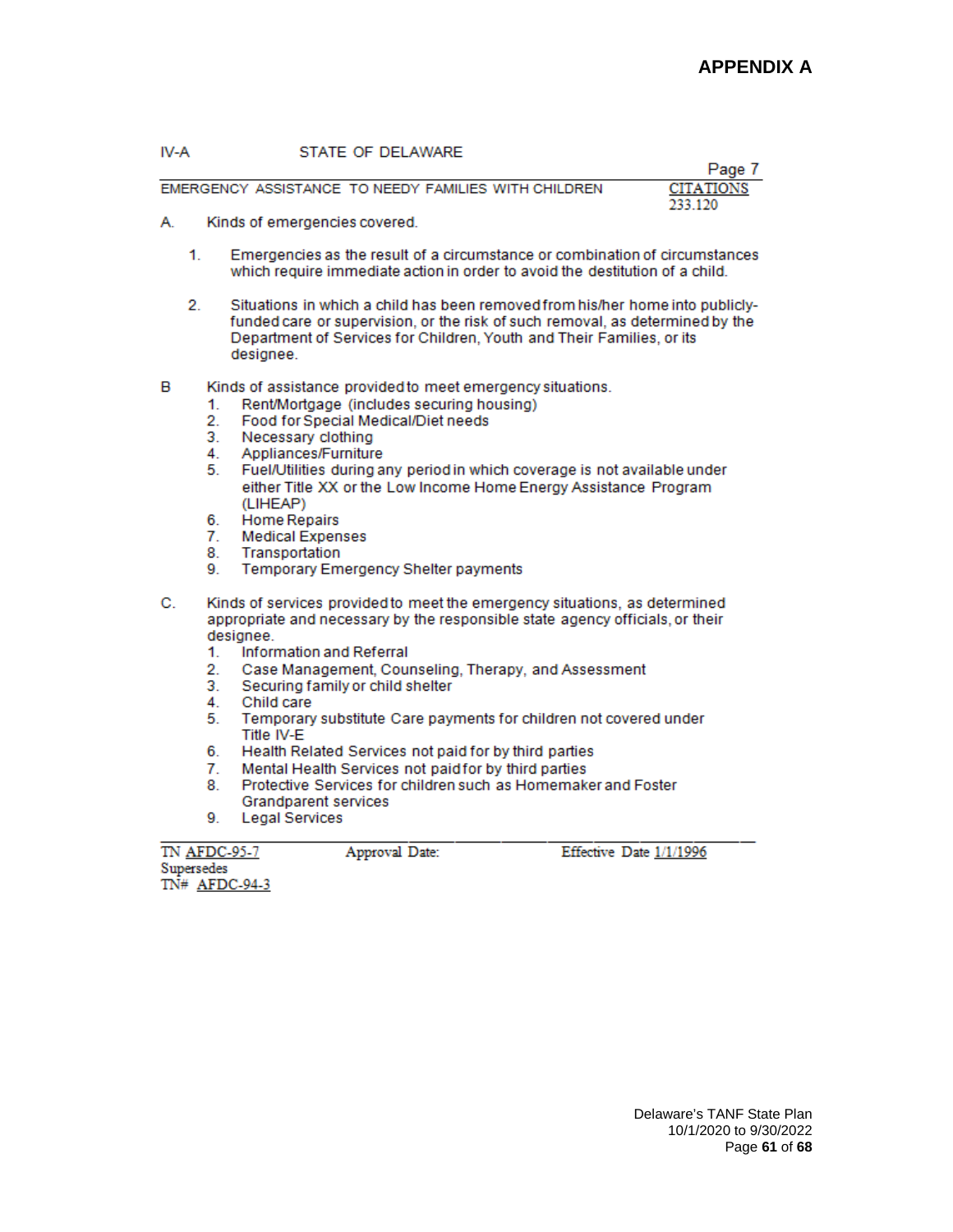#### STATE OF DELAWARE

Page 8

- 10. Parenting Education and Training
- 11. Support Services to normalize family functioning such as Homemaker Services

**Limitations on Assistance** 

1. Assistance for Emergency A.1, and Assistance B, is authorized during one period of Thirty (30) consecutive days in any twelve (12) consecutive months. The payments may be used to meet current needs or prior needs (under B 1-8), which occurred before the 30-day period.

Temporary Emergency shelter payments (B 9) may extend up to 60 days after the end of the 30-day period, for a total of 90 days.

- $2<sup>2</sup>$ Assistance for Emergency A.2., and Services C., are authorized during one period of Thirty (30) consecutive days in any twelve (12) consecutive months, for a period up to twelve (12) months or until the emergency situation is concluded, whichever is earlier.
- 3. Assistance for Emergency A.2. and Services C., are provided to the extent that they are determined necessary and appropriate by the responsible IV-A state agency.
- 4. Emergency Services C. costs provided by the agency staff will be determined by its Approved Cost Allocation Plan.

Assistance for Emergency A.2. and Service C., is provided prior to complete determination of eligibility when facts support a presumption of eligibility, and the state IV-A agency has methods for assuring that federal sharing is claimed only after a final determination that eligibility exists for the period for which such assistance was authorized.

The Department of Services for Children, Youth and Their Family will take the application, assess the need, and verify eligibility factors. In all cases, the Department of Health and Social Services (IV-A state agency) will determine eligibility and authorize reimbursement.

TN AFDC-94-3 Supersedes TN# NEW Approval Date: 9/21/1994

Effective Date 4/1/94

IV-A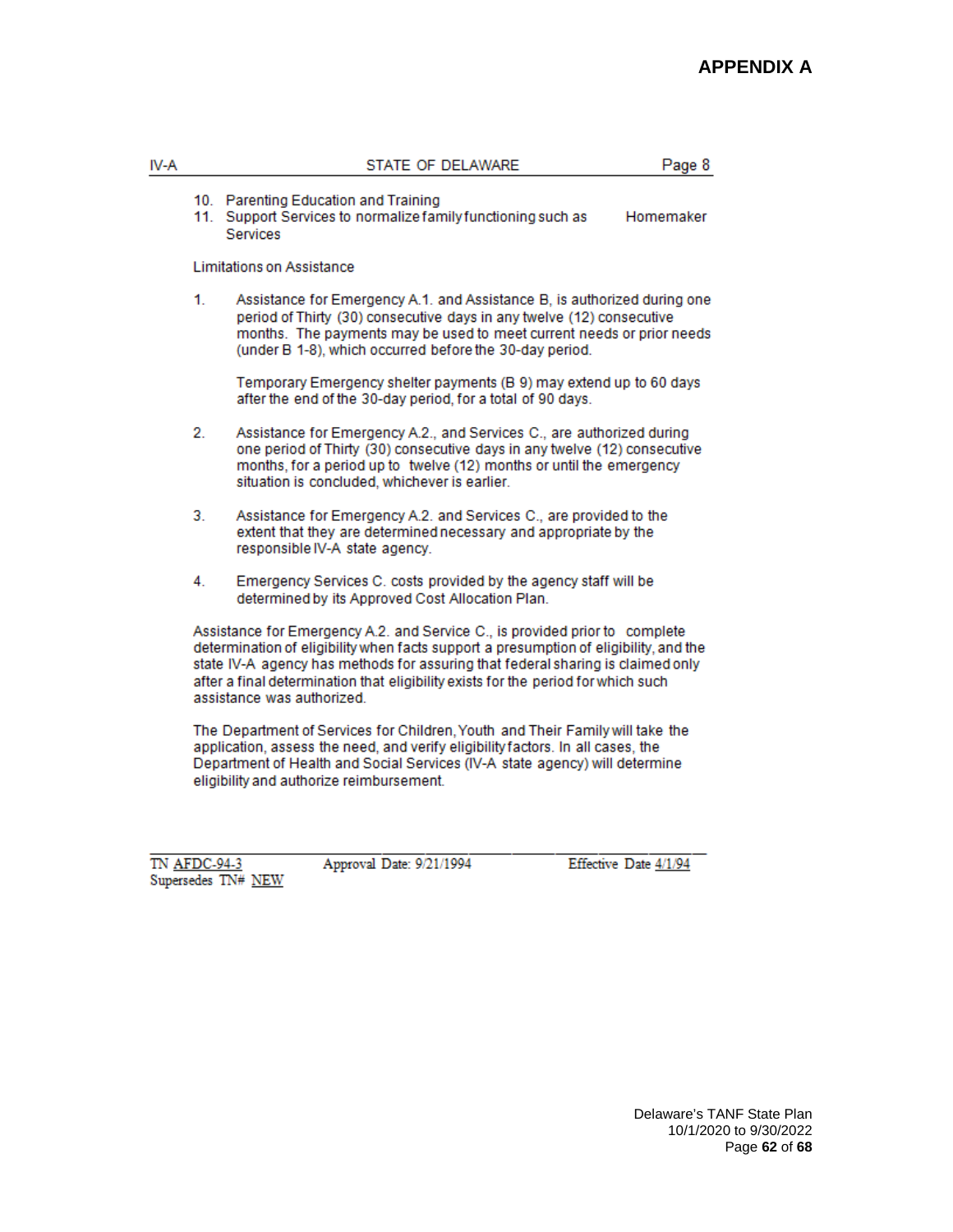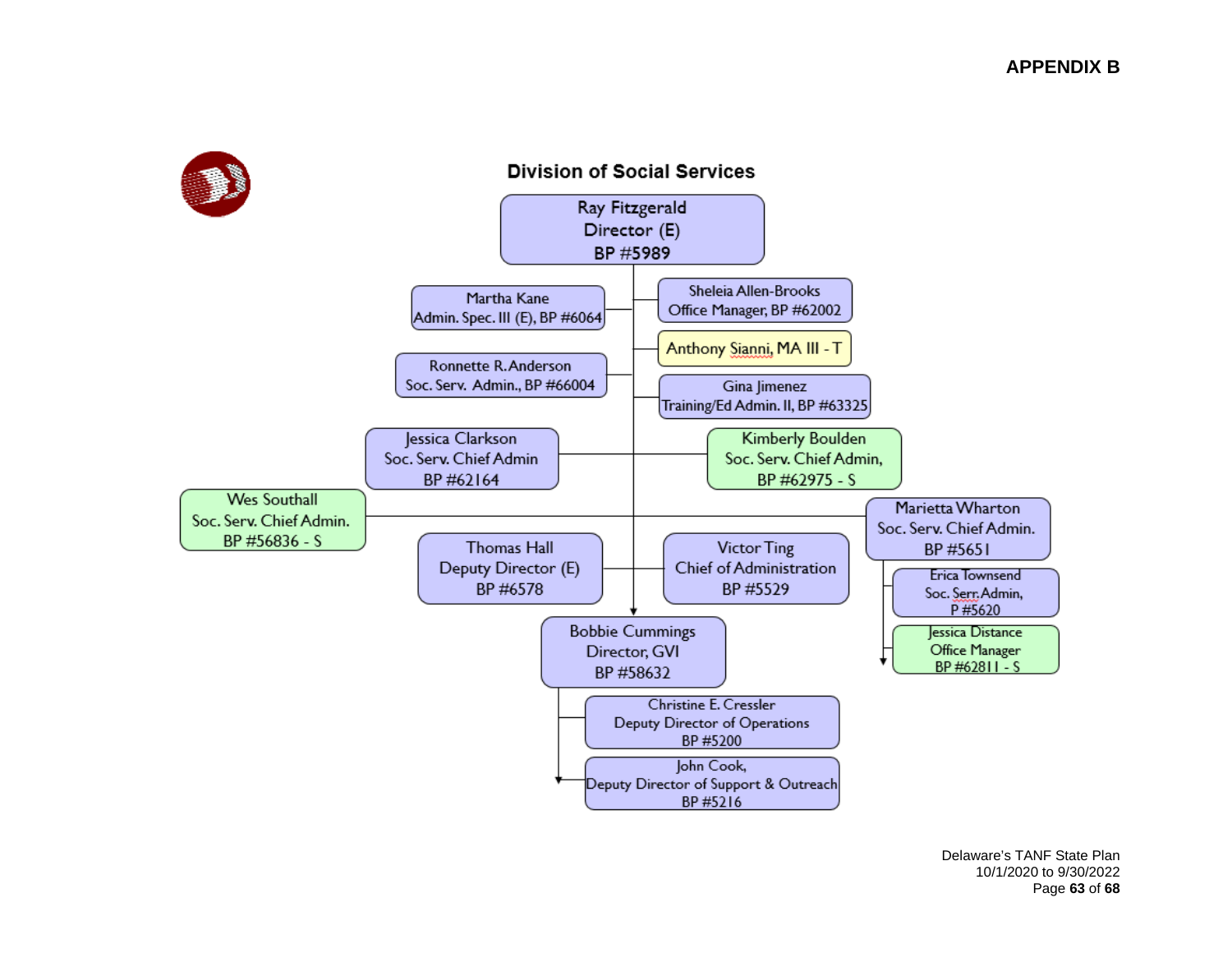

Delaware's TANF State Plan 10/1/2020 to 9/30/2022 Page **64** of **68**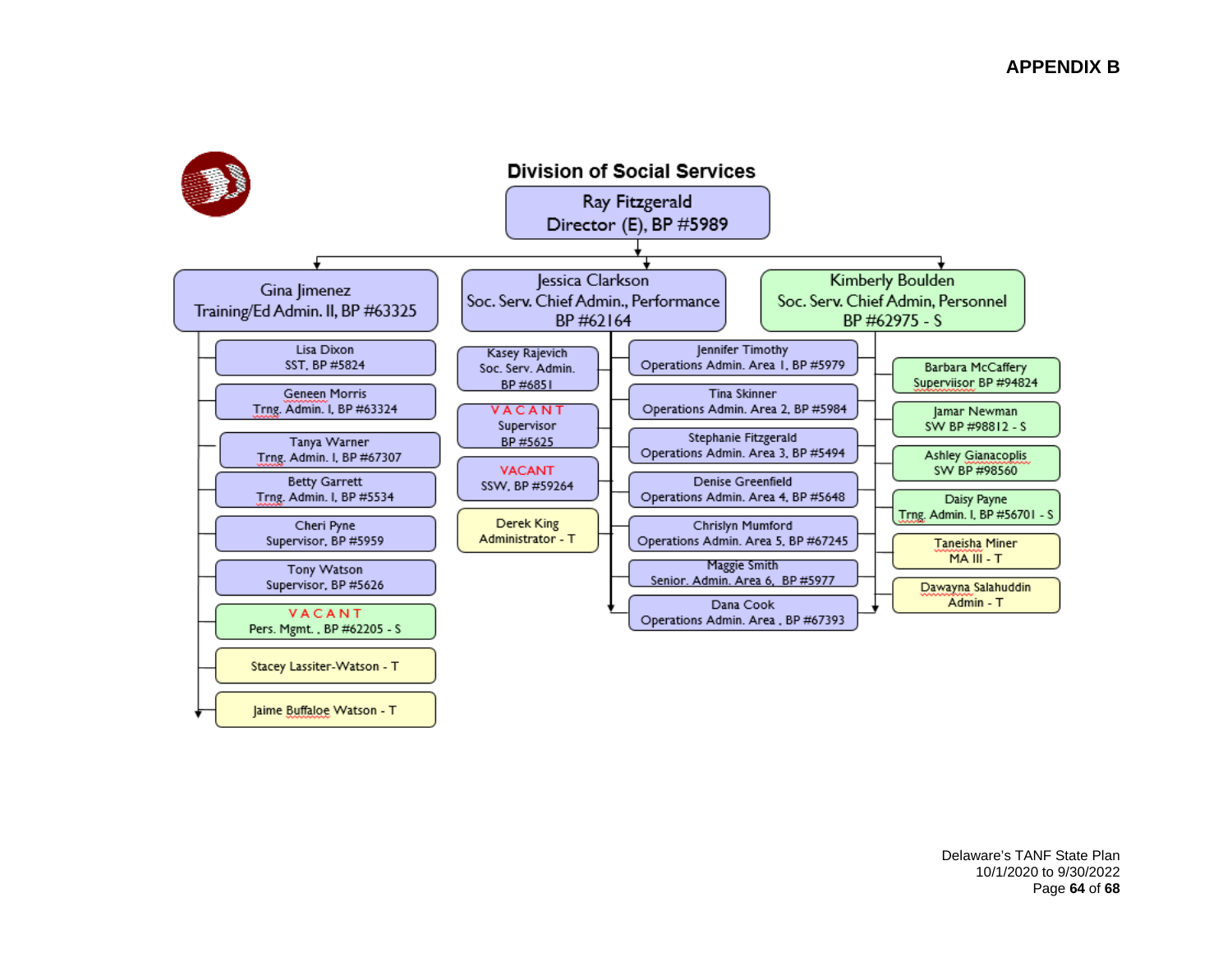

Delaware's TANF State Plan 10/1/2020 to 9/30/2022 Page **65** of **68**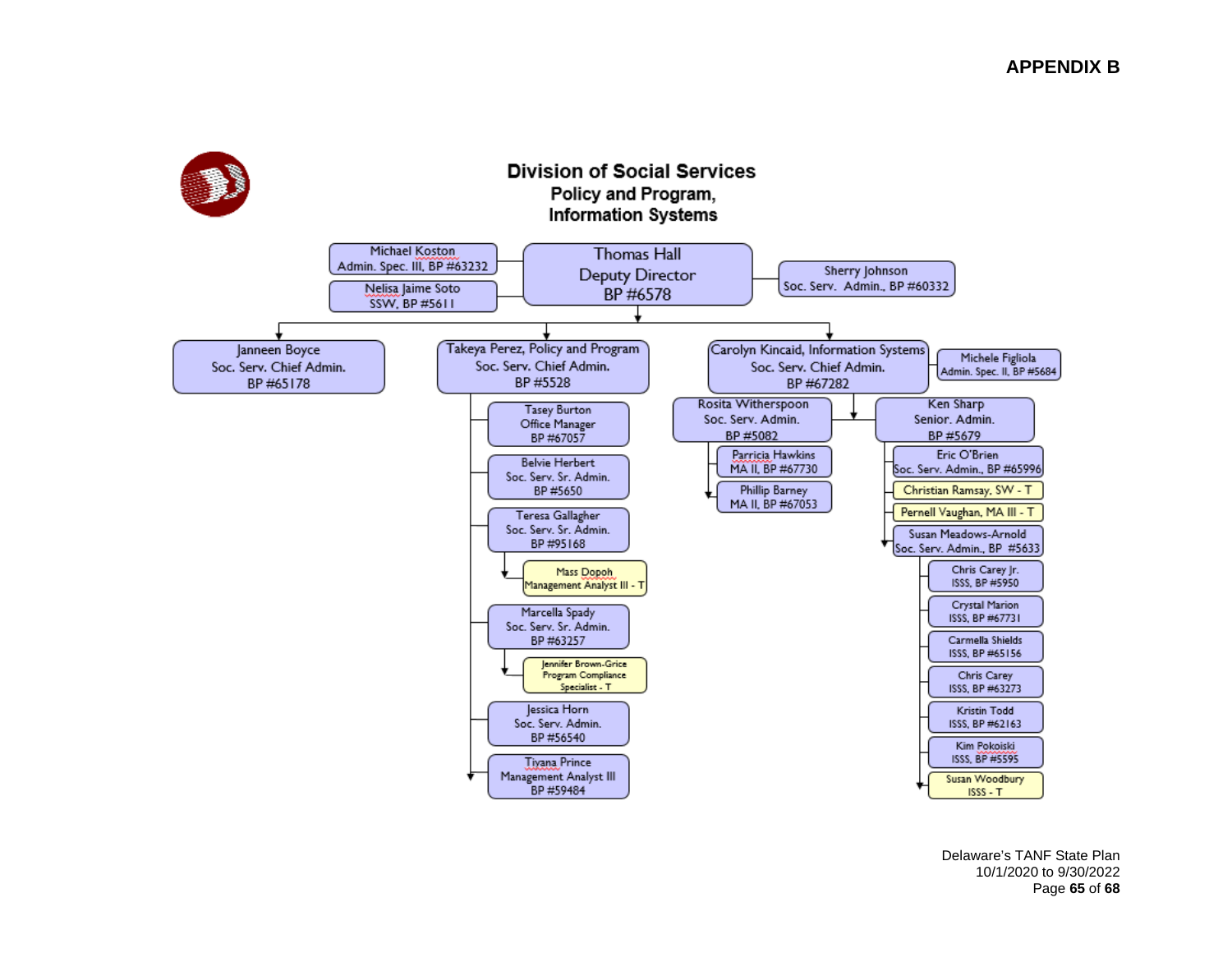

Delaware's TANF State Plan 10/1/2020 to 9/30/2022 Page **66** of **68**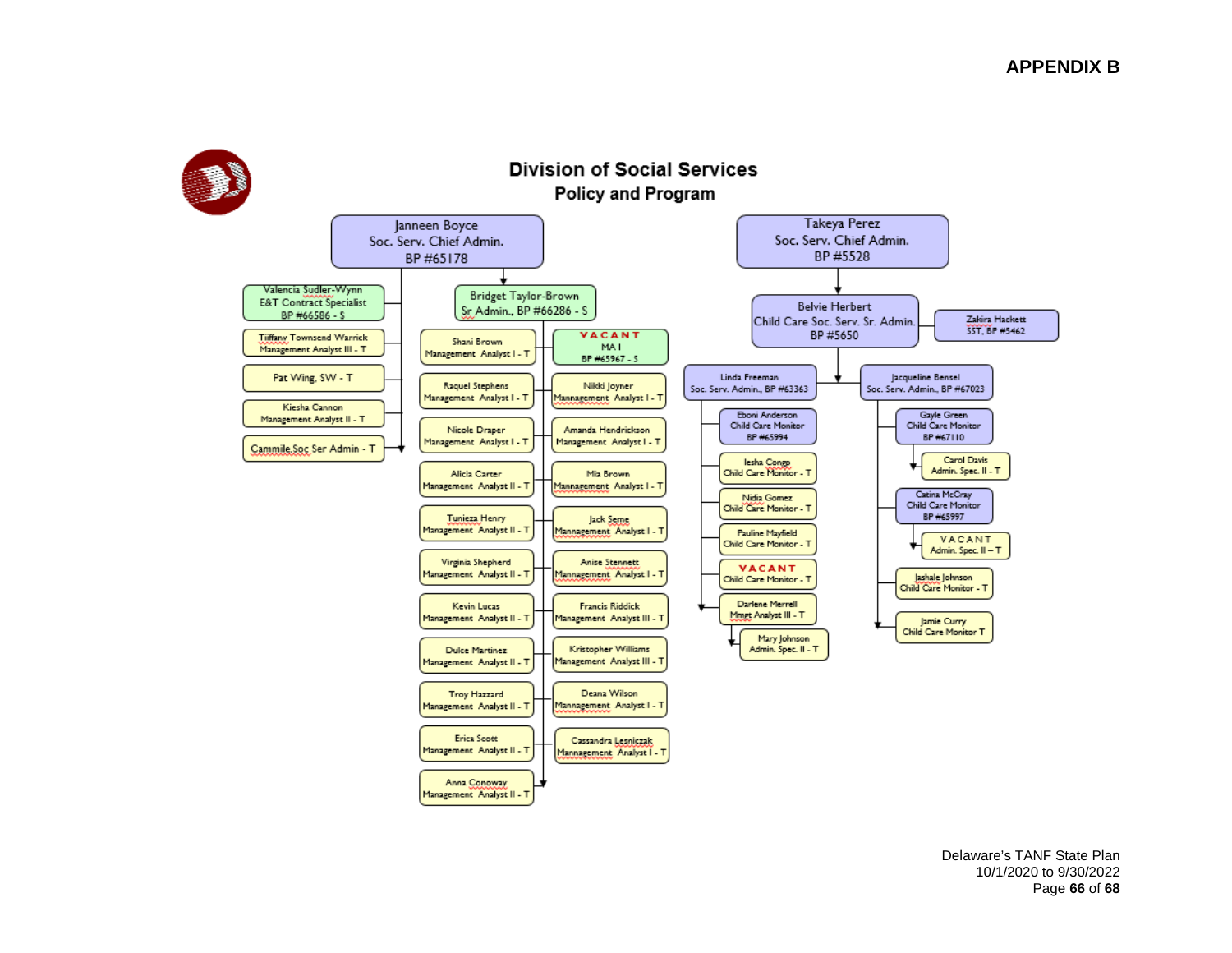

Delaware's TANF State Plan 10/1/2020 to 9/30/2022 Page **67** of **68**